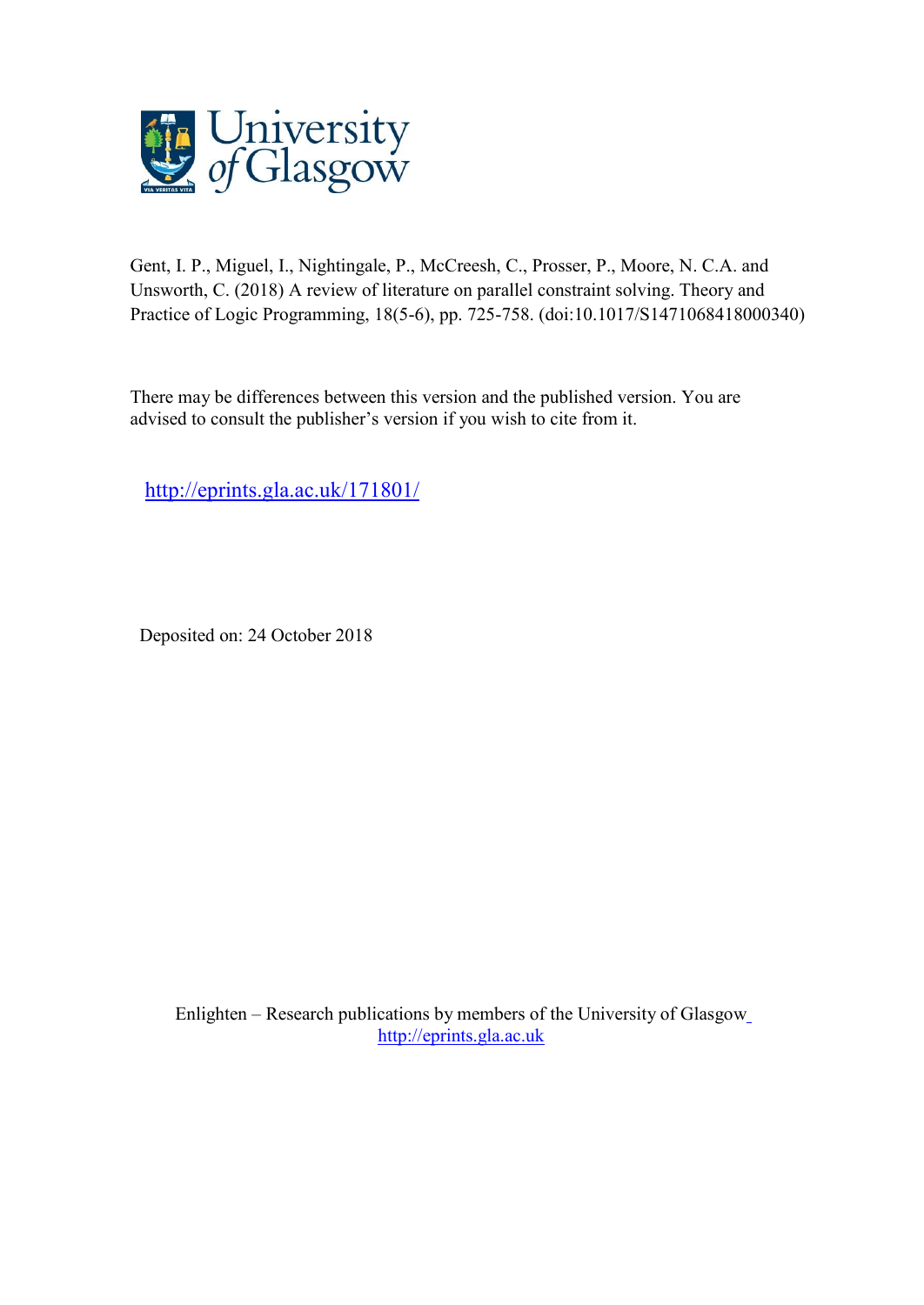Under consideration for publication in Theory and Practice of Logic Programming  $1$ 

# A Review of Literature on Parallel Constraint Solving

## IAN P. GENT

School of Computer Science, University of St Andrews, St Andrews KY16 9SX, UK (e-mail: ian.gent@st-andrews.ac.uk)

#### CIARAN MCCREESH

School of Computing Science, University of Glasgow, Glasgow G12 8RZ, UK  $(e-mail:$  ciaran.mccreesh@glasgow.ac.uk)

# IAN MIGUEL

School of Computer Science, University of St Andrews, St Andrews KY16 9SX, UK (e-mail: ijm@st-andrews.ac.uk)

#### NEIL C.A. MOORE

Adobe Systems Incorporated, Edinburgh, UK (e-mail: nemoore@adobe.com)

# PETER NIGHTINGALE

School of Computer Science, University of St Andrews, St Andrews KY16 9SX, UK (e-mail: pwn1@st-andrews.ac.uk)

#### PATRICK PROSSER

School of Computing Science, University of Glasgow, Glasgow G12 8RZ, UK (e-mail: Patrick.Prosser@glasgow.ac.uk)

#### CHRIS UNSWORTH

13 Grasmere Drive, York, YO10 3RY, UK (e-mail: chris.unsworth79@gmail.com)

submitted 1 January 2003; revised 1 January 2003; accepted 1 January 2003

#### Abstract

As multicore computing is now standard, it seems irresponsible for constraints researchers to ignore the implications of it. Researchers need to address a number of issues to exploit parallelism, such as: investigating which constraint algorithms are amenable to parallelisation; whether to use shared memory or distributed computation; whether to use static or dynamic decomposition; and how to best exploit portfolios and cooperating search. We review the literature, and see that we can sometimes do quite well, some of the time, on some instances, but we are far from a general solution. Yet there seems to be little overall guidance that can be given on how best to exploit multicore computers to speed up constraint solving. We hope at least that this survey will provide useful pointers to future researchers wishing to correct this situation.

Under consideration in Theory and Practice of Logic Programming (TPLP).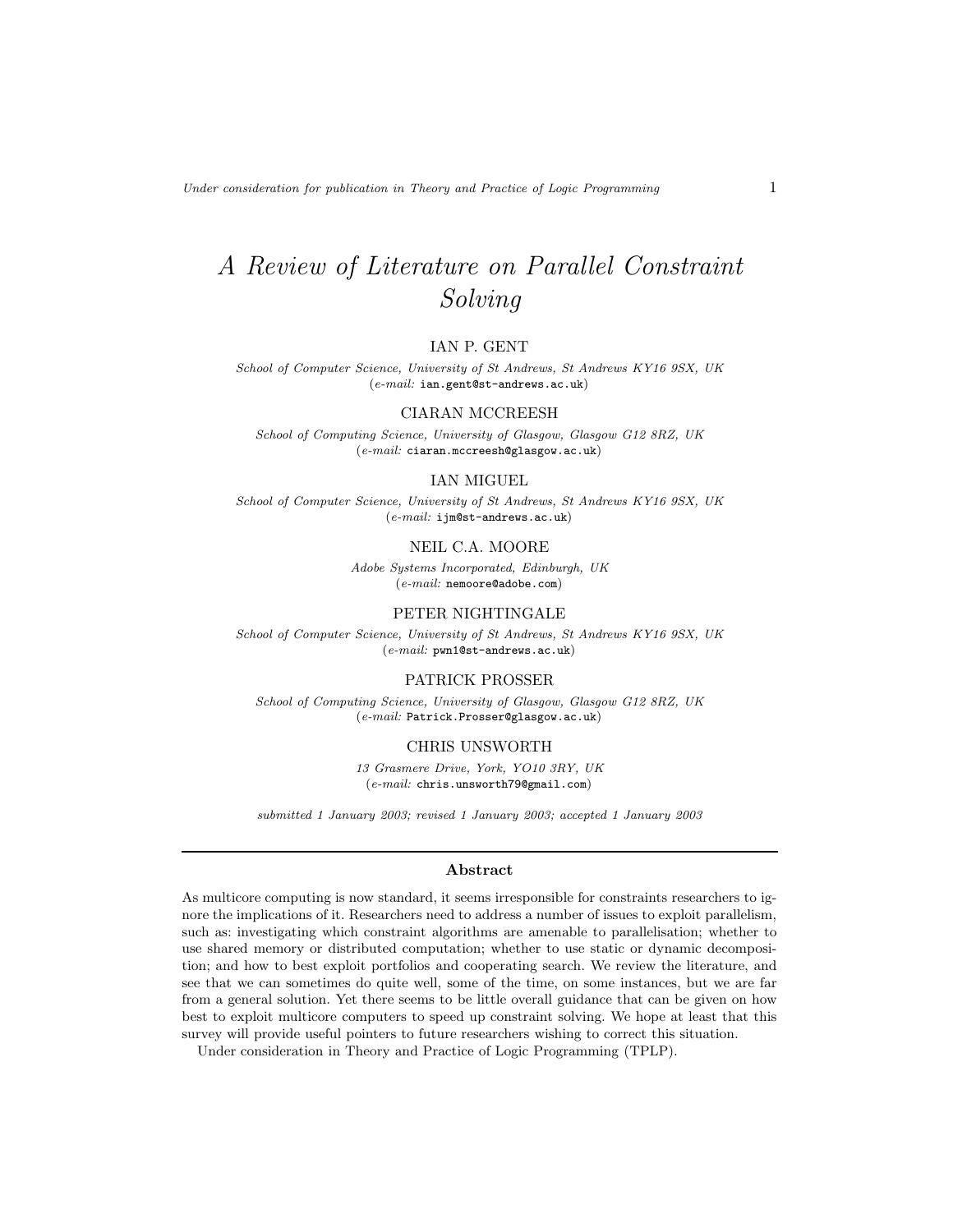#### 1 Introduction

How can constraint solvers best exploit parallel processing when all workstations, laptops, tablets and even phones are multicore computers? To address this question we review the literature on exploiting parallel processing in constraint solving. We start by looking at the justification for the multicore architecture, the direction it is most likely to take and limiting factors on performance. We then review recent literature on parallel constraint programming and SAT solving. We have organized the survey into four categories, as follows.

- Parallel consistency and propagation (Section [3\)](#page-4-0), where constraint propagation algorithms are parallelized.
- Multi-agent search (Section [4\)](#page-8-0), where multiple agents attempt to solve the problem in parallel while sharing useful information.
- Parallelizing the search process (Section [5\)](#page-12-0), in which the search process is split among multiple workers in some way.
- Portfolios (Section [6\)](#page-21-0), where a set of diverse solvers are selected to run in parallel until one of them solves the problem.

Our survey is focused on approaches to parallelism developed in the constraint programming and SAT communities. A number of surveys of related areas have previously appeared, whose contributions we gratefully acknowledge and cite below where they overlap with our concerns. These include surveys of parallel solving in SAT [\(Martins et al. 2012;](#page-29-0) Hölldobler et al. 2011; [Singer 2006\)](#page-31-0), Distributed Constraint Satisfaction [\(Yokoo and Hirayama 2000;](#page-31-1) Faltings 2006), algorithm selection and portfolios [\(Kotthoff 2014\)](#page-28-0), Concurrent Constraint Programming (Frühwirth et al. 2006), and a proposal of seven challenges for future research in parallel SAT [\(Hamadi and Wintersteiger 2013\)](#page-27-1).

Other surveys address closely related problems amenable to parallelisation, but fall outside the scope of this paper's focus on constraint solving. For example, Mixed integer linear programming (MILP) is a powerful technique from the operations research community for solving discrete optimization problems: Ralphs et al [\(2017\)](#page-30-0) have written an excellent survey of parallel MILP solving.

### 2 The Hardware: Multicore, GPU and Amdahl's Law

Written in 2006, Intel's White Paper [\(Held et al. 2006\)](#page-27-2) starts by saying "... two cores are here now, and quad cores are right around the corner". Now, 16 and 32 core machines are commonly available. But why go multi-core? In the past performance improvements could be taken for granted as clock speeds increased (from 5 MHz in 1978 to more than 4 GHz in 2018), component size decreased, and chip density increased. Three reasons are given for the shift to multi-core. First, although component size continues to fall, powerthermal issues limit performance, so we can no longer simply increase clock speeds. Secondly, power consumption: individual cores can be tuned for different usages (e.g. dedicating hardware resources to specific functions), and when not in use cores can be powered down. And thirdly, rapid design cycles: hardware designs can be reused across generations.

What are the major challenges? Intel put top of their list "programmability", that the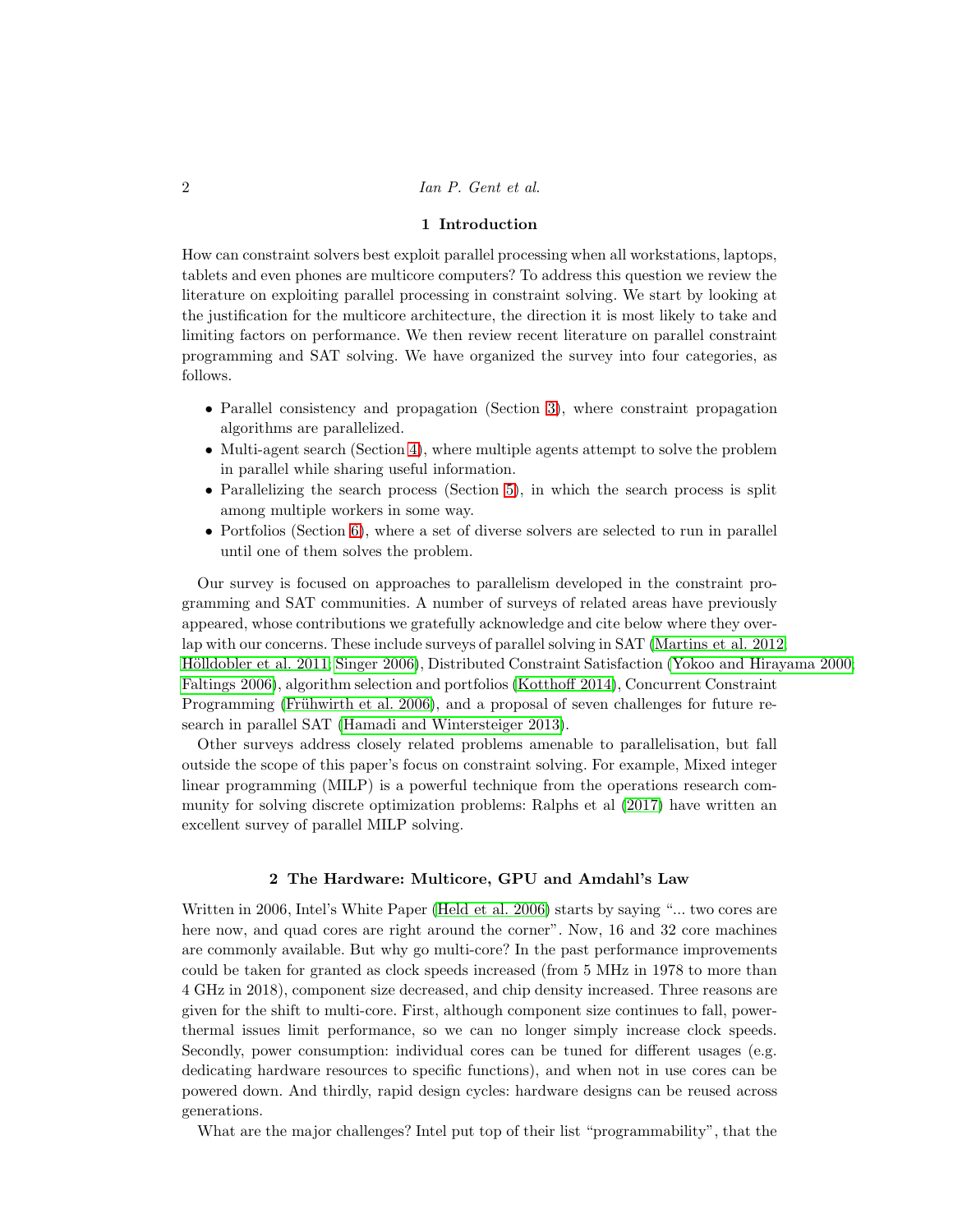platform must address new and existing programming models. And then "adaptability", such that the platform can be dynamically reconfigured to conserve power. Of course "reliability", "trust", and "scalability" are also important, as we increase cores we cannot compromise the correctness of the hardware.

Intel considers development of multi-core software to be amongst the greatest challenges for tera-scale computing, specifically with regard to ensuring that "there are compelling applications and workloads that exploit the massive compute density" and that "multiprocessing adds a time dimension that is extremely difficult for software developers to cope with". They give a further justification for the multi-core architecture: "... why tomorrow's applications need so many threads. The answer is that those advanced, intelligent applications require supercomputing capabilities, and the accompanying parallelism that allows those applications to proceed in real-time. ... it requires an equally massive shift in hardware and software."

Intel's tera-scale computing vision is to aim for hundreds of cores on a chip, giving the capability of performing trillions of calculations per second on trillions of bytes of data with a stated goal " $\ldots$  a  $10\times$  improvement in performance per watt over the next 10 years." [\(Held et al. 2006\)](#page-27-2). How close are we to that goal? In 2006 two core machines existed. At the time of writing in 2017, Intel are selling server chips with 24 physical cores (48 threads with hyperthreading) running at 2.40 GHz. Their Teraflops Research Chip (Polaris) contains 80 cores.

But there is a shadow cast over this optimism: Amdahl's law. Amdahl's law predicts the maximum speedup that can be expected from a system as we increase the number of processors. The law assumes that a program is composed of a parallel part P and a sequential part S, such that  $P + S = 1$ . The expected speed up is then  $1/(S + P/N)$ , where  $N$  is the number of processors. As  $N$  tends to infinity Amdahl's law predicts that maximum speedup will be  $1/S$ , as the original  $P/N$  term tends to zero. As an example if we had  $P = 0.99$ , so 99% of our problem can parallelised, 64 processors would run our program 39 times faster. For 128 processors the speedup is 56 times, for 1024 processors it is 91. As the number of processors continues to increase the speedup tends to 100. If  $P = 0.9$  the law predicts a maximum speed up of 10, and if half only our program can be parallelized,  $P = 0.5$  and maximum speed up is 2, regardless of the number of processors available. It was this argument, in the late 1960's, that encouraged hardware development away from multi-processor and towards faster processors.

In the late 1980's Gustafson [\(1988\)](#page-27-3) argued that Amdahl's law is overly pessimistic, as it assumes that as we increase the available parallel processors we continue to keep the workload fixed and hope for reduced runtime. That is, it is a "fixed-size speedup" model and assumes  $N$  and  $P$  are independent; multi-processing is only used to improve response time. Gustafson assumes that problem size also scales with the number of processors, i.e. as we get more processors we increase the problem size and that run time, not problem size, is a constant. Gustafson observed that the parallel or vector parts of a program scales with problem size and the serial part does not (it diminishes proportionally). Consequently as we get more processors the workload grows and P increases resulting in an increase in speedup. This is the "fixed-time speedup" model and an example is weather forecasting, where we use multi-processors to increase the quality of our results (the weather prediction) in a fixed amount of time (before the evening news). Perhaps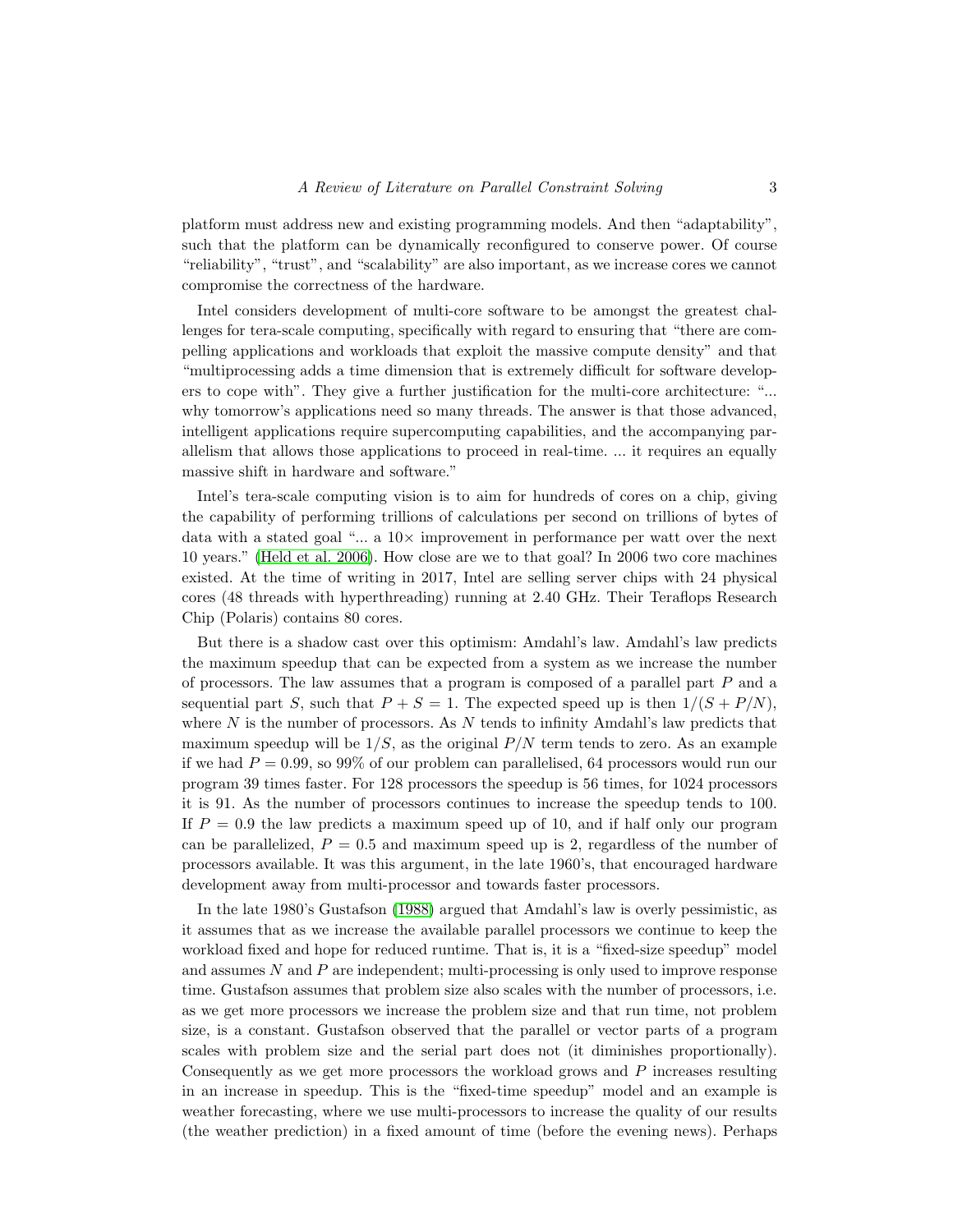this model is more appropriate for parallel constraint solving where we are always striving to solve larger and harder instances.

The constraints community has a long history of engaging with the challenges involved in concurrent and parallel programming. Concurrent Constraint Logic Programming was developed in the 1980s (Maher 1987; Furukawa and Ueda 1988) followed by, outside the context of logic programming, Concurrent Constraint Programming [\(Saraswat and Rinard 1990;](#page-31-2) Henz et al. 1993; Frühwirth et al. 2006). This led to incorporation of constraint reasoning into multi-paradigm languages such as Mozart [\(Van Roy and Haridi 1999\)](#page-31-3). However, ongoing developments in efficient constraint solving have meant that constraint techniques now seem less suitable for integration into the heart of languages like Mozart. As a result, constraints are no longer available in the first release of Mozart 2: It is planned to retain constraint solving in Mozart via linkage to the constraints library Gecode [\(Gecode Team 2006\)](#page-27-4).

One current area of great interest is solving on GPUs. Almost all modern desktops and laptops provide a powerful GPU, and there are several popular methods of utilising GPUs, including  $\text{CUDA}^1$  $\text{CUDA}^1$  and  $\text{OpenCL}^2$  $\text{OpenCL}^2$ . Using GPUs has led to orders of magnitude improvement on many important problems, including  $k$  nearest neighbour (Garcia et al. 2008), MaxSAT [\(Munawar et al. 2009\)](#page-29-1), SAT [\(Manolios and Zhang 2006;](#page-29-2) Dal Palù et al. 2015) and Constraint-Based Local Search [\(Arbelaez and Codognet 2014\)](#page-24-0). One common thread in these papers is that applying a GPU provides the greatest improvements on problems which can be solved by massively parallel simple calculations. GPUs are not a silver bullet, and direct ports of existing algorithms to a GPU architecture often perform poorly.

### 3 Parallel Consistency and Propagation

<span id="page-4-0"></span>In 1990 [\(Kasif 1990\)](#page-28-1) showed that the problem of establishing arc-consistency (AC) is P-complete i.e. the problem is not inherently parallelisable under the usual complexity assumptions. This is done by giving log-space reductions of AC to Horn-clause satisfaction and vice versa. A major open problem in complexity theory is whether NC=P, where NC is "Nick's Class", the class of problems that can be solved in polylog time using polynomially many processors. Kasif therefore showed that in the worst case we cannot establish arc-consistency exponentially faster with a polynomial number of processors, unless NC=P. This is no surprise, as we have to do a chain of deductions in arc-consistency, where each depends on (some subset of) the preceding ones. We can read this result as being fatal to the enterprise of parallel consistency, but then, it is not fatal to solving constraint problems that they are NP-complete! So we have to take P-completeness into account rather than regard it as fatal.

While the general case of AC is P-complete, researchers have found special cases of problems that are in NC. While solving CSPs whose constraint graph is acyclic was known to be in P (Freuder 1982), Zhang and Mackworth showed that it was also in NC for constraints of arbitrary arity [\(Zhang and Mackworth 1991\)](#page-32-0). Kasif and Delcher analysed a wider range of restrictions on the constraint graph (Kasif and Delcher 1994),

 $1$  [http://www.nvidia.com/object/cuda\\_home\\_new.html](http://www.nvidia.com/object/cuda_home_new.html)

<span id="page-4-2"></span><span id="page-4-1"></span><sup>2</sup> <https://www.khronos.org/opencl/>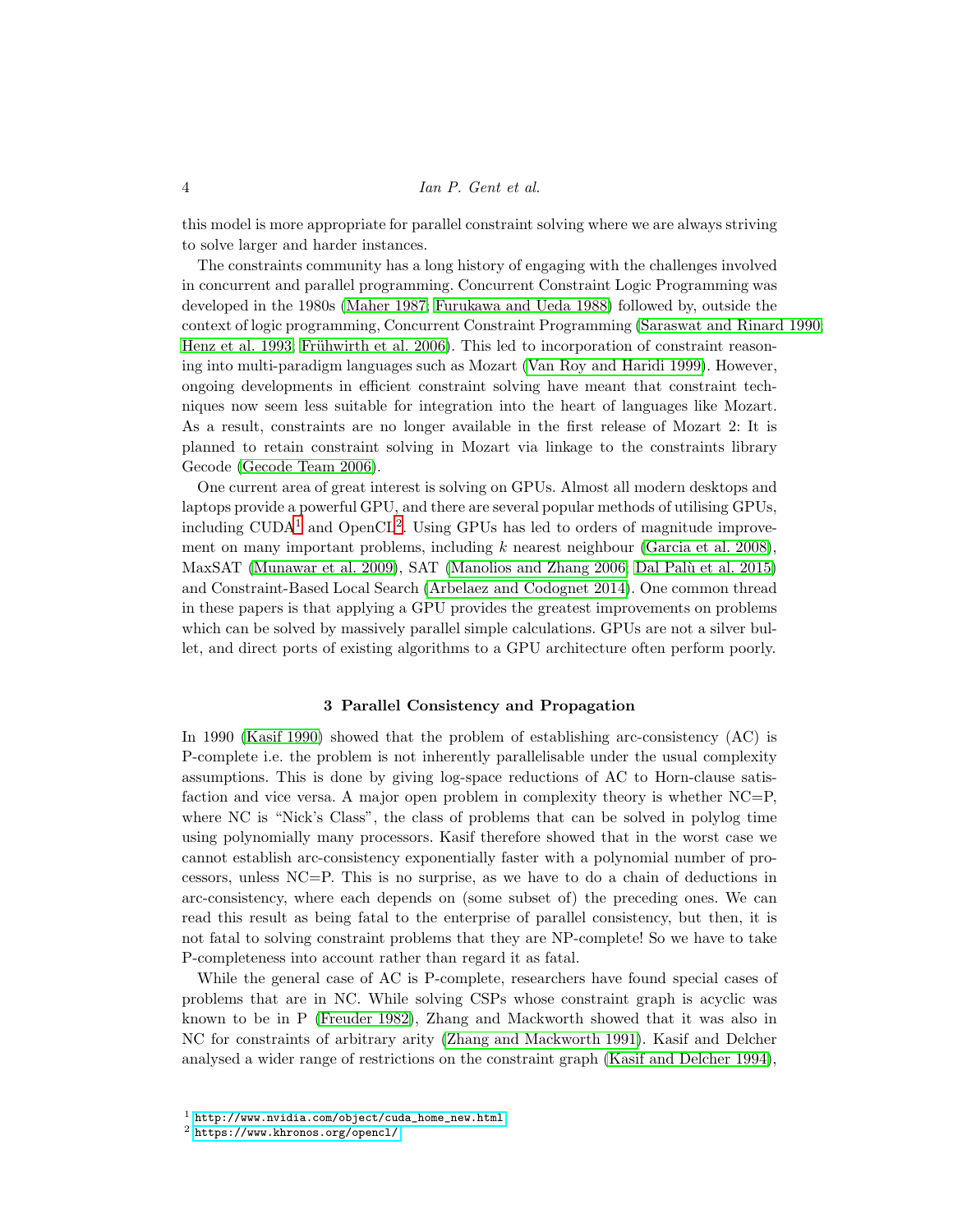while for arbitrary constraint graphs Kirousis gave a restriction on constraint relations being used which also leads to membership of NC [\(Kirousis 1993\)](#page-28-2).

#### 3.1 Parallel Arc-Consistency

There has been a steady stream of work on distributed consistency algorithms. One of the justifications of this is that the problem itself may be distributed geographically or due to organisational structures, as in [\(Prosser et al. 1992\)](#page-30-1) and discussed further in Section [4.2.](#page-11-0) The other justification is speed, which we discuss here. Here, the P-completeness of arcconsistency need not be fatal: it does not exclude the possibility of obtaining useful speedup from parallel processing.

For binary constraints, Kasif and Delcher showed that if a problem has n variables with domain size K, then AC can be solved in  $O(nK)$  time using  $O(nK)$  processors, as long as the constraint graph contains  $O(n^2)$  constraints (Kasif and Delcher 1994). Nguyen and Deville presented a distributed AC-4 algorithm DisAC-4 [\(Nguyen and Deville 1995;](#page-30-2) [Nguyen and Deville 1998\)](#page-30-3). The algorithm is based on message passing. The variables are partitioned among the workers, and each worker essentially maintains the AC4 data structures for its set of variables. When a worker deduces a domain deletion, this is broadcast to all other workers. Each worker maintains a list of domain deletions to process (some generated locally and others received from another worker). The worker reaches a fixpoint itself before broadcasting any domain deletions, and waiting for new messages from other workers. The whole system reaches a fixpoint when every worker has processed every domain deletion. It may be a difficult problem to partition the variables such that the work is evenly distributed. The experimental results are mixed, with some experiments showing close to linear speedup, while others show only 1.5 times speedup with 8 processors. A similar approach led to algorithms DisAC-3 and DisAC-6 based on their sequential counterparts AC-3 and AC-6 [\(Baudot and Deville 1997\)](#page-24-1). Hamadi [\(2002\)](#page-27-5) presented an optimal distributed AC algorithm, DisAC-9, optimal with respect to message passing whilst outperforming the fastest centalized algorithms.

#### 3.2 Parallel Propagation of Non-Binary Constraints

Ruiz-Andino, Araujo, Sáenz and Ruz [\(1998\)](#page-30-4) presented a distributed propagation algorithm for n-ary functional constraints. These constraints are represented as indexicals, where each variable in the scope of the constraint has a functional expression defining its domain. For example, given the constraint  $x_1 = x_2 + 4$ , the indexical for  $x_1$  is  $x_1 \in \{\min(v_2) + 4...\max(v_2) + 4\}.$  The CSP is split into n subsets such that each constraint appears in exactly one subset. If a variable is associated with constraints in more than one set then that variable is duplicated. Each subset is propagated sequentially by its own processor and any domain reductions of variables shared between processors is communicated between processors. The experiments presented show the relative performance gains by increasing the number of cores they make available to their algorithm. First consistency is established, then a variable assignment is made and consistency is reestablished. This is repeated until a solution is found or a variable domain is wiped-out. The performance of this technique is highly dependent on the quality of the distribution of the CSP, which is a difficult problem in itself. The conflicting optimisation criteria for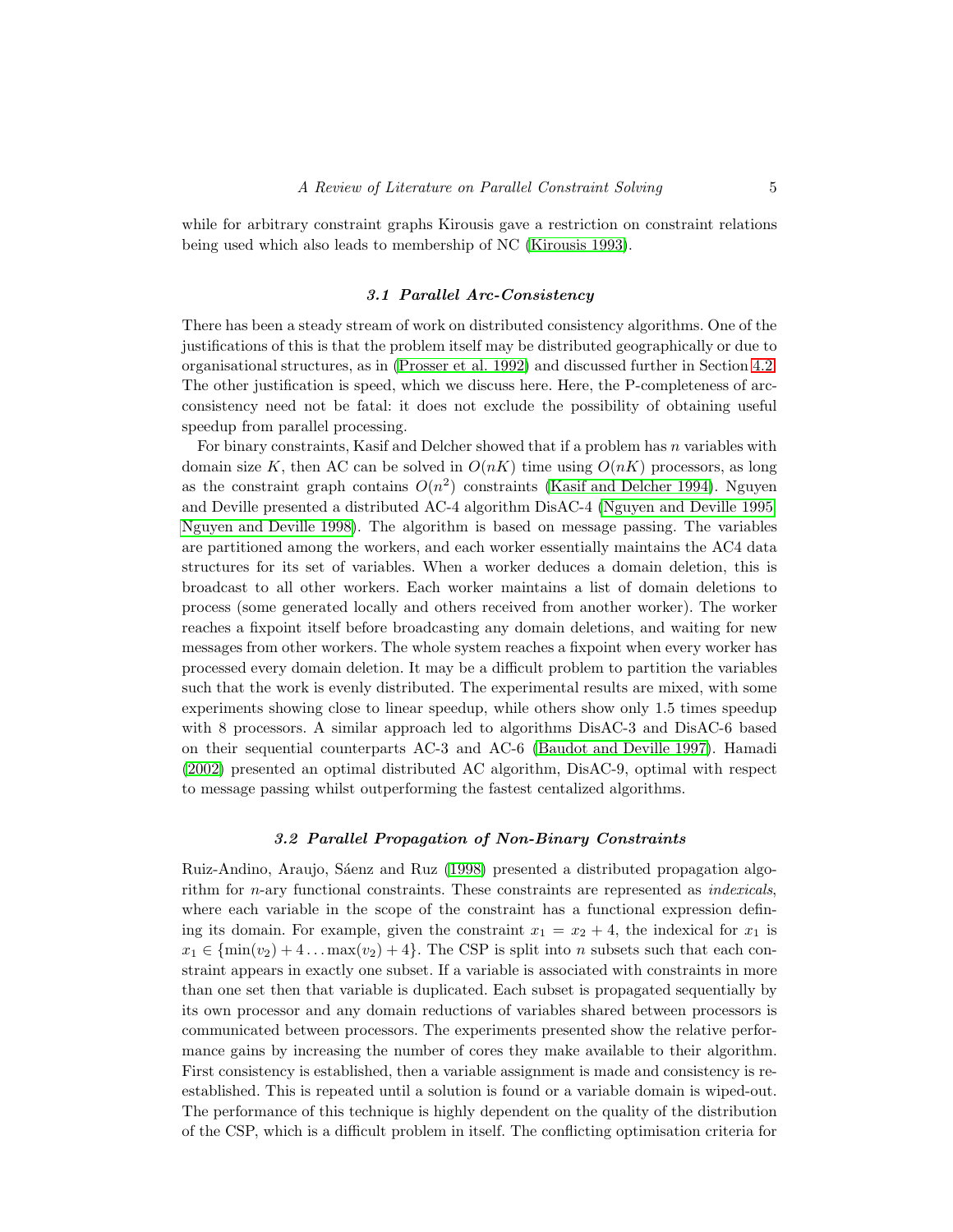quality of a constraint distribution are minimising the network traffic whilst maximising the distribution of the propagation frontier. It appears that this technique will not handle high arity constraints well due to increased communication cost.

Parallel propagation has been proposed for numerical problems, where the variable domains are infinite. Domains are represented as an interval using two floating-point numbers, and the objective of propagation is to narrow the intervals. Although numerical constraint satisfaction is not the focus of this survey, we would like to mention one paper. Granvilliers and Hains [\(2000\)](#page-27-6) proposed a parallel propagation algorithm for nonlinear constraints. This was evaluated on a Cray multiprocessor. The gain from using 64 processors (compared to 1 processor) varies from almost nothing to about 6 times, depending on the problem instance.

Rolf and Kuchcinski [\(2010\)](#page-30-5) parallelise both search and consistency (we discuss parallelisation of search in Section [5\)](#page-12-0). They take a different approach to parallelising consistency, by splitting the set of constraints to be propagated among threads, rather than parallelising the work of a single constraint. They begin with an example demonstrating that a simple search parallelism scheme is at the mercy of the location of the solution(s) in the search tree. If they are all going to be found by the first thread anyway, the others are just adding overhead. They introduce some terminology: parallel search, a type of OR parallelism and therefore data parallelism; and parallel consistency, a type of AND parallelism and therefore task parallelism. They claim that, for many models, solvers spend an order of magnitude more time enforcing consistency than they do searching, in which case data parallelism is less suitable. Another flaw is that data parallelism naturally puts more stress on the memory bus [\(Sun and Chen 2010\)](#page-31-4). In their approach to parallel consistency, they require synchronization of pruning, but do not share data during pruning to avoid upsetting the internal data structures of global constraints. Rather than fixing which threads deal with which constraints, at each node each consistency thread takes a set of constraints to propagate from the queue. When all constraints in the queue have been processed, updates are actually committed. The process can stop early if one of the threads detects inconsistency. When combining both parallel search and consistency, each search thread gets an associated set of consistency threads. An alternative architecture is briefly discussed in which all threads take from a shared work pool, but the authors claim that scheduling uptake from this pool could be prohibitively complex. Experiments are on Sudoku and n-Queens using up to 64 threads on 8 cores. The gains are modest. They identify three problems: inefficiencies in parallel consistency caused by not sharing data, the synchronization of pruning described, and third the memory bus.

Campeotto et al [\(2014\)](#page-25-1) investigated parallel propagation using a GPU architecture and the NVIDIA CUDA programming model. Each constraint is assigned its own block of threads on the GPU, and some propagators are further parallelised by filtering each variable in a separate thread. Also, the constraints may be divided between the host CPU and the GPU to add another level of parallelism. The work focuses on efficient propagation of the inverse constraint and the positive table constraint. Modest speedups are reported when using the GPU (compared to the host CPU alone), with the highest being 6.6 times.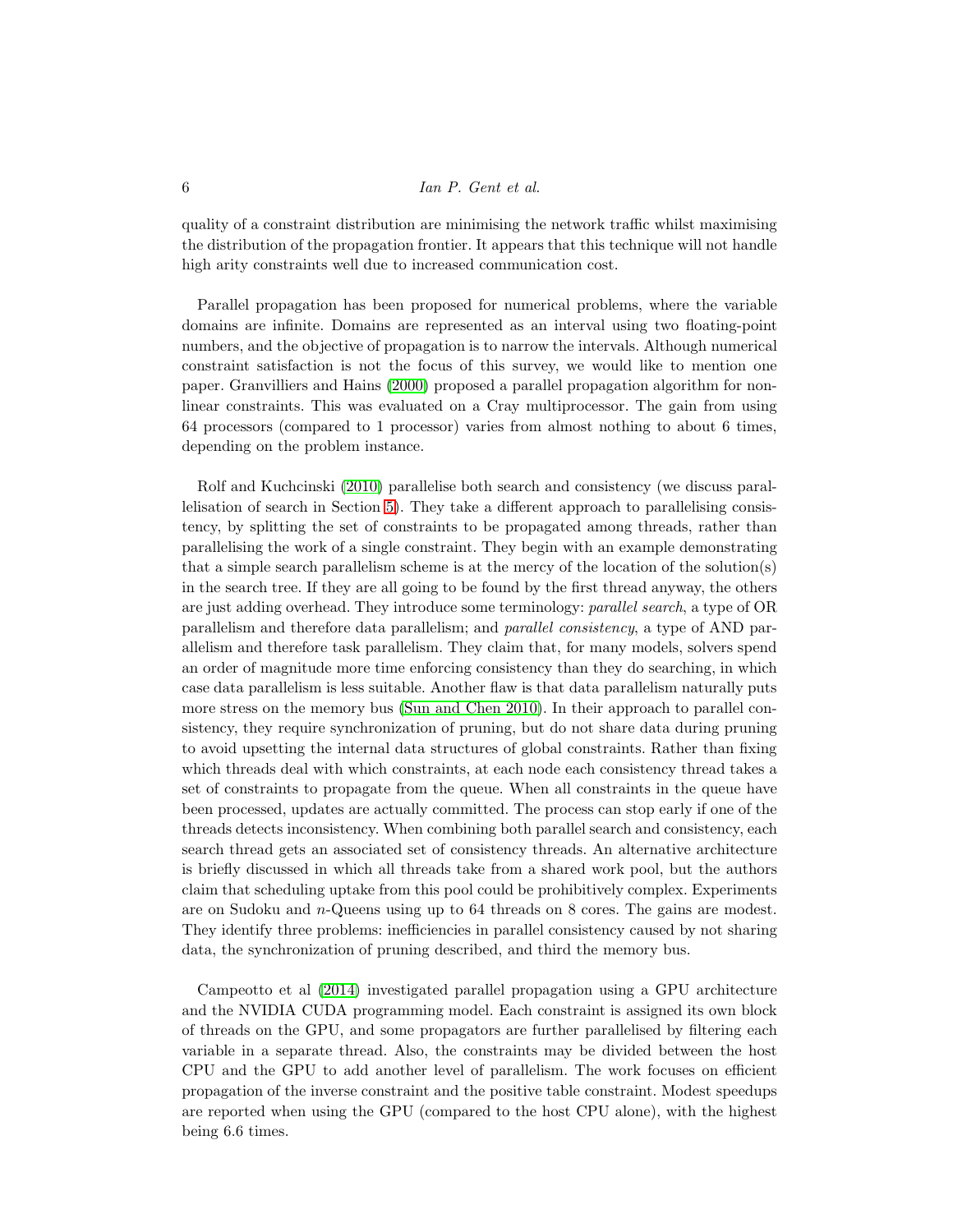#### 3.3 Parallel Unit Propagation in SAT

Conflict-Driven Clause Learning (CDCL) SAT solvers are the most successful class of SAT solvers for structured instances, and efficient unit propagation is central to their success. Dal Palù et al [\(2015\)](#page-25-0) proposed a parallel unit propagation algorithm implemented on a GPU architecture, demonstrating approximately one order of magnitude speed-up compared to the host CPU. However they used an exotic unit propagation algorithm without watched literals. They also implemented a version with watched literals but noted that the speedup compared to the sequential version was negligible. It is not clear whether their techniques could be applied to a modern SAT solver with watched literal unit propagation.

Manthey proposed a method to parallelise unit propagation using a multi-core shared memory architecture [\(2011b\)](#page-29-3). One thread drives the CDCL search and performs all operations except unit propagation sequentially. Other threads are only active when the solver is performing unit propagation. The set of clauses is partitioned among the threads. Each thread propagates its own clauses and records any implied literals in its own queue. Then a thread checks all other threads for new implied literals in a way that is lockand wait-free, and copies them into its own queue for processing. He reported a speedup of 1.57 times using two threads, and found that the approach does not scale beyond two threads. The method has been slightly refined in a later work by the same author [\(Manthey 2011a\)](#page-29-4).

#### 3.4 Parallel Update in Local Search

<span id="page-7-0"></span>Local search methods such as Constraint-Based Local Search (CBLS) [\(Hentenryck and Michel 2009\)](#page-27-7) start with a complete assignment that may violate some of the constraints. At each step, a change is made to the assignment with the goal of converging on a satisfying assignment (optionally optimising some criteria). For parallel implementation of local search, Verhoeven and Aarts [\(1995\)](#page-31-5) introduced the notion of 'multi-walk' and 'single-walk'. A multi-walk search uses parallelisation to explore multiple parts of the search space at the same time, with parallel independent or loosely interacting local search processes. A single-walk search is an inherently sequential search, but the calculation of neighbourhoods and/or update of search state may be performed in parallel. Most work on parallel local search has focused on multi-walk parallelisation, as described in Section [5.2.](#page-14-0)

An example of parallel state update in local search is GENET, a neural network local search method for CSPs [\(Wang and Tsang 1991;](#page-31-6) Davenport et al. 1994). The convergence cycle in GENET involves each node updating in parallel (Davenport et al. 1994). GENET was designed to be implemented on VLSI hardware [\(Wang and Tsang 1992\)](#page-31-7). Negative results on parallelising update within the Adaptive Search method were reported in the Partitioned Global Address Space model [\(Munera et al. 2014\)](#page-29-5).

Single-walk and multi-walk approaches can be combined: i.e. a multi-walk search can be implemented in which individual search is itself parallelised. The use of GPUs is attractive in this case, given the cost effectiveness per thread and also the fact that the thread architecture of GPUs matches well with the architecture of local search [\(Arbelaez and Codognet 2014\)](#page-24-0). CBLS has been implemented using a GPU for the number partitioning, magic squares, and Costas array problems, obtaining promising results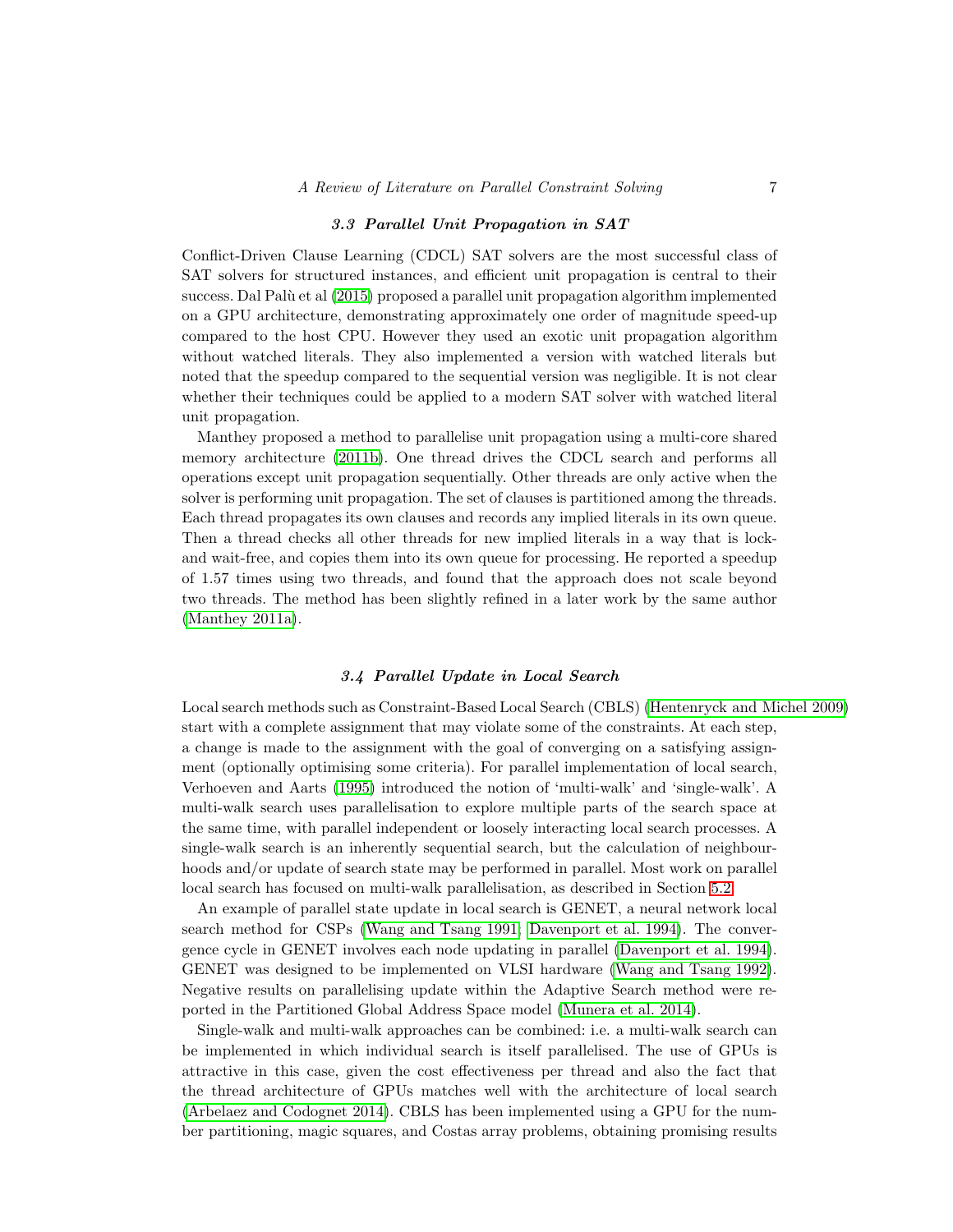[\(Arbelaez and Codognet 2014\)](#page-24-0). Speedups of up to 17 times were obtained for the first two problem classes, with a much lesser speedup for the Costas array problem since the neighbourhoods were so small that a pure multi-walk approach was used.

Large neighbourhood search (LNS) is a powerful local search technique for constraint optimisation problems. Given a complete assignment that satisfies all constraints, conventional LNS attempts to improve its objective value by relaxing (unassigning) a subset of the variables (called a neighbourhood) and searching for an improved assignment within that neighbourhood. Campeotto et al [\(Campeotto et al. 2014\)](#page-25-2) parallelise LNS on a GPU architecture, firstly by exploring multiple neighbourhoods in parallel and secondly by parallelising the search within each neighbourhood. Promising results are presented where the GPU LNS algorithm is compared to a CPU implementation of the same, and compared to a conventional LNS implementation in a CP solver.

## 3.5 Parallel Singleton Arc-Consistency

In [\(Gharbi 2015\)](#page-27-8) a master/worker architecture is proposed where the master performs a backtracking search and workers compute a high level of consistency, one that is not normally considered economical. That is, the master performs a relatively shallow inferencing search (i.e. maintaining generalised arc-consistency) while workers perform deep inference (i.e. singleton arc-consistency), communicating with each other via a collection of shared stacks. The architecture might be thought of as the workers being deep thinkers capable of interrupting an unencumbered searcher. The empirical study gives inconclusive results, but does point the way to exploiting this architecture with various levels of consistency, not just SAC.

#### 4 Multi-Agent Search

<span id="page-8-0"></span>In multi-agent search we have one problem and a collection of cooperating problem solving agents that execute in parallel. The agents may be diverse, and in fact diversity is a desirable property. When multi-agent search is applied to conventional constraint satisfaction problems, each agent has a copy of the whole problem and is capable of solving the problem independently. The agents work on their own copy of the problem and they collaborate in some way.

Multi-agent search is also applied to the Distributed Constraint Satisfaction Problem (DCSP) where each agent sees only part of the problem, and therefore no single agent can solve the entire problem alone. We give an overview of DCSP solving techniques in Section [4.2.](#page-11-0)

Assuming we have  $n$  processors, a speedup of less than  $n$  is sub-linear, equal to  $n$ linear, greater than n super-linear. Probably the first report of super-linear speedup is due to Rao and Kumar [\(1988\)](#page-30-6) in parallel depth-first search on the 15-puzzle. They argue that if all solutions are uniformly distributed about the state space then average speedup can be super-linear. The next body of work to report the phenomenon of super-linear speedup was multi-agent search. One of the earliest examples of this is due to Clearwater, Huberman and Hogg [\(1991\)](#page-25-3). To demonstrate the power of cooperative problem solving they investigated the time to solve word puzzles, posed as constraint satisfaction problems, using a collection of agents. Each agent could solve the problem independently.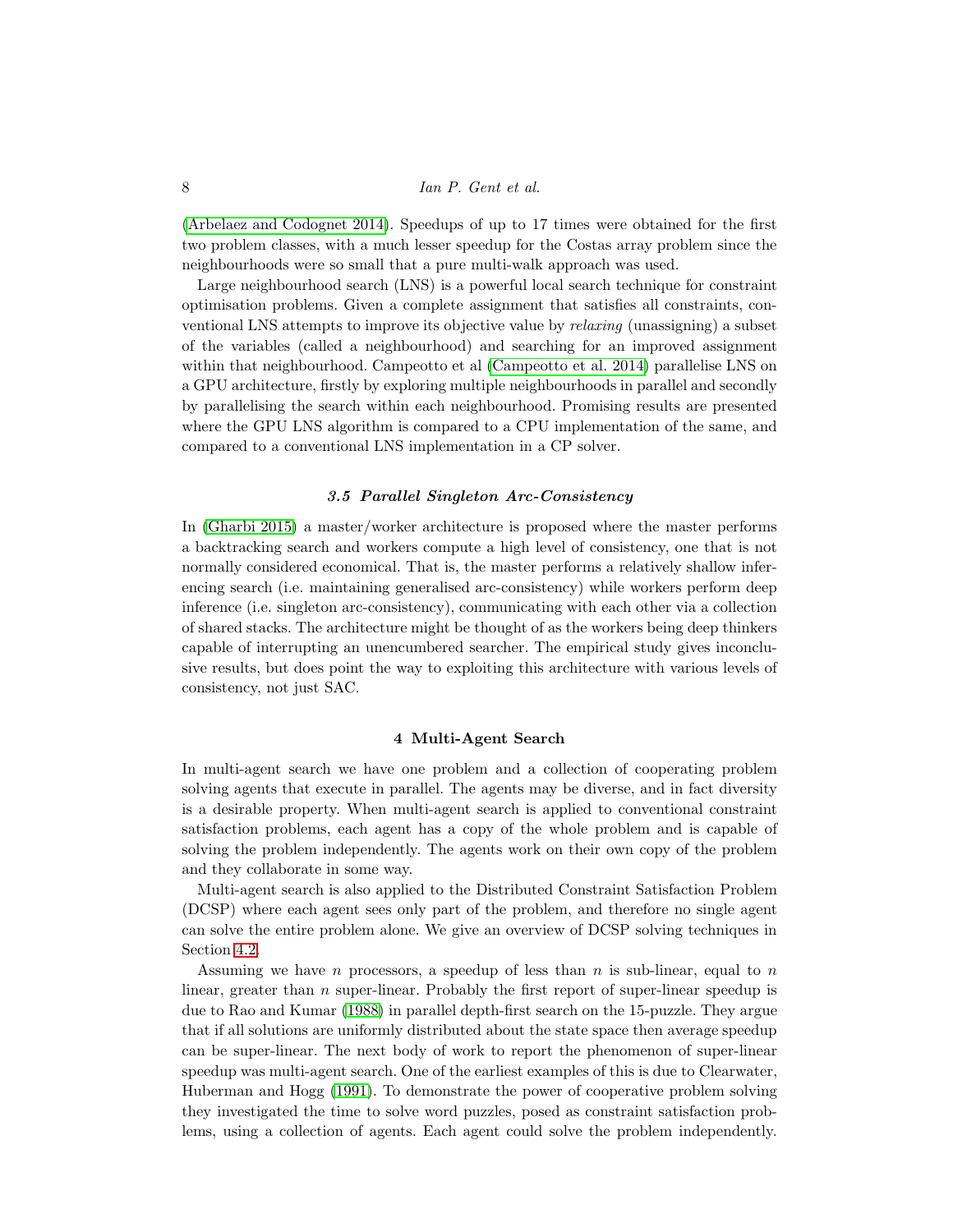Agents wrote hints to a shared blackboard, and agents randomly read hints from the blackboard whilst solving the problem. As the number of agents increases, and the diversity amongst agents increases, a combinatorial implosion occurs with a subsequent super-linear speedup in problem solving. They present as an explanation of this phenomena "... the appearance of a lognormal distribution in the effectiveness of an individual agent's problem solving. The enhanced tail of this distribution guarantees the existence of some agents with superior performance." The idea of multi-agent search was further explored in the portfolio-based search proposed by Gomes and Selman [\(2001\)](#page-27-9). A portfolio is a multi-agent search with no communication between the agents. Portfolios are surveyed in Section [6.](#page-21-0)

# 4.1 Multi-agent Search in SAT

<span id="page-9-0"></span>The SAT community has been quick to exploit multi-agent search. An excellent survey of parallel SAT solving by Martins, Manquinho and Lynce [\(2012\)](#page-29-0) identifies multi-agent search (named portfolios in their paper) as one of two main approaches to parallelism in SAT, with search-space splitting being the other main approach (covered in Section [5.5](#page-18-0) below). Hölldobler et al [\(2011\)](#page-27-0) gave a short survey of complete parallel SAT solvers, including multi-agent approaches. An earlier survey is also available [\(Singer 2006\)](#page-31-0) but is largely superseded by Martins et al [\(2012\)](#page-29-0). In this section we survey a small number of the most notable multi-agent SAT solvers, and refer the reader to the earlier surveys [\(Martins et al. 2012;](#page-29-0) Hölldobler et al. 2011; [Singer 2006\)](#page-31-0) for more detail.

We focus on Conflict-Driven Clause Learning (CDCL) SAT solvers because they have been the most successful on structured SAT instances in recent years. CDCL SAT solvers generate learned clauses that are entailed by the original formula. Sharing these learned clauses is a key opportunity for multi-agent SAT solving.

First we consider a line of work where a small number of agents communicate intensively through shared memory. ManySAT [\(Hamadi et al. 2009b\)](#page-27-10) exploits one of the main weaknesses of DPLL solvers, namely their sensitivity to parameter tuning, to create a set of diverse SAT solvers. Each SAT solver operates on the entire formula, and with an unrestricted search (i.e. the search space is not divided among the agents). In the original (1.0) version of ManySAT, the SAT solvers share learned clauses of length 8 or less. The length limit is intended to allow the most important learned clauses to be shared while avoiding the overhead of sharing all learned clauses. ManySAT has four agents, each with a hand-crafted set of parameter values.

In the improved ManySAT 1.1 [\(Hamadi et al. 2009a\)](#page-27-11) each pair of agents has a dynamically adjusted length limit. The limits are adjusted based on the rate that shared clauses are received and also on quality (which is a measure of the relevance of shared clauses to the search process of the solver receiving them). ManySAT 1.5 [\(Guo et al. 2010\)](#page-27-12) takes a somewhat different approach where two of the agents are masters and the other two are *slaves*. Each master directs the search of one slave in order to improve the quality of learned clauses transmitted from the slave to the master. In essence ManySAT is an invocation of Clearwater, Huberman and Hogg's cooperative problem solving strategy, but rather than share hints agents share nogoods, i.e. facts as to where solutions cannot exist. ManySAT has been successful in SAT competitions, suggesting that intensive clause sharing is an interesting strategy for shared memory systems. ManySAT 1.0 won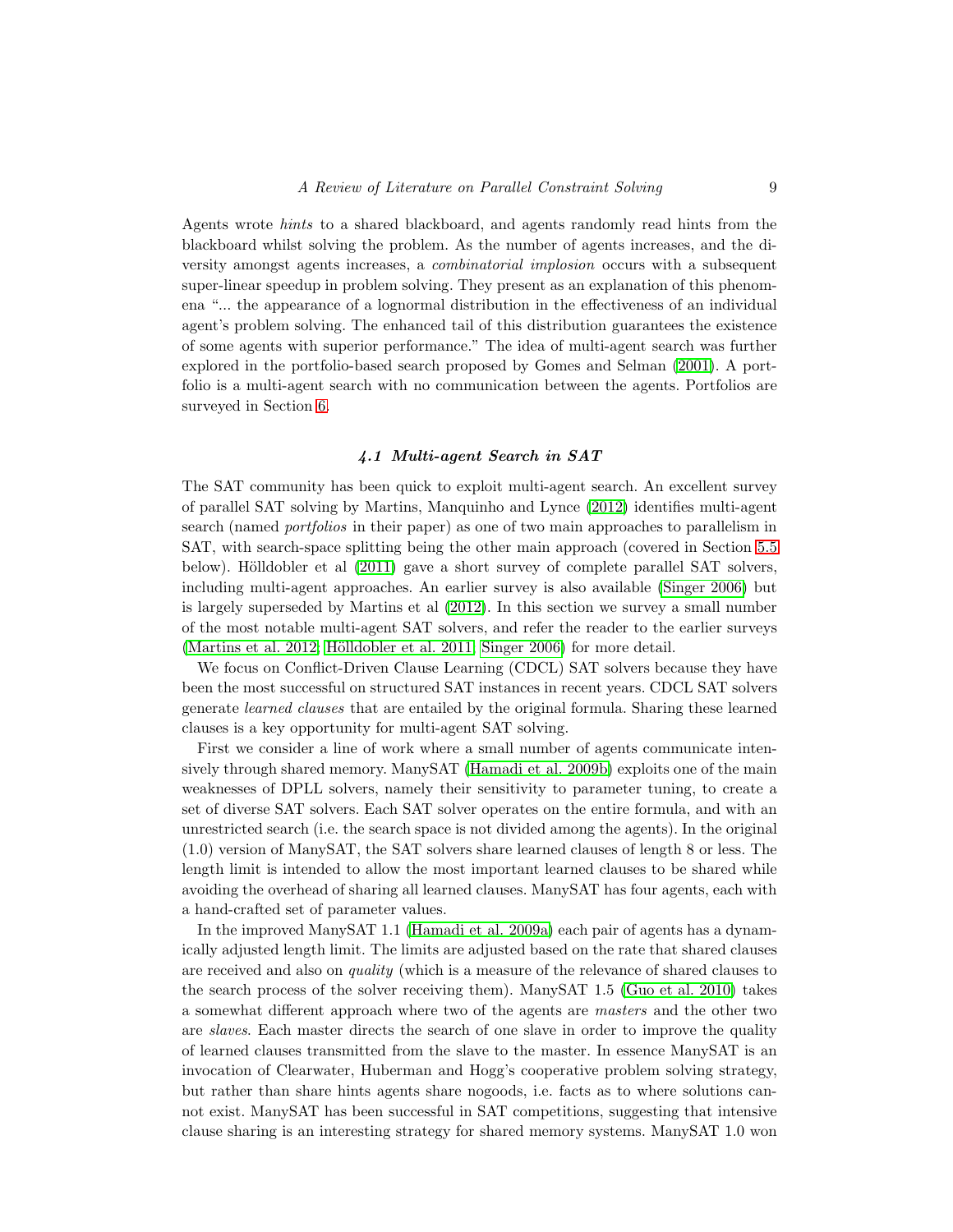the parallel track of SAT-Race 2008, while version 1.1 won the parallel track of the SAT 2009 competition. Version 1.5 came second in the parallel track of SAT-Race 2010.

Interleaving search with *inprocessing* (Järvisalo et al. 2012) has been shown to extend the reach of sequential CDCL solvers. Inprocessing simplifies the formula by applying a set of rules. An example is identifying two literals that take the same value in all solutions and replacing one literal with the other throughout. Inprocessing typically has a large set of configurations, so it can serve as another source of diversity.

Plingeling is a multi-agent solver that exploits inprocessing. It builds on the highly efficient sequential solver Lingeling [\(Biere 2010;](#page-24-2) Järvisalo et al. 2012) by running  $n$  versions of Lingeling in parallel with different random seeds, different configurations of inprocessing, and a different initial variable and value ordering. In the 2010 version of Plingeling [\(Biere 2010\)](#page-24-2) only unit clauses (i.e. assignments of SAT variables) are shared between agents. Despite this very simple clause sharing scheme, Plingeling has been highly successful. Plingeling won the SAT-Race 2010 parallel track. Martins et al [\(2012\)](#page-29-0) compared Plingeling with all three versions of ManySAT and a number of other (less successful) solvers. The solvers were allowed four parallel threads. Plingeling performed best overall despite having the worst speedup factor (compared to the sequential version of the same solver) of only 1.60. It seems the strength of the underlying solver is more important than parallelism in this case.

Plingeling has continued to improve alongside the sequential solver Lingeling. In 2013 the authors introduced sharing of clauses up to length 40 [\(Biere 2013\)](#page-24-3). Plingeling continues to do well in competitions: it came second in the parallel track of the SAT 2016 competition, after its sister solver Treengeling [\(Biere 2013\)](#page-24-3) (which is based on dividing the problem instance).

All the above approaches rely on shared memory for fast communication between the agents. In contrast, Hyvärinen, Junttila and Niemelä [\(2009\)](#page-28-4) investigated parallel SAT solving in distributed computing environments without shared memory. They report experiments with up to 96 parallel workers. They proposed Clause Learning Simple Distributed SAT (CL-SDSAT), where the technique is to run multiple independent randomized SAT solvers with no direct communication. Each worker is given a time limit. When a solver times out, it shares some of its learned clauses with the master. The shared clauses from workers are combined centrally, and whenever a new worker is started it is given the current set of shared clauses. Filtering the shared clauses is key to this approach. Hyvärinen et al [\(2009\)](#page-28-4) propose that the workers should share their shortest clauses, and the central store should select clauses that have been learned independently by the largest number of workers. CL-SDSAT can be instantiated with any sequential SAT solver with minimal changes.

An analysis of the runtime distribution of the randomized workers shows that the technique can perform well simply because some workers will have short runtimes. Also the clause sharing scheme is shown to reduce the expected runtime of workers. CL-SDSAT is not shown to achieve a linear or super-linear speedup, so it is probably most useful for very hard instances where an answer is required in a short time.

Recent work by Balyo, Sanders and Sinz [\(2015\)](#page-24-4) broadly follows the same approach of diversification and clause sharing. The system is designed for a cluster of computers each of which has multiple cores and shared memory, therefore communication takes advantage of shared memory when it is available. As in CL-SDSAT, short clauses are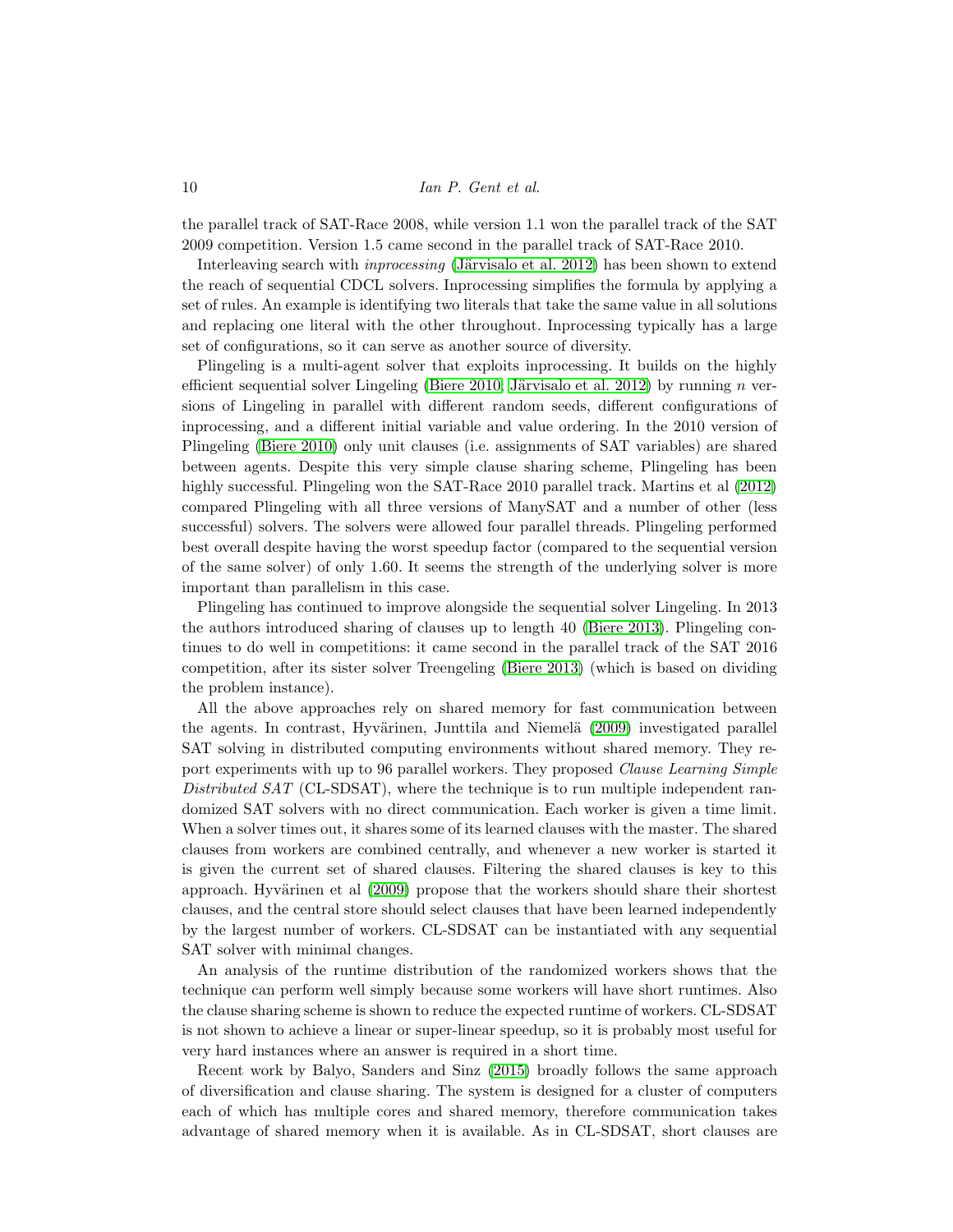preferred for sharing. They report results of experiments on up to 2048 cores. Mean and median speedups are reported, and in some cases the mean speedup is super-linear however the median is sub-linear.

Multi-agent search with sharing of learned clauses has been applied in a learning constraint solver by Ehlers and Stuckey (2016). We discuss their work in Section [5.5.](#page-18-0)

On a less positive note, a recent study has shown that resolution refutations (i.e. resolution proofs of unsatisfiability) produced by sequential SAT solvers are typically very deep and contain many bottlenecks (depths where the proof contains a small number of clauses) that must be processed sequentially [\(Katsirelos et al. 2013\)](#page-28-5). They conclude that it is impossible to produce such refutations with a high degree of parallelism, limiting the speedup of multi-agent search in SAT. The major assumption is that parallel solvers produce similar resolution refutations to sequential solvers. It is not clear how the findings apply to satisfiable instances, or indeed to parallel search (Section [5.5\)](#page-18-0) where the solver produces resolution refutations in parallel for each fragment of the search space.

Of the seven challenges posed by Hamadi and Wintersteiger [\(2013\)](#page-27-1), the most relevant here is the challenge to improve estimates of the local quality of incoming (shared) clauses. Many solvers simply prefer short clauses or employ fixed limits on clause length or the value of a heuristic [\(Biere 2013;](#page-24-3) [Balyo et al. 2015\)](#page-24-4). However there has been work on measuring the relevance of imported clauses [\(Audemard et al. 2012\)](#page-24-5), and on managing imported clauses separately to reduce overheads and protect the importing thread from being swamped [\(Audemard et al. 2012;](#page-24-5) [Audemard and Simon 2014\)](#page-24-6). In our view the challenge has not been comprehensively addressed.

To conclude, multi-agent search with shared clauses is a popular and successful approach to parallel SAT. How it compares to other approaches such as search splitting is the topic of on-going research.

# <span id="page-11-0"></span>4.2 Distributed Constraint Satisfaction and Optimisation Problems

The Distributed Constraint Satisfaction Problem (DCSP) and its optimisation equivalent (DCOP) is an area of multi-agent systems that has been extensively researched over many years. DCSPs and DCOPs have been solved using asynchronous backtracking techniques [\(Yokoo et al. 1992\)](#page-31-8) and also by distributed local search techniques (Hirayama and Yokoo 2005; [Zhang et al. 2005\)](#page-31-9). Excellent surveys have has been written by Yokoo and Hirayama [\(2000\)](#page-31-1) and by Faltings (2006).

There is a critical distinction between DCSPs and conventional CSPs - called 'centralized' CSPs by Yokoo and Hirayama. In a DCSP, no agent holds the entire CSP: indeed each variable in the CSP is owned by a given agent, and inter-agent constraints exist between variables held by different agents. Some of these constraints may not yet be known by an agent, and become known by message-passing. An example would be allocation of nurses to shifts in a hospital containing several departments: to a large extent each department can allocate its nurses independently, but there will be interdepartmental constraints which may invalidate a schedule proposed by one department. Thus, although DCSP does address parallel constraint solving, the research motivation is different. Yokoo and Hirayama state: "Of course, even if the research motivations are different, the same algorithm might be useful for both. However, as far as authors know, existing parallel/distributed processing methods for solving CSPs are not suitable for dis-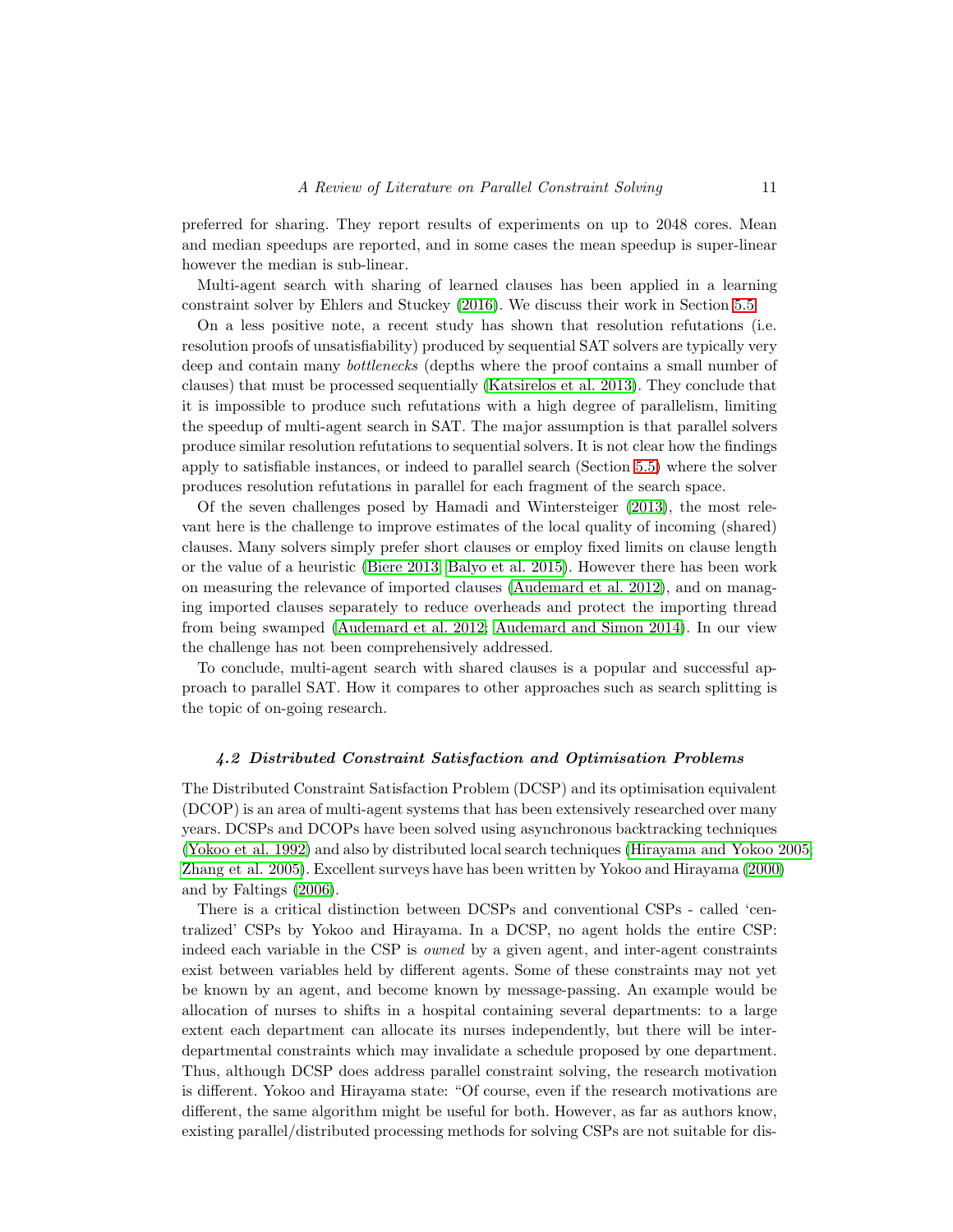tributed CSPs, since they usually require some global knowledge/control among agents." This conclusion has not remained universally true, since Hamadi's DisAC-9 algorithm has attracted interest from both points of view [\(Hamadi 2002\)](#page-27-5). Nevertheless, most research on DCSP and DCOP has focussed on the case of a distributed problem rather than the distributed solution of a centralized problem. The latter is our focus here.

DCSP techniques were used to parallelise the search to a centralized CSP (Salido and Barber 2006). A graph partitioning algorithm was used to divide the original CSP into an appropriate number of subproblems, in this case 10, aiming to minimise the number of variables shared between subproblems. The subproblems were then solved concurrently, with communication between agents to ensure consistency on the shared variables.

We do not attempt to survey the large amount of ongoing research into non-centralized DCSP and DCOPs. Research has continued intensively with a particular focus on the optimisation variant DCOP, such as for example (Grinshpoun et al. 2013; [Wahbi and Brown 2014;](#page-31-10) [Zivan et al. 2015;](#page-32-1) [Netzer et al. 2016;](#page-30-7) [Sassi et al. 2017;](#page-31-11) [Fioretto et al. 2014;](#page-26-0) [Fioretto et al. 2015;](#page-26-1) [Fioretto et al. 2016\)](#page-26-2). Significant systems have been built for reasoning on DCSPs and DCOPS, including FRODO (Léauté et al. 2009) and DisChoco [\(Wahbi and Brown 2014\)](#page-31-10).

### 5 Parallelizing the Search Process

<span id="page-12-0"></span>By "parallelizing the search process" we mean search parallelism at the granularity of nodes or search states, hence each worker is close to being a standard sequential constraint process but they are collectively orchestrated to be part of the same overall search process. We refer below to both local and complete search. For local search, parallelism has been used to increase the number of starting points available in the local search [\(Michel et al. 2006\)](#page-29-6). For complete backtracking search, the issues we will highlight include:

- how the search space is divided between workers;
- how workers communicate what portions of search they have completed and what new solutions and improvements to their optimisation function they have found;
- how state is shared (if appropriate);
- how learned constraints are shared between workers (if learning is implemented); and
- specific implementation details and abstractions.

## 5.1 Parallel Backtracking Search

Parallel search in simple branch-and-bound settings has a long history. For example, Karp and Zhang [\(1993\)](#page-28-7) proposed a randomized work allocation strategy for backtrack and branch-and-bound search. Bader et al [\(2005\)](#page-24-7) and Crainic et al [\(2006\)](#page-25-4) review early works, and discuss implementation issues.

First we define the key concept of a semantic path. A semantic path is a sequence of search decisions (typically of the form  $x = a$  or  $x \neq a$  for some decision variable x and constant a). A search node of a DFS tree is uniquely (and very compactly) described by a semantic path containing all the search decisions between the node and the root.

Perron was one of the first to report on parallel search in a commercial constraint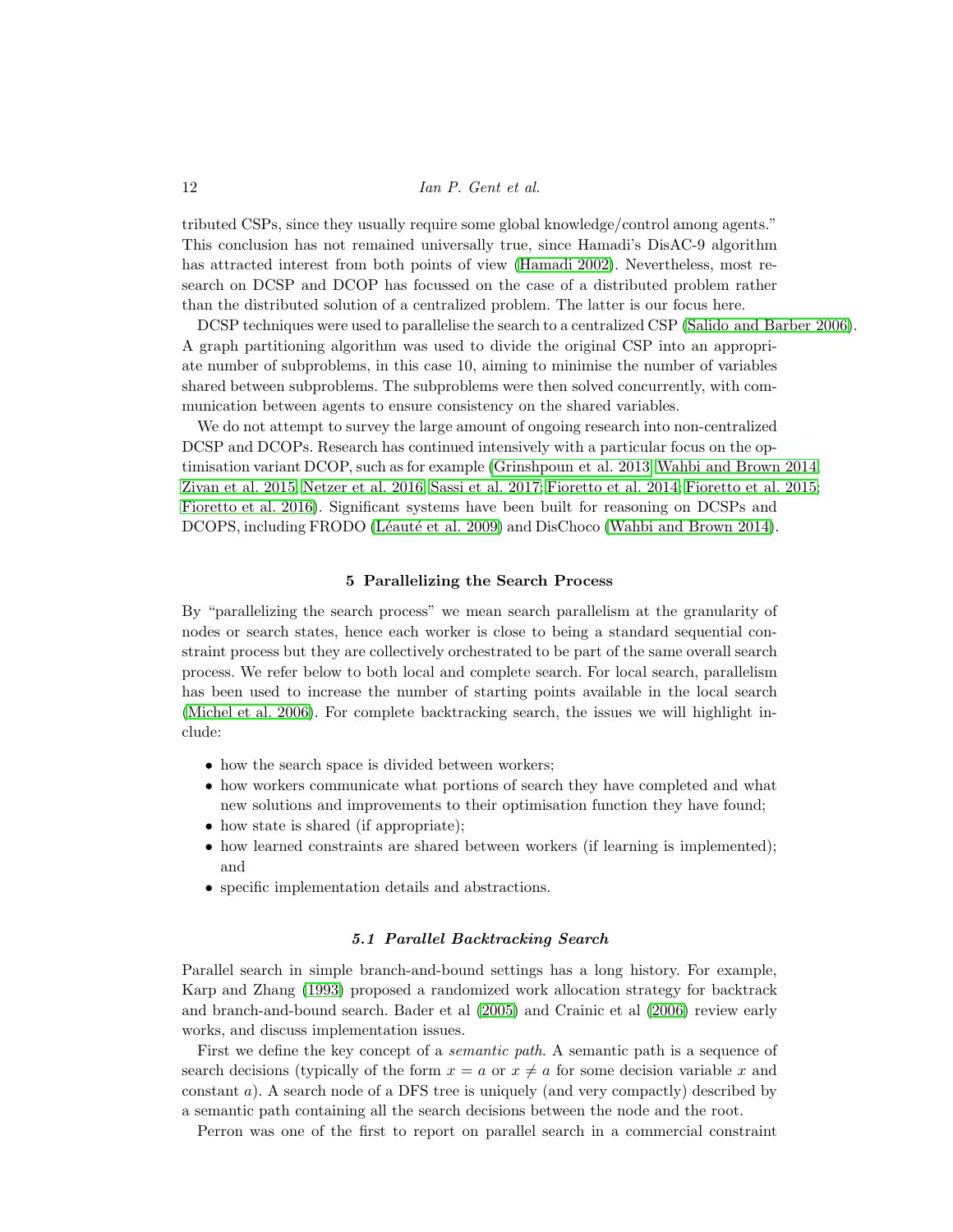programming toolkit [\(Perron 1999\)](#page-30-8), the 1999 update of ILOG Solver. The search space is represented as a tree of search nodes partitioned into an explored part, a frontier and an unexplored part. When a worker enters a new node, it does so by recomputation: each decision in a semantic path is applied to reach the starting point, propagation is performed then search begins. The recomputation scheme is general enough to allow more exotic search algorithms than DFS, and it also allows nodes to be allocated to different processors on a shared memory machine. Each processor runs its own search process exploring different parts of this common search tree, with a communications process ensuring work balancing and termination detection. Empirical evaluation was on a 4 processor machine using jobshop scheduling problems, i.e. optimisation problems rather than searching for the first solution. When using complete search (in particular variants of LDS) parallelism showed a linear speed-up, but with depth first search the improvements were less convincing. On the whole, the results are less than conclusive.

A similar approach was taken by Schulte [\(2000\)](#page-31-12), who implemented parallel search in the multiparadigm programming system Oz/Mozart (which supports both concurrency and constraint programming). The goal was to make use of commodity computers on a network, therefore communication between machines is limited. As in Perron [\(1999\)](#page-30-8), a search node is given to a worker which then explores the search tree beneath the node. Distributing search nodes is a natural choice because they can be represented very compactly as semantic paths. The approach is work-sharing, mediated by a single manager, and with a coarse granularity. Results show close to linear speedup (between a 4% and 52% overhead associated with distributing work), although a maximum of six workers were used. Nowadays a single machine might have many more than six cores.

Zoeteweij and Arbab (2004) describe a component-based approach to parallel search. They design a system which requires only that solvers may publish their search frontiers, and use added constraints to direct each solver component to different areas of the search tree. Results are presented on three benchmark instances, showing speedups of between ten and fifteen on sixteen cores.

The COMET constraint programming toolkit was enhanced to allow multicore parallel search using shared memory [\(Michel et al. 2007\)](#page-29-7). This is done "under the hood" so that a constraint programmer need not know that it is taking place or how it is implemented. Each processor core runs a worker. When a worker expands its current search node, it produces new unexpanded search nodes, where an unexpanded node is a self-contained subproblem specified as a semantic path. Parallel COMET uses a technique called work stealing where workers who have run out of work take unexpanded nodes from other workers, leaving them less work to do and keeping all workers busy. It is implemented as follows: Search nodes are represented as continuations [\(Reynolds 1993\)](#page-30-9) and are added to a central pool. When workers are idle they steal continuations from the central pool, and this is synchronized; in the case of optimization problems workers communicate new bounds on the objective function, again synchronized. Experiments were performed on N-Queens, Scene Allocation, Graph Colouring and the Golomb Ruler problem using depth first search and limited discrepancy search (LDS) on 1 to 4 processors. Speed ups were a bit less than linear, although superlinear speedups occurred with LDS and this was attributed to the order that continuations were stolen, disrupting the normal search order.

Dal Palù et al [\(2015\)](#page-25-0) parallelised the search process of a SAT solver using many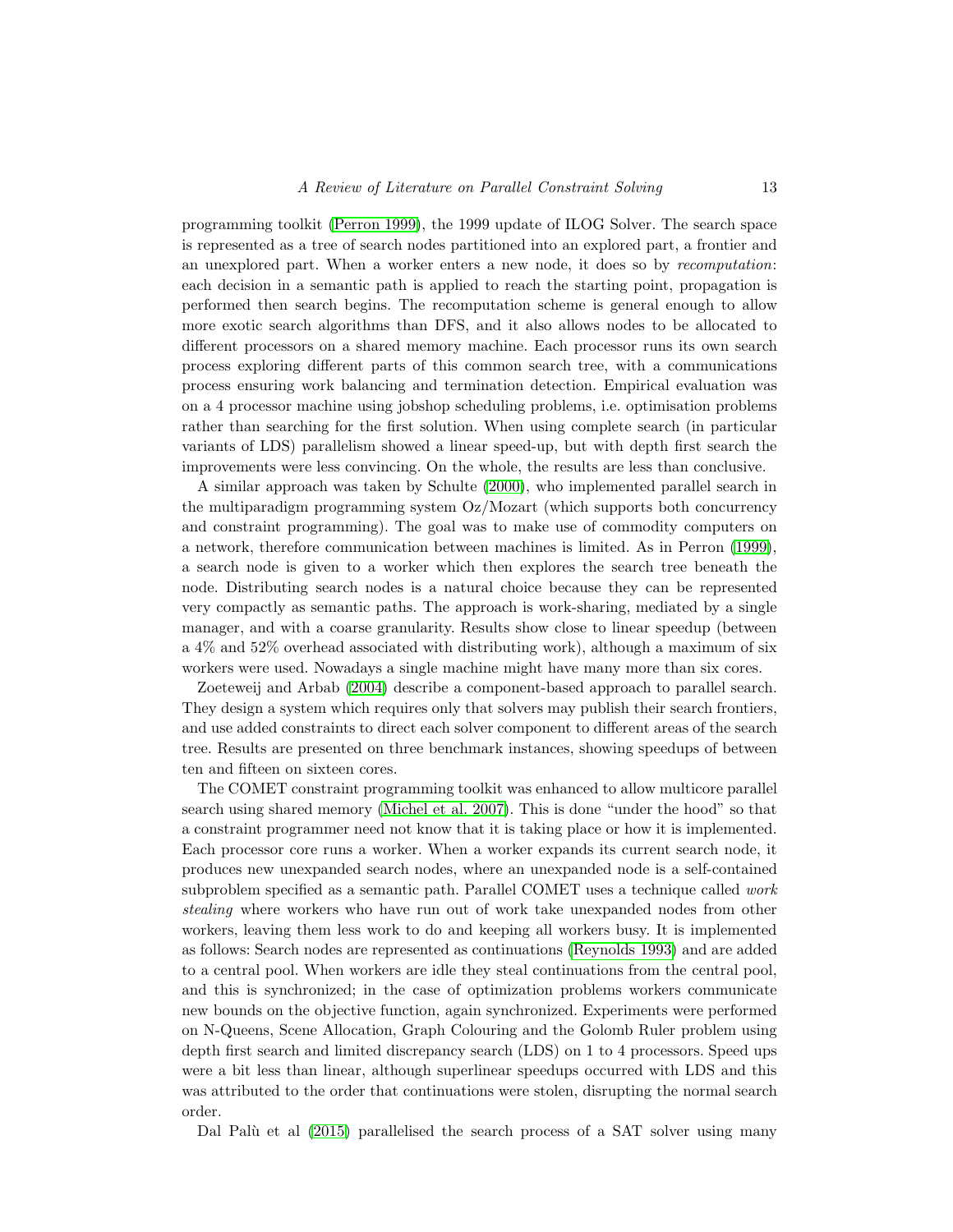threads on a GPU. In the context of a DPLL search without clause learning, the host CPU explores the upper part of the search tree and distributes subtrees to the GPU cores. They report a speedup of 38 times compared to the equivalent sequential process on the host CPU. Parallelising a SAT solver with conflict-directed clause learning is left to future work.

#### 5.2 Parallel Local Search

<span id="page-14-0"></span>Michel, See and Van Hentenryck [\(2006;](#page-29-6) [2009\)](#page-29-8) presented parallel local search in the COMET system. The papers describe an architecture for distributing the work over multiple (heterogeneous) machines. The distribution of tasks is intended to be nearly independent of the COMET program that describes the search. The COMET programs given as examples describe various local search strategies including evolutionary algorithms and varieties of constraint-based local search [\(Hentenryck and Michel 2009\)](#page-27-7). Parallelism is implemented by distributing different starting assignments to the workers, i.e. the 'multi-walk' strategy of [\(Verhoeven and Aarts 1995\)](#page-31-5). The experimental results demonstrate close to linear speedups with up to 12 workers.

An extensive body of work investigates parallelising the "Adaptive Search" [\(Diaz 2001\)](#page-25-5) local search method for constraint solving. A multi-walk approach on the magic squares, perfect squares, and all-interval series problems shows increasing speedups with more cores can be obtained, e.g. more than 100 times speedup with 256 cores [\(Caniou et al. 2011\)](#page-25-6). Speedups do flatten with the number of cores, and it seems that the smaller the benchmark, the faster the flattening occurs [\(Caniou et al. 2011\)](#page-25-6). Even better results are obtained on the Costas Array Problem. In a two-dimensional Costas Array, cells must be filled in a square grid, such that there is exactly one filled cell in each row and column, and no two vectors between two filled cells are the same [\(Drakakis 2006\)](#page-26-3). A pure multiwalk approach gave almost linear improvement in search up to as many as 8,192 cores [\(Caniou et al. 2015\)](#page-25-7). This shows that foregoing the ability to share information between search processes can lead to almost perfect speedups. Parallelising Adaptive Search has been explored on different multi-core architectures. We mentioned in Section [3.4](#page-7-0) work on using Adaptive Search using GPUs [\(Arbelaez and Codognet 2014\)](#page-24-0). The Cell Broadband Engine (used in the Sony Playstation 3) contains one controlling cores and a number of subsidiary ones called "Synergistic Programming Elements" (SPEs). Adaptive Search was parallelised effectively in this context on some benchmark problems, although scalability might be limited by the small local stores on the SPEs. Using the Partitioned Global Address Space programming language X10, a multi-walk approach led to good results with increasing numbers of cores, again flattening off except in the case of Costas Arrays [\(Munera et al. 2014\)](#page-29-5). Munera, Diaz, Abreu, & Codognet [\(2014\)](#page-29-9) improved results further by introducing cooperation between the separate processes, and this was successfully used to solve hard instances of stable marriage problems with ties and incomplete lists [\(Munera et al. 2015\)](#page-29-10).

In the context of parallel local search for SAT, Arbelaez and Hamadi [\(2011\)](#page-24-8) proposed an improvement to the standard restart strategy employed to diversify search. Each thread uses a distinct local search algorithm and all threads employ restarts. Threads share the best assignment they have found so far (with the cost, i.e. the number of unsatisfied clauses). When restarting a thread, rather than restarting at a random as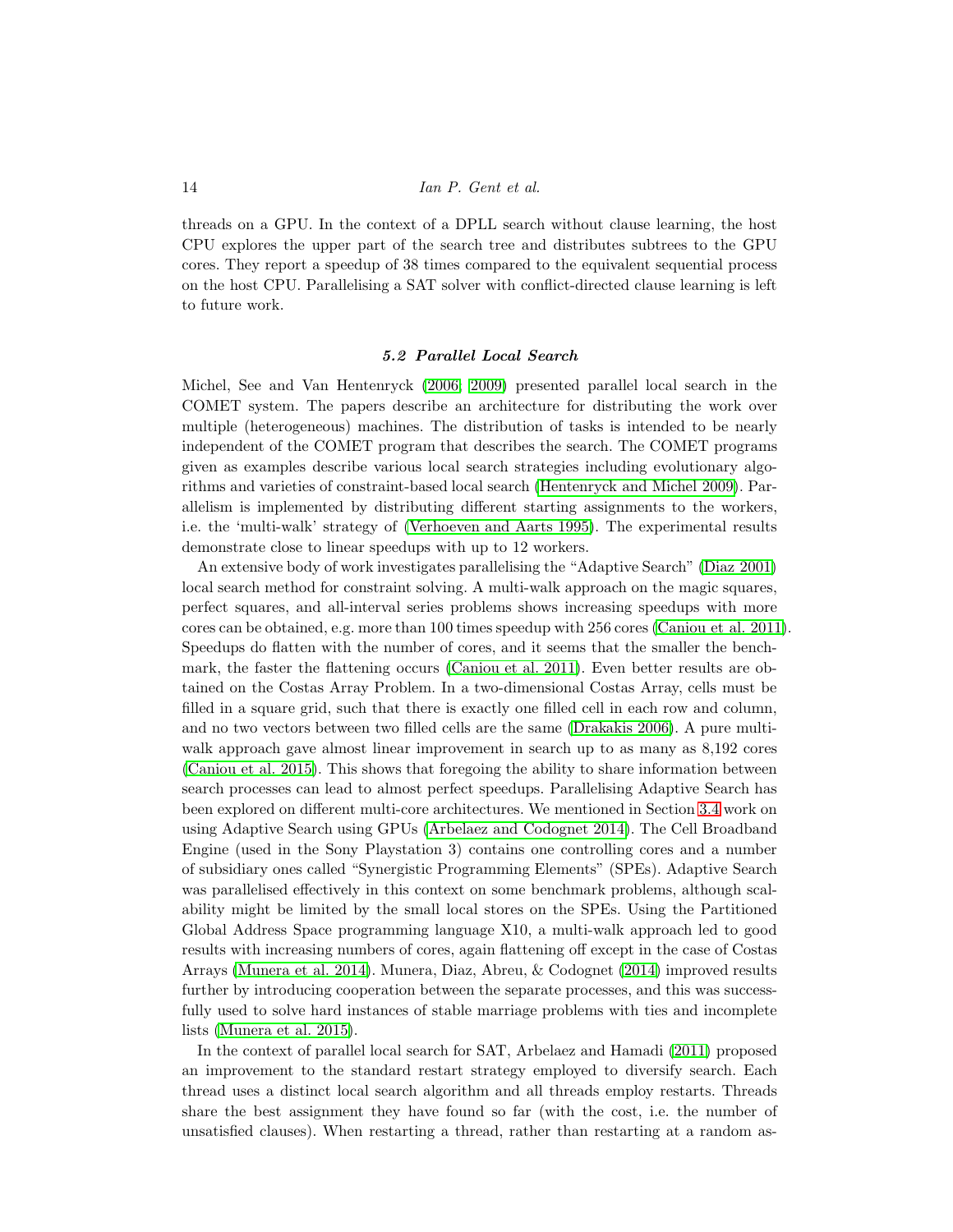signment, the best assignments of other threads are synthesised into a single assigment. They show this cooperation technique improves performance in experiments with four and eight threads. Arbelaez and Codognet [\(2012\)](#page-24-9) studied the same cooperation strategy with higher degrees of parallelism. They scaled their approach up to 256 threads using independent groups of up to 16 cooperating solvers. There is no communication between groups, and in this case each thread ran the same local search algorithm. The approach is evaluated on random SAT instances from a recent SAT competition, and the reported speedups are sub-linear. For example, with 256 threads where groups of four threads cooperate, the paper reports a speedup of 5.95 times compared to a single thread.

A later publication by Arbelaez and Codognet [\(2013\)](#page-24-10) contains a much broader experiment with both structured and random SAT instances drawn from a recent SAT competition. In this case a pure multi-walk approach is used, i.e. there is no cooperation between threads. In common with [\(Arbelaez and Codognet 2012\)](#page-24-9) speedups on random instances are poor. However, for some structured instances they report near-linear and even super-linear speedups with 512 threads when compared to 16 threads.

A side-benefit of using the multi-walk approach for parallel local search is that it can increase the robustness of timing of local search: with multiple independent walks, the variability in the time to find a first solution is greatly reduced [\(Diaz et al. 2012\)](#page-25-8).

# 5.3 Search Order and Heuristics

The issue of parallelism disrupting the search order is well-known in conventional branch and bound search, where non-linear speedups are called anomalies: Lai and Sahni (1984) and Li and Wah (1986) explain the phenomenon, and also show how to guarantee that absolute slowdowns will never occur in a synchronous setting. This is extended to an asynchronous setting, which more closely resembles common modern hardware, by de Bruin et al (1995). Lai and Sahni suggest that "anomalous behaviour will be rarely witnessed in practice", however this claim relies on a set of assumptions that are often broken by modern CP solvers.

Chu, Schulte and Stuckey [\(2009\)](#page-25-9) refine the work stealing approach, introducing confidencebased work stealing. The authors point out that work stealing not only allows load balancing, but also influences the order in which the search tree is explored. In earlier work stealing approaches (such as [\(Michel et al. 2007\)](#page-29-7)) the strategy was usually to steal from as close to the root as possible. The paper includes examples showing how it can sometimes be far better to steal "left and low" (i.e. as deep as possible) but sometimes stealing high can be better. The message of course is that it should be dynamic. They claim that the presence of a branching heuristic complicates the process of finding a good stealing strategy. Consequently the proposal is to steal based on confidence: the estimated distribution of solution densities among the children of a node. When doing binary branching, this is equivalent to confidence in the heuristic (since it chooses that left branch). Ideally the user should provide a confidence function for the heuristic, but the authors show how a simple substitute can still work when this is not available. Confidence values are updated during search. However, in practice they found that stealing too low tends to increase the communication cost. Hence they set a bound above the average fail depth below which search nodes cannot be stolen. Experimental results demonstrate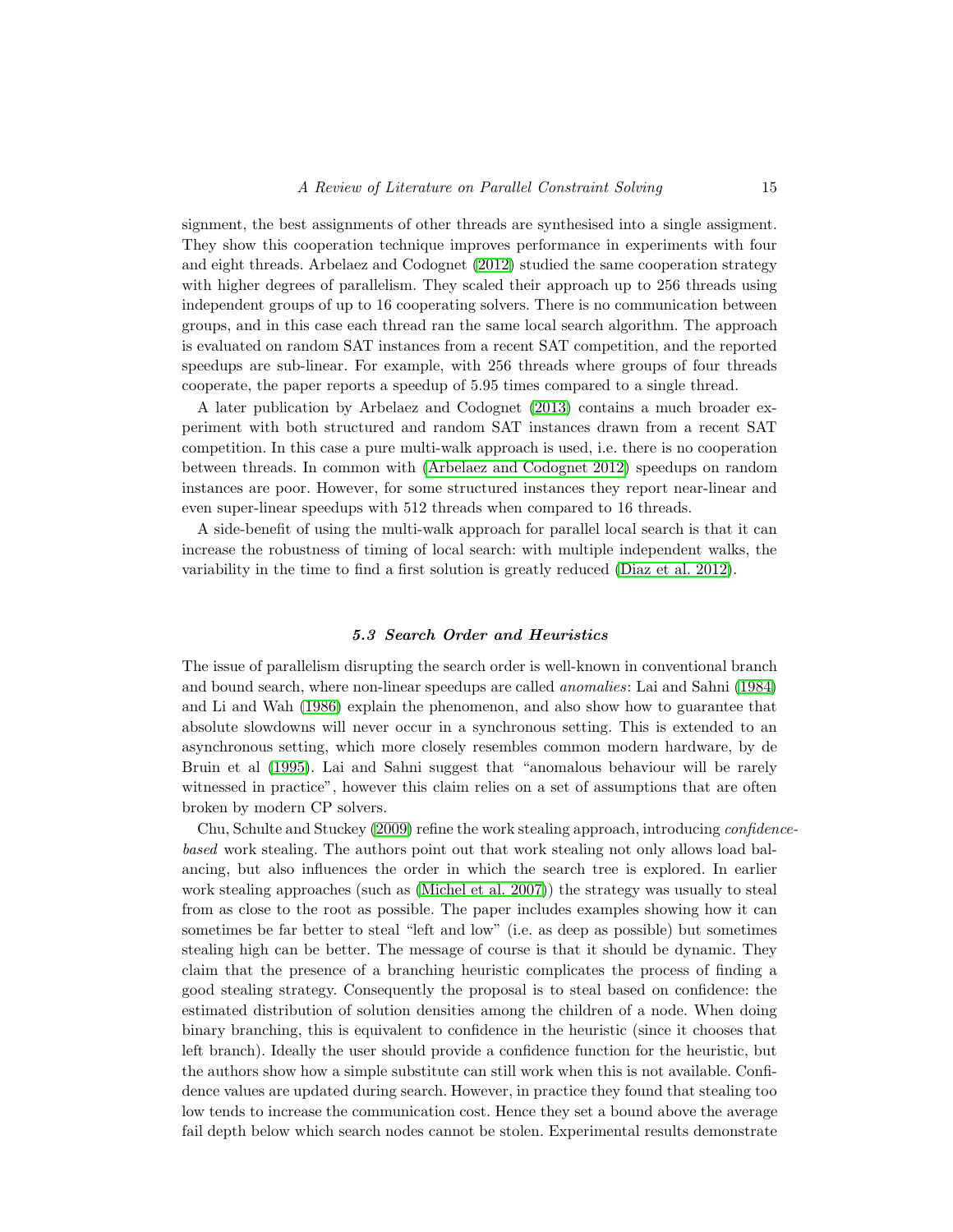the effectiveness of the technique, ranging from speedups of 7 times to superlinear on the benchmarks in the paper.

The same observation is brought back to a conventional branch and bound setting by McCreesh and Prosser (2015), where constraint programming terminology is used to explain observed behaviour in several different parallel maximum clique algorithms. Different work distribution strategies are compared, with the results showing that the interaction between search order and work splitting often has more of an effect on the results than work balance. Speedups are usually at least close to linear on 64 cores, with super-linear speedups being common.

Xie and Davenport (2010) describe an attempt to exploit an IBM Blue Gene supercomputer, which has large numbers of relatively slow processors. They use a form of parallel limited discrepancy search, where a master worker allocates work to other processes initially, and where workers generate additional parallelism when they believe they are exploring a large subtree. The exact interaction with the discrepancy ordering is not described. Results on resource-constraint project scheduling benchmarks suggest roughly linear scalability up to 256 processors, and sometimes up to 1,024 processors, but Xie and Davenport believe that multiple masters would be required for larger processor counts.

Distributed parallel discrepancy search is investigated further by Moisan et al [\(2013;](#page-29-11) [2014\)](#page-29-12), who investigate a problem involving integrated planning and scheduling for the forest-products industry. Each worker is independent, recomputing only the subset of the search tree containing the leaf nodes allocated to that worker. This would usually be a substantial overhead, but in their setting, leaf nodes of the search tree are much more expensive than internal nodes, since a full linear program is solved at each leaf. Search is not run until completion, but the solutions obtained using 4,096 workers by either form of discrepancy search are of much higher quality than conventional parallel backtracking search, demonstrating the importance of controlling the interaction between parallelism and value-ordering heuristics in this setting.

# 5.4 Heuristic-Ignorant Decompositions

A prototype for distributed depth-first search based upon splitting and work-stealing is described by Jaffar et al (2004). To reduce contention, they use a heuristic to attempt to steal the largest remaining job. Results are presented on a selection of binary integer linear programming models, showing roughly linear scalability up to 64 processors. The experiments consider only enumeration and optimisation problems, to "avoid any effects such as superlinear speedup"; the importance of bounds-sharing for optimisation problems is noted.

Kotthoff and Moore [\(2010\)](#page-28-8) describe an approach to distributed search with no direct communication between workers. The approach assumes a job queueing system is available as a substrate. A standard solver is wrapped in a script that does the following:

1. Search until a time limit is reached or completion.

- (a) If solution found then terminate all jobs and return solution.
- (b) If search space completed then halt.
- (c) Otherwise, split the domain of the current variable (i.e. the variable about to be branched when the solver timed out) into n parts (where  $n$  is a constant).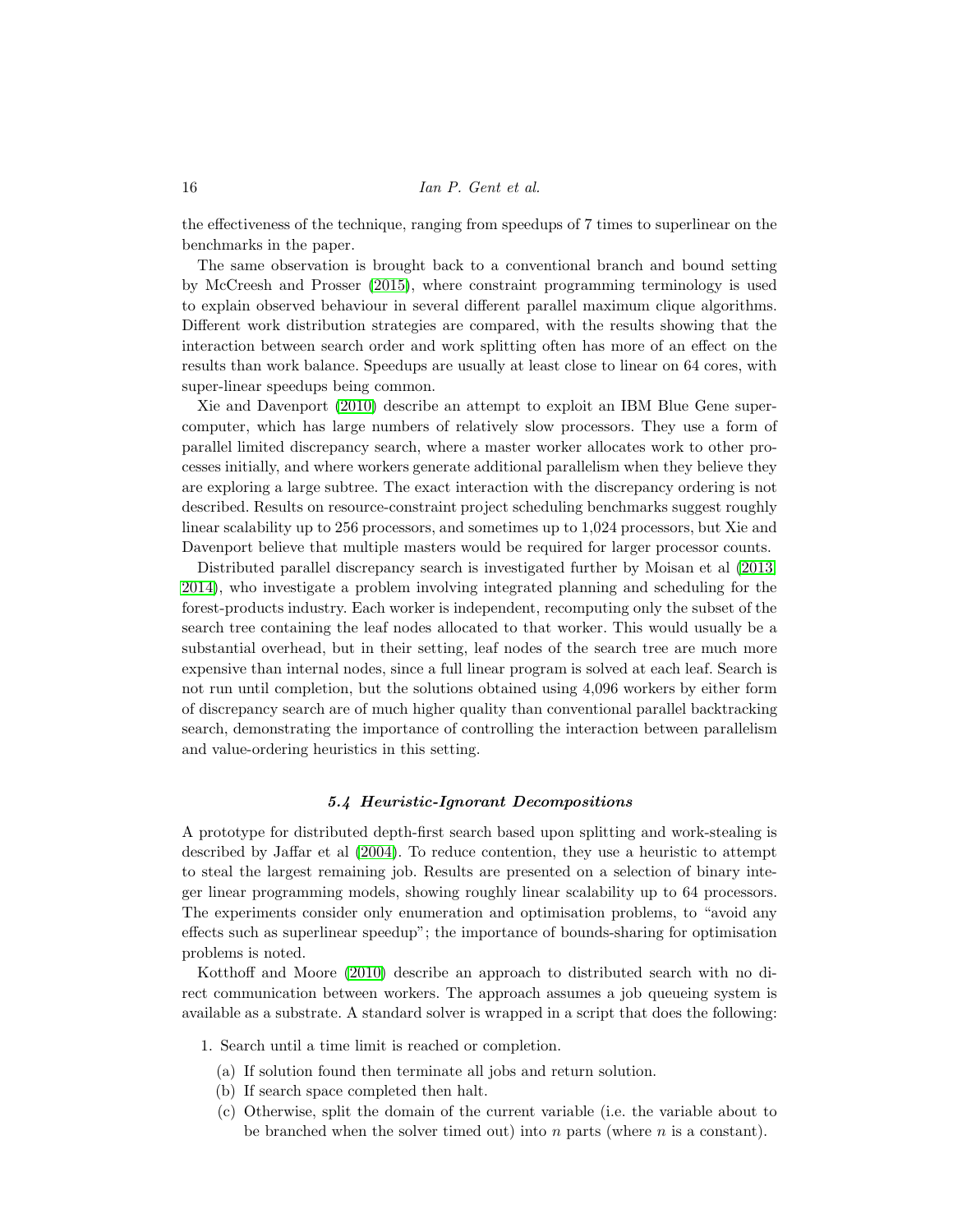- i To each slice add a set of restart nogoods that rules out the search space explored so far in the current solver.
- ii Submit each slice to the job server.

Hence the technique is similar to work stealing but less dynamic—work cannot be stolen until a time limit is reached. The novelty in this approach is twofold: using a job server to avoid implementing distribution, fault tolerance, etc.; and using restart nogoods rather than recomputation to rule out previously explored search. The former should be selfexplanatory. The latter may not be: recomputation implicitly assumes that the parent will continue to search and it is giving away only a part of its search space. This technique works instead by the parent giving up all its search space and splitting itself into n parts. Restart nogoods ensure that the child processes are together given the remaining part of the parent search space, and made to search different portions of it by the splitting constraints. It was not determined if this approach is better than recomputation in practice. The proposed approach is more flexible than recomputation, in the sense that the children are allowed to search the remaining space in any order, instead of always having to stick to the early part of the parent's variable ordering. This allows each solver to use a different search strategy, but no experiments were carried out doing this.

Machado et al (2013) describe a distributed work-stealing approach built on top of MPI and pthreads, using a mix of local and global work pools. Results on the N-Queens enumeration problem with  $n = 17$  show roughly linear speedups up to 512 processors, whilst results on a single quadratic assignment problem optimisation instance are similar. Machado et al note that their system has a non-deterministic execution time, since the amount of search depends upon when an optimal solution is found.

Constraint solvers often employ restarts (where search is started again with a different heuristic ordering) to allow the solver to break out of large subtrees that contain no solutions. Cire et al [\(2014\)](#page-25-10) noted that many constraint solvers do not learn during search, so very little or no information is retained when search is restarted, therefore the search following a restart may be performed in parallel with the search before the restart. In this way they obtained near-linear speedups with up to 32 threads.

Fischetti, Monaci and Salvagnin (2014) present a somewhat different splitting technique. A search tree is evaluated until sufficiently many open nodes are generated, and then workers use a deterministic rule to partition open nodes between them. This approach requires nearly no communication between workers. An implementation in Gecode shows speedups approaching linear using 64 cores. The authors state that since they are "interested in measuring the scalability of our method, we considered only instances which are either infeasible or in which we are required to find all feasible solutions (the parallel speedup for finding a first feasible solution can be completely uncorrelated to the number of workers, making the results hard to analyze)". The possibility that scalability could be less important than search order is not considered.

Malapert, Régin and Rezgui [\(2016\)](#page-29-13) describe an approach they call Embarrassingly Parallel Search. The idea is to decompose a problem semi-statically using a depth-bounded depth-first search, creating more subproblems than workers, and then to distribute the subproblems to the workers from a queue. The authors show that if sufficiently many subproblems are created (30 times the number of workers is suggested), and if it is ensured that these subproblems are not trivially detected as inconsistent, then the balance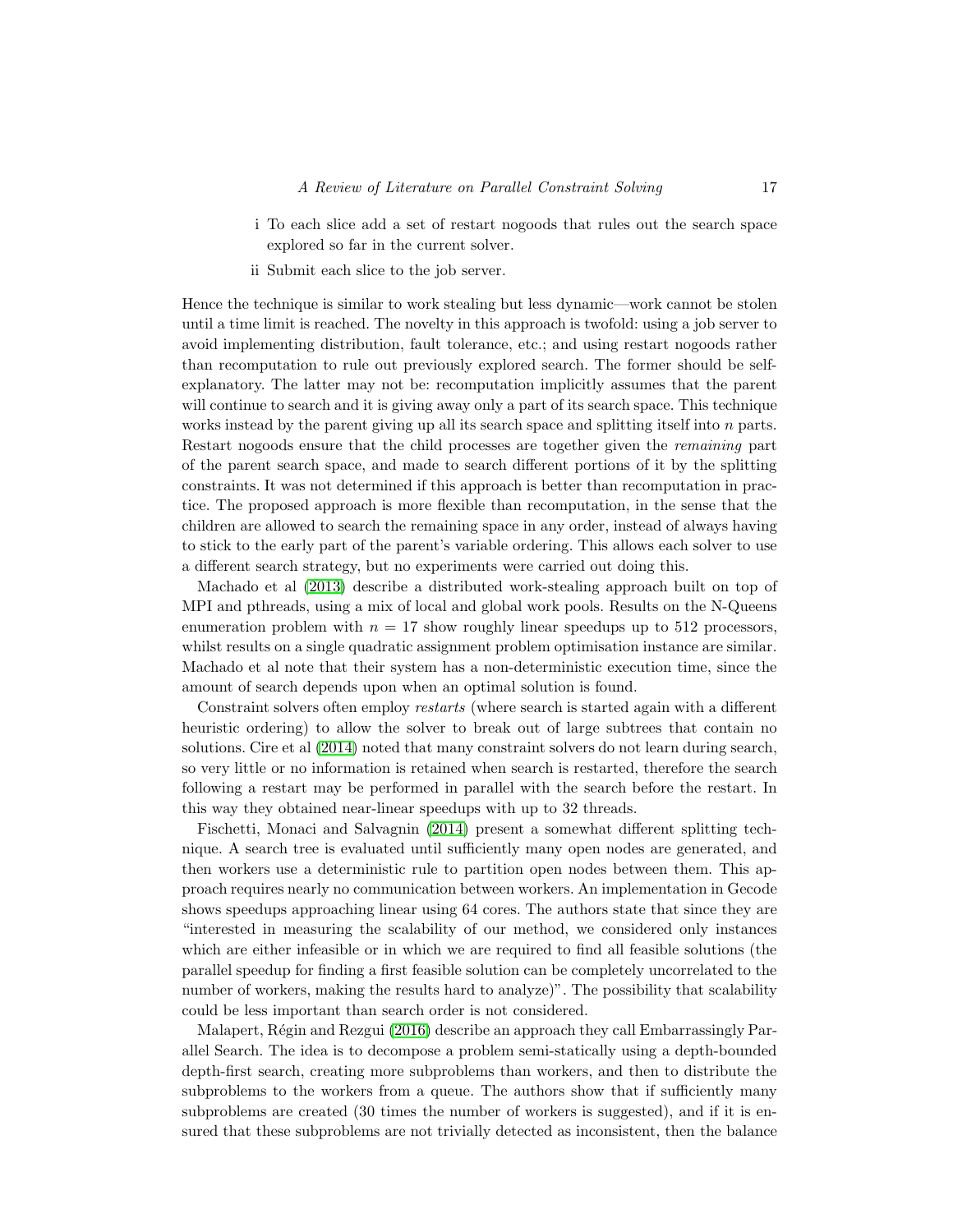problem is addressed. Results on optimisation and enumeration problems are presented using up to 40 cores on a single machine, and up to 512 cores across a data centre, approaching linear speedups. Results for decision problems are not presented.

Palmieri, Régin and Schaus (2016) also use the Embarrassingly Parallel Search decomposition for heuristic selection, as an alternative to portfolios. They perform the decomposition, use parallelism to try many variations of variable and value-ordering heuristics on a small subset of the decomposed subproblems, and then select the most promising choice for the remainder of the search. Results are reported on a wide range of enumeration and optimisation problems, showing that the technique beats a multi-armed bandit portfolio.

Menouer et al (2016) show that starting with a static decomposition, and then switching to dynamic work-stealing, yield better results than either technique on its own when parallelising the OR-Tools solver. Results using two twelve core machines are mixed, with speedups ranging from seven to ten.

## 5.5 Learning in Parallel Search

<span id="page-18-0"></span>In this section we cover approaches that parallelize the search process while also learning implied constraints that are shared among workers. The bulk of this work comes from the SAT community where Conflict-Driven Clause Learning (CDCL) SAT solvers have been very successful and dominate the field. Martins, Manquinho and Lynce [\(2012\)](#page-29-0) have written a detailed survey of approaches to parallelisation in SAT, and Hölldobler et al [\(2011\)](#page-27-0) wrote a short survey of recent developments in complete parallel SAT solvers. An earlier survey by Singer [\(2006\)](#page-31-0) has been largely superseded by Martins et al [\(2012\)](#page-29-0).

Martins et al [\(2012\)](#page-29-0) identified multi-agent search and search-space splitting as the two main approaches to parallel SAT solving. We covered multi-agent search in Section [4.1,](#page-9-0) and we cover search-space splitting here. We select a small number of the most interesting contributions, and refer the reader to the earlier surveys [\(Martins et al. 2012;](#page-29-0) Hölldobler et al. 2011; [Singer 2006\)](#page-31-0) for more details.

Guiding paths are a key concept in parallel search for SAT. Guiding paths are almost identical to semantic paths (described above) in CP. The other important concept is clause sharing, where the key is to avoid sharing all learned clauses by heuristically selecting the most effective ones, as described in Section [4.1.](#page-9-0)

GridSAT [\(Chrabakh and Wolski 2006\)](#page-25-11) is an early example of a parallel CDCL SAT solver. It is based on the sequential solver Chaff, and is designed to run on a heterogeneous network of computers so it makes no use of shared memory. The search is distributed using guiding paths. Each thread is able to split its portion of the search space into two pieces at any time, generating a new guiding path from the topmost unexplored search node. The approach is similar to work stealing as employed by some CP solvers. In addition, learned clauses are shared between threads when their length is less than a limit that can be fixed or dynamically adjusted during search. Reported speedups are sub-linear for the most part, however the authors report that a number of previously unsolved SAT instances are solved by GridSAT.

Chu and Stuckey [\(2008\)](#page-25-12) presented PMiniSat, a parallelization of MiniSat 2.0 employing work stealing. The solver uses several techniques for sharing clauses among threads. Firstly, all clauses with length beneath a certain threshold are shared among all threads;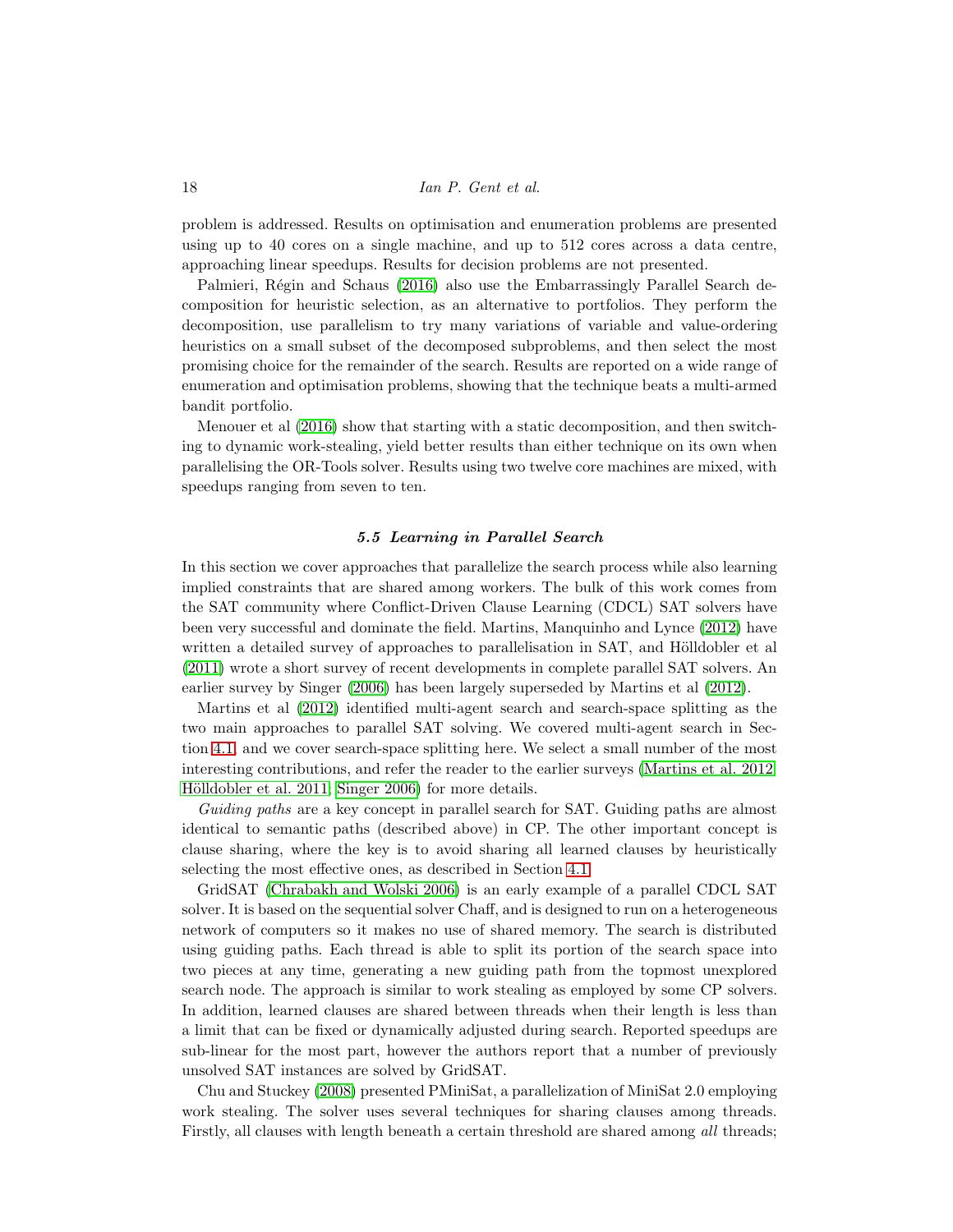this technique has been used previously, for example by ManySat [\(Hamadi et al. 2009b\)](#page-27-10). Secondly, a novel measure called effective length is used: the effective length of a learned clause is evaluated per worker, and it is the number of literals in the clause that are not false under the current assignment. A small effective length indicates that a small number of literals need to be set to false before the clause unit propagates. Only clauses whose effective length is less than a given threshold are accepted by other threads. Hence clauses are preferentially shared between pairs of workers that are searching similar areas. Third, a worker is able to store clauses in a suspended state until it is working on another item of work where the shared clause is unit. Unfortunately the details of this are very sketchy and no implementation is described. The similarities between PMiniSat and multi-agent search for SAT are clear. Finally, Hamadi et al (2011) showcase an interesting variation on this theme: by careful use of barrier synchronisation, it is possible to preserve some of the deterministic aspects of sequential search in a parallel setting, even when sharing learned clauses.

Schubert, Lewis and Becker [\(2009\)](#page-31-13) presented PaMiraXT, a hybrid multicore and multicomputer SAT solver. On each computer it uses all available cores. The system solves a single SAT instance using guiding paths to differentiate the search on each worker. The workers are guaranteed to search disjoint parts of the search space. Work stealing is employed when a worker completes its search. Once again, a key concern is how to share clauses efficiently and effectively. On each computer, the solvers all share a single clause database and they all propagate all the clauses of the other processes. The clauses are all stored in a shared read only memory segment and the workers keep their watches in their own memory space to avoid contention. To share work within one computer, there is a master process that steals work and passes it to idle workers. Work stealing is performed as close to the root as possible. Between computers, the workers share clauses of length 3 and under. The work stealing between computers is elegant. The same mechanism is used as within a computer, i.e. a process requests some work from the master, but instead of solving it directly it sends the work to another computer. Experiments clearly demonstrate that larger numbers of cores reduce the wallclock time, however the total time spent by all cores is not provided and so it is unknown whether PaMiraXT can achieve a linear or super-linear speed-up.

Cube and Conquer [\(Heule et al. 2011\)](#page-27-13) is a complementary approach to search space splitting. The search space is divided into thousands or possibly millions of fragments (named cubes) using strong lookahead heuristics to guide the choice of variables to assign. The cubes are divided among the workers and each solved independently using a CDCL algorithm. Thus Cube and Conquer is a hybrid of strong lookahead and CDCL. The Cube and Conquer strategy is used by Treengeling [\(Biere 2013\)](#page-24-3), one of two parallel versions of the highly successful SAT solver Lingeling. Treengeling came first in the parallel track of the SAT 2016 competition.

The Cube and Conquer approach has been successfully applied to a very challenging problem in mathematics named the Boolean Pythagorean Triples Problem [\(Heule et al. 2016;](#page-27-14) [Heule and Kullmann 2017\)](#page-27-15). A Pythagorean triple is a set of three natural numbers  ${a, b, c}$  such that  $a^2 + b^2 = c^2$ . The problem is to partition a set of natural numbers  $\{1 \dots n\}$  into two parts such that neither part contains a Pythagorean triple. For a given value of  $n$  the problem encodes straightforwardly into SAT, and Cube and Conquer was applied to prove that  $\{1 \dots 7824\}$  can be partitioned whereas  $\{1 \dots 7825\}$  cannot. Solving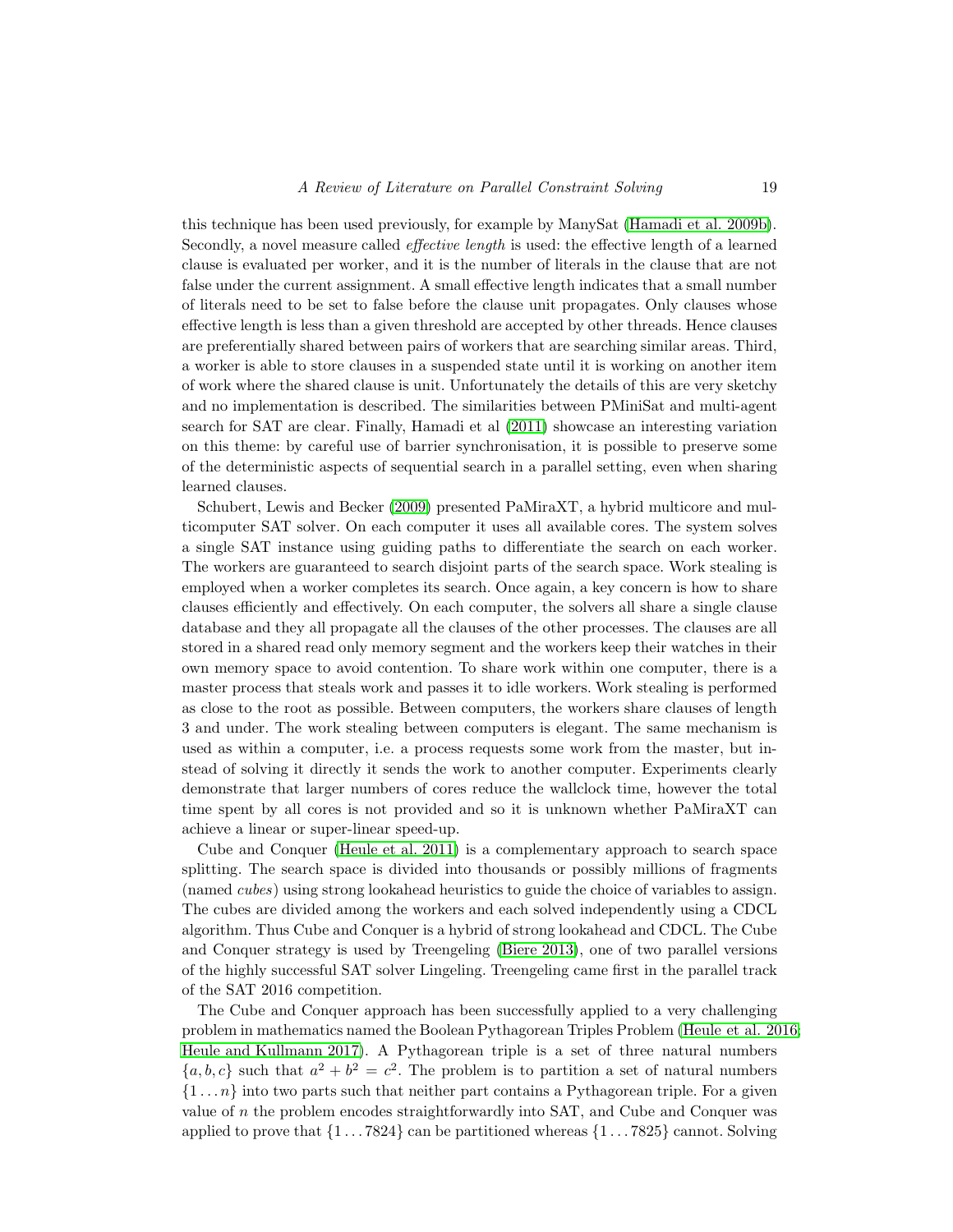both instances ( $n = 7824$  and  $n = 7825$ ) took 35,000 hours of CPU time on a cluster with 800 cores, enabling the instances to be solved in about 2 days.

Ehlers and Stuckey (2016) parallelized a lazy clause generation constraint programming solver. Lazy clause generation solvers employ SAT-style learning with CP propagation algorithms. They demonstrate that a hybrid approach (combining SAT-style multi-agent search with CP-style parallel search) provides the best results, although it does not scale as smoothly as classical CP parallel search. When finding an optimal solution, speedups are often super-linear, whereas when proving optimality or unsatisfiability, speedups are usually sub-linear.

Dovier et al (2016) implemented an entire ASP solver on a GPU, using nVidia's CUDA framework. The results are extremely mixed: the sequential CLASP solver on a CPU vastly outperforms the GPU solver. However, CLASP with heuristics disabled is occasionally comprehensively beaten by the GPU solver (which does not implement heuristics). It is not clear whether these successes are due to search ordering coincidences that heuristics would address, or whether the GPU solver would be genuinely competitive if it implemented heuristics itself. Nonetheless, these results demonstrate that it is at least possible to run complex search algorithms on a GPU, even if it is not clear whether doing so will ever be beneficial.

Finally we refer to Hamadi and Wintersteiger's seven challenges in parallel SAT [\(2013\)](#page-27-1). The second challenge is the most relevant here: to develop improved dynamic decompositions, either splitting the search space or the instance. Cube and Conquer employs static decomposition, however its success on very difficult instances of the Boolean Pythagorean Triples Problem (one satisfiable, one unsatisfiable), and its first place in the SAT competition suggests that it addresses the challenge well.

#### 5.6 Richer Search Trees

An early work on parallel search is due to Bill Clocksin's DelPhi principle [\(Clocksin 1987\)](#page-25-13). The context here is Prolog, which explores AND-OR trees, which are richer than the ORtrees common in constraint solving. The motivation is to avoid the overhead incurred by having a shared memory or copying computation state between processors. The central idea is to associate a processor with each path through the search tree, hence avoiding overhead due to transferring state between processors mid-path. However this seems like a false economy as it results in duplicated work (consider two branches that differ only at the very bottom). Usually we don't have enough processors to allocate one to each of the possible paths. Suppose we have n processors and we explore all  $\log_2 n$  paths. If we find a solution, terminate otherwise consider the  $log_2k$ -bit extensions to these paths (where  $k$  is the number of processors we have left—there is some art and strategy to this as k will continue to increase as the original  $\log_2 n$  bit paths are explored) and continue. In fact to continue DelPhi search starts from scratch again in order to be in the right state (the paths are stored very compactly as bit strings).

Much more recently, Bergman et al [\(2014\)](#page-24-11) worked on decision diagram search trees. When decision diagrams become too wide, usually a number of subproblems are created and evaluated sequentially. Instead, in this work they are evaluated in parallel. Nearly linear speedups are obtained on maximum independent set instances using up to 256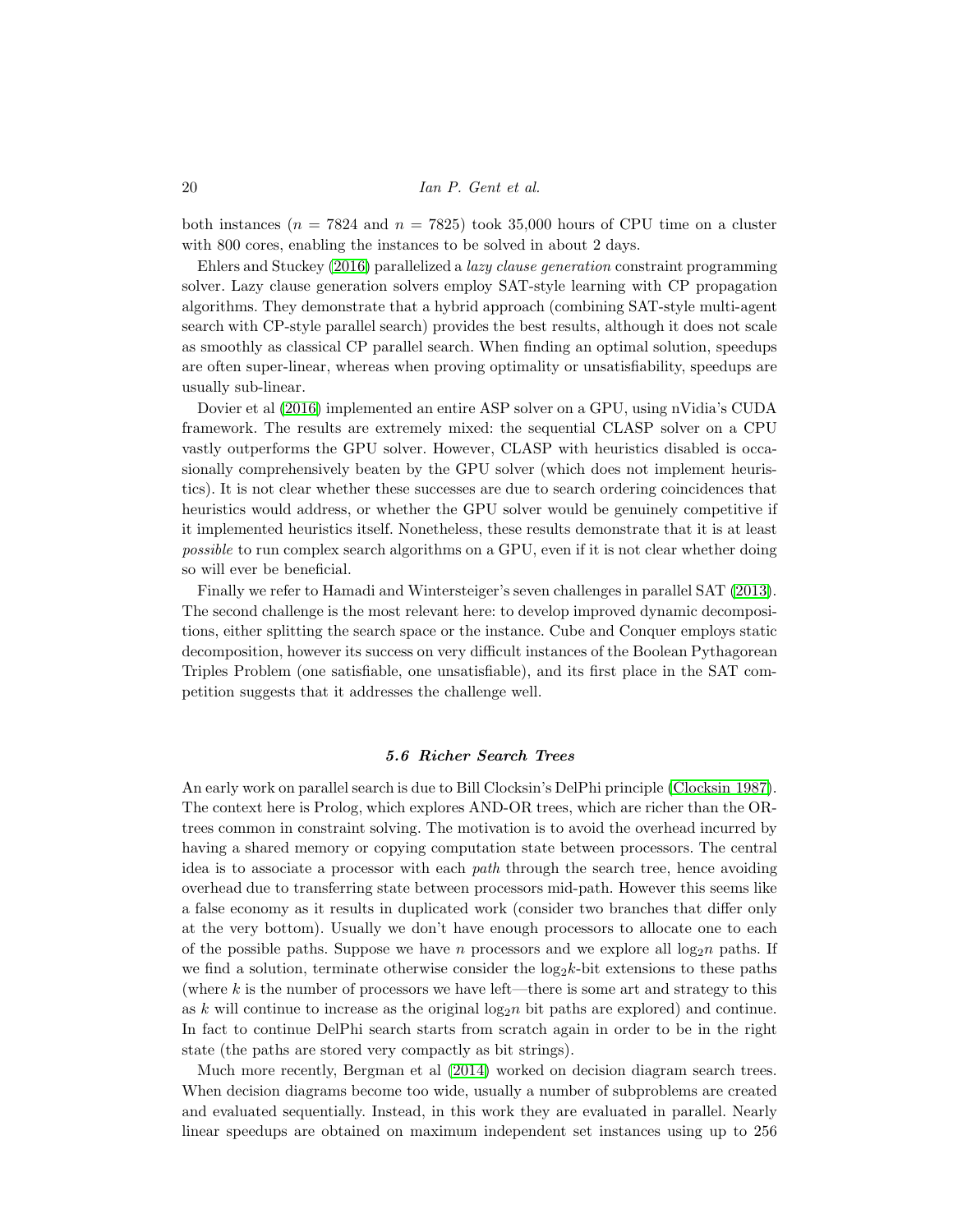cores, but it is worth noting that not a single one of these results from 256 cores beats a better sequential algorithm with one core (McCreesh and Prosser 2015).

Finally, Otten and Dechter (2017) describe a parallelisation of AND-OR search trees for genetic linkage applications across a grid computing system based around the CondorHT framework. This system does not allow dynamic communication between nodes, and so considerable effort is spent to obtain a good decomposition upfront. Otten and Dechter demonstrate a machine learning approach which is able to predict a suitable partitioning depth. They also discuss redundancies caused by work duplication, which are necessary due to the inability to share information during search. Their experiments scale to a cluster of 27 machines, each with 12 cores (for a total of 324 cores); speedups vary considerably, but are often comfortably over 100.

### 6 Algorithm Portfolios

<span id="page-21-0"></span>Algorithm portfolios were originally conceived [\(Huberman et al. 1997\)](#page-28-9) as a means to exploit and guard against the variability in performance found in combinatorial search algorithms with a stochastic component, for example in the heuristic selection of variables and values to guide the search. Huberman et al. [\(1997\)](#page-28-9) characterise the 'reward' of such an algorithm as its mean performance, while its 'risk' is the variance in that performance. Taking inspiration from Economics, they present a method for allocating computational resources across a portfolio of algorithms each independently solving the same problem instance so as to balance risk and reward on an 'efficient frontier'. Gomes and Selman [\(2001\)](#page-27-9) follow a similar approach to consider how to assign algorithm instances (including multiple instances of the same algorithm) across a number of processing units, demonstrating empirically that the ideal portfolio composition varies according to the number of processing units available.

The simplest method of parallel portfolio construction is the hand-selection of a set of solvers, combined with a scheme for how these solvers should distributed among the available computing resources. This approach is taken by ppfolio [\(Roussel 2011\)](#page-30-10), which employs five SAT solvers, originally on the basis of their performance of the 2009 SAT solving competition and then subsequently on more recent competitions, and specifies the combination of these solvers to run for a given number of available cores. A similar approach is taken by  $pfolioUZK$  [\(Wotzlaw et al. 2012\)](#page-31-14), which combines both complete and incomplete SAT solvers. ppfolio-like portfolios are termed Plain Parallel Portfolios by Aigner et al. [\(2013\)](#page-23-0), who perform an empirical analysis of their performance and scalability. A theoretical analysis of the success of the plain parallel approach is given by Hyvärinen and Manthey [\(2012\)](#page-28-10). Inspired by  $ppfolio$ , aspeed [\(Hoos et al. 2015\)](#page-27-16) automates the construction of portfolios from benchmark data for a particular class of problems. The task of allocating time slices on processing units to solvers so as to minimise timeouts with respect to the benchmark data is formulated and solved as an answer set programming problem, enabling the automated production of portfolios with non-uniform resource allocation.

An alternative method of portfolio construction is on a per-instance basis, depending upon the nature of the instance to be solved. In this approach, problem features thought to be useful performance predictors are selected and a performance model is built based upon these features and a set of training problem instances. The model is then used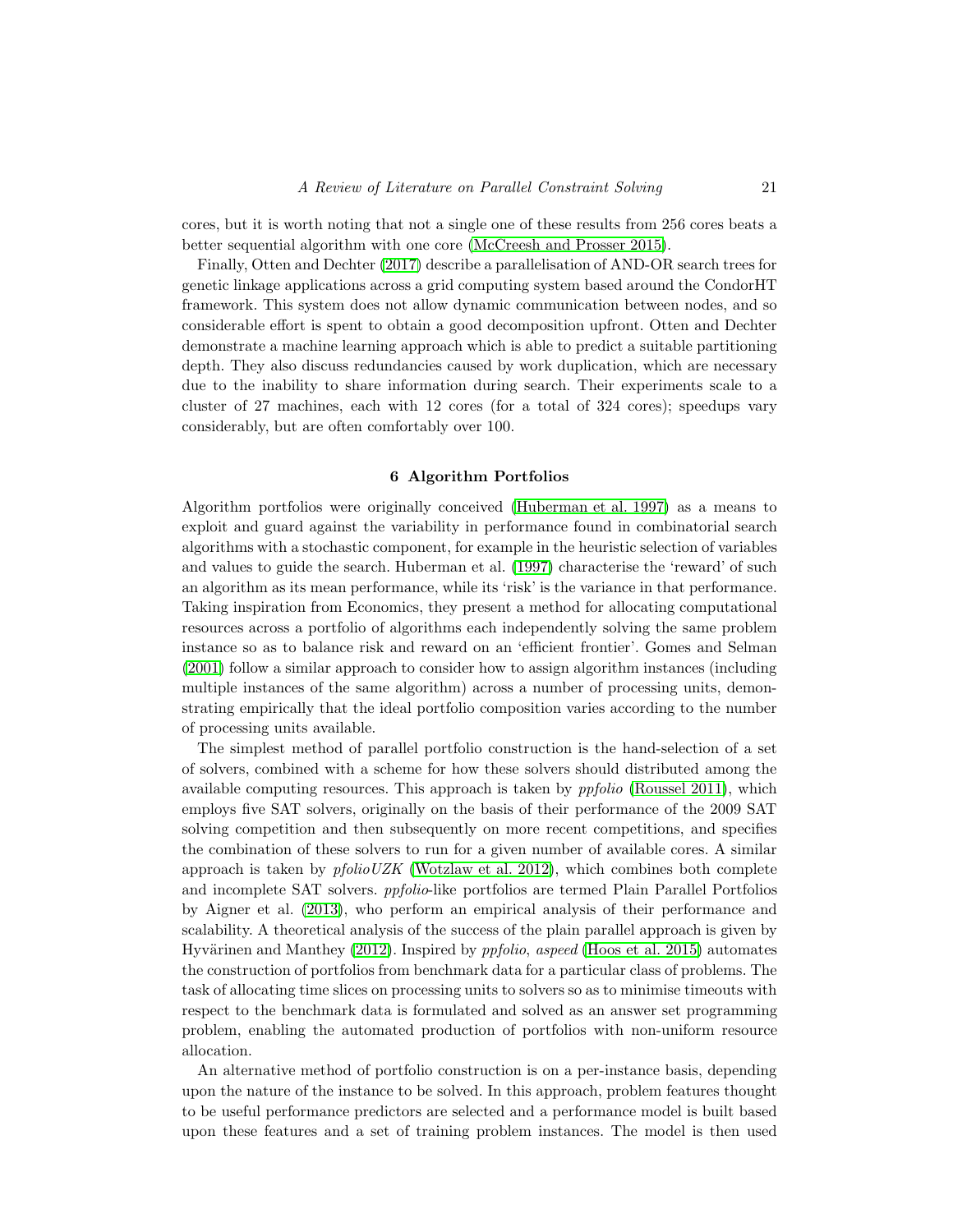to make selection and resource allocation decisions based on the features of an unseen instance. This method can be viewed as an example of the Algorithm Selection Problem [\(Rice 1976\)](#page-30-11).

In the sequential context, a prominent early example of this approach is SATzilla [\(Xu et al. 2008\)](#page-31-15), which learns an empirical hardness model that predicts the runtime for an algorithm on an instance based on the instance's features.  $p3S$  [\(Malitsky et al. 2012\)](#page-29-14), a parallel version of the earlier sequential  $3s$  [\(Kadioglu et al. 2011\)](#page-28-11), employs the same set of features as SATzilla. Measured via Euclidean distance in the normalised feature space,  $pSS$  uses the k nearest neighbours in the training set to the instance to be solved to decide the composition of a parallel portfolio, which may contain both sequential and parallel SAT solvers. Also following SATzilla, this portfolio is supplemented by a statically decided parallel solver schedule designed to consume the first ten percent of available run-time in an attempt to avoid expensive per-instance feature computation. Both decisions are formulated and solved via Integer Programming. CSHC [\(Malitsky et al. 2013a\)](#page-29-15) employs the same static schedule as 3S for the first ten percent of available run time, followed by an instance-based selection made by matching the incoming instance against statically formed clusters of training instances. In this case, clustering is performed in a hierarchical manner, incorporating cost information. A parallel version of CSHC ran in the 2013 SAT competition [\(Malitsky et al. 2013b\)](#page-29-16) deploying three separate instances of CSHC, each trained on a different category of the competition instances. Lindauer et al. [\(2015\)](#page-28-12) demonstrate how to extend existing sequential algorithm selectors to rank candidates so as to construct a parallel portfolio from the top-ranked solvers. They also use aspeed to compute parallel pre-solving schedules.

In Constraint Programming, CPHydra [\(O'Mahony et al. 2008\)](#page-30-12) employs case-based reasoning, storing feature-annotated instances and performance data in a case base, then retrieving the most similar case to an unseen problem instance. Yun and Epstein [\(2012\)](#page-31-16) extend CPHydra to work in parallel, employing heuristics to create parallel portfolios from single-processor portfolios. Similarly to 3s, sunny-cp [\(Amadini et al. 2015b\)](#page-24-12) employs a  $k$  nearest neighbour approach to select relevant training instances, based upon which solvers are selected, allocated a certain runtime and scheduled.  $sunny-cp2$ [\(Amadini et al. 2015a\)](#page-24-13) generates a parallel portfolio on c cores from a sunny-cp schedule by allocating to the first  $c - 1$  cores the solvers scheduled with the greatest allocated time and allocating the remainder to the final core so as to preserve their original schedule. sunny-cp2 can also solve constrained optimisation problems by supporting bounds communication between solvers.

Bordeaux et al. [\(2009\)](#page-25-14) highlight the importance of sources of variability when the number of processing units is large. They identify three desirable qualities: scalable (different settings will result in different runtimes); favourable (varying from the default does not systematically worsen performance); solver-independent (exploiting the features of individual solvers prohibits re-usability). One such source of variability is in the configuration space of modern constraint or SAT solvers. The ACPP system [\(Lindauer et al. 2017\)](#page-28-13) exploits this opportunity to construct parallel portfolios automatically from configurations of individual sequential solvers, sets of sequential solvers, or a combination of sequential and parallel solvers. Proteus [\(Hurley et al. 2014\)](#page-28-14) provides further variety in the constituents of a portfolio by considering different encodings of a given problem  $(in this case into SAT)$  and different potential solvers for each. Similarly, Akgün et al.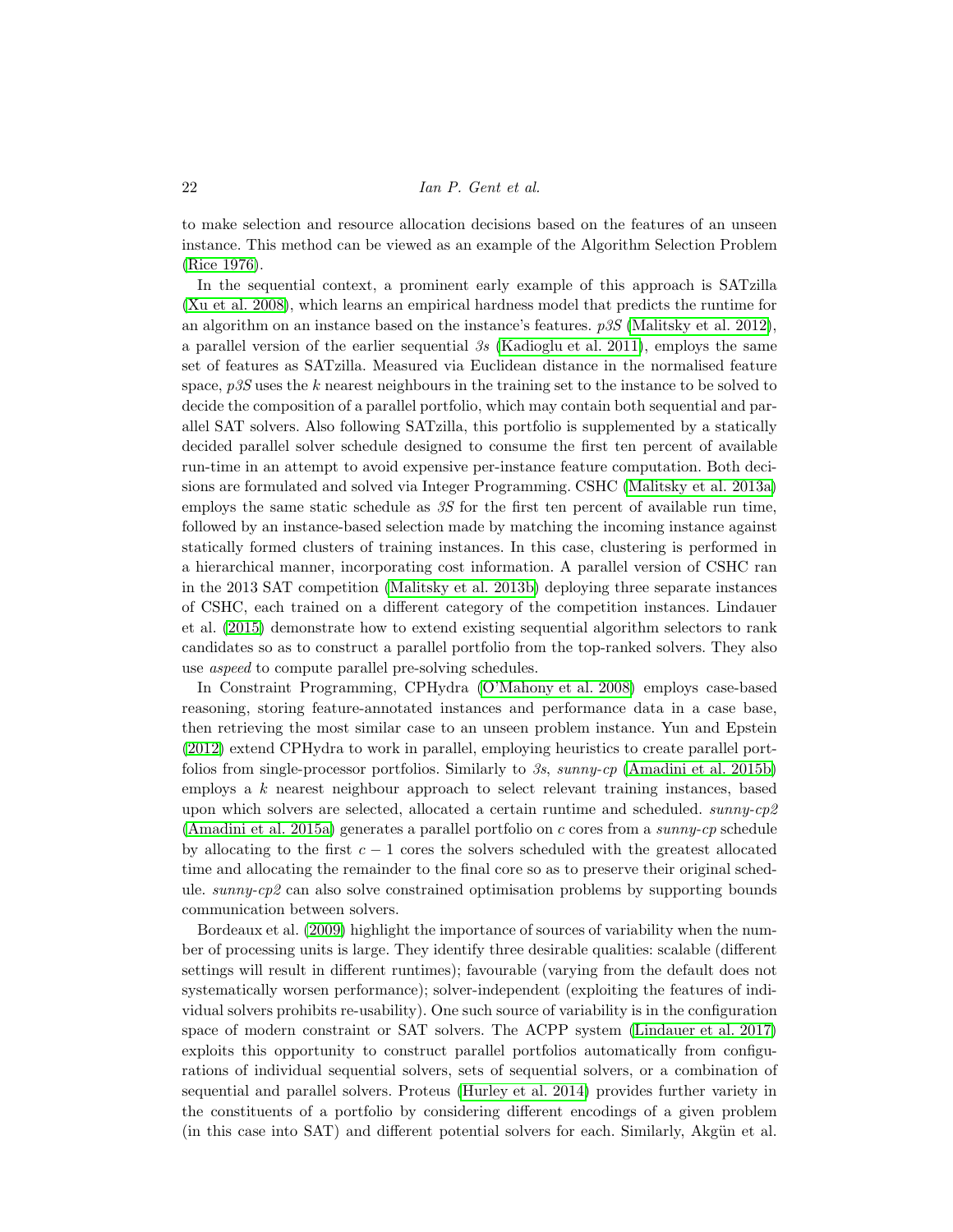$(2010)$  discuss the automated refinement via CONJURE (Akgün et al. 2011; Akgün 2014; [Wetter et al. 2015\)](#page-31-17), which captures patterns in constraint modelling such as symmetry breaking [\(Frisch et al. 2007;](#page-26-4) Akgün et al. 2013; Akgün et al. 2014) and matrix modelling [\(Flener et al. 2001;](#page-26-5) [Flener et al. 2002\)](#page-26-6), of multiple constraint models from an abstract specification in the Essence [\(Frisch et al. 2005;](#page-26-7) [Frisch et al. 2007;](#page-26-8) [Frisch et al. 2008\)](#page-26-9) language in order to form constraint model portfolios. Savile Row [\(Nightingale et al. 2017\)](#page-30-13) prepares the generic constraint models produced by Conjure for particular constraint solvers as well as output to SAT. In doing so it applies a number of optional reformulations, such as common subexpression elimination [\(Gent et al. 2008;](#page-27-17) [Nightingale et al. 2014;](#page-30-14) [Nightingale et al. 2015\)](#page-30-15) and the addition of implied constraints [\(Colton and Miguel 2001;](#page-25-15) [Frisch et al. 2004;](#page-26-10) [Charnley et al. 2006\)](#page-25-16), which could serve as an additional source of diversity in portfolio construction.

For further reading on algorithm selection and algorithm portfolios, see extensive surveys by Kotthoff [\(2014\)](#page-28-0) and Smith-Miles [\(2009\)](#page-31-18).

# 7 Conclusion

We have presented a survey of the literature on parallel constraint solving. There is a great variety of interesting work in this area, and we divided it into four broad categories: parallel consistency and propagation, parallelizing the search process, multi-agent search, and portfolios. In each area there are challenges, such as Kasif's [\(1990\)](#page-28-1) proof of the P-completeness of establishing arc-consistency. Challenges remain in parallel SAT solving also [\(Hamadi and Wintersteiger 2013\)](#page-27-1). However, recent results with work stealing, partitioning of the search space, portfolio approaches, and embarrassingly parallel search, give considerable cause for optimism.

Multicore computing is now the norm. Whether we would prefer the comfort of a faster single-processor world or not, therefore, we must embrace this paradigm. There seems to be little overall guidance that can be given on how best to exploit multicore computers to speed up constraint solving. We hope at least that this survey will provide useful pointers to future researchers wishing to correct this situation.

## 8 Acknowledgements

We thank Christopher Jefferson for a number of useful discussions. We thank reviewers of this journal for their suggestions which greatly improved this paper. Finally, we thank Enrico Pontelli for kindly granting an extension to the deadline when multiple authors of this paper were (in parallel) suffering illness or other problems.

#### References

- <span id="page-23-0"></span>Aigner, M., Biere, A., Kirsch, C. M., Niemetz, A., and Preiner, M. 2013. Analysis of portfolio-style parallel sat solving on current multi-core architectures. In POS@ SAT. 28–40.
- <span id="page-23-1"></span>AKGÜN, Ö. 2014. Extensible automated constraint modelling via refinement of abstract problem specifications. Ph.D. thesis, University of St Andrews.
- <span id="page-23-2"></span>AKGÜN, Ö., FRISCH, A. M., GENT, I. P., HUSSAIN, B. S., JEFFERSON, C., KOTTHOFF, L., Miguel, I., and Nightingale, P. 2013. Automated symmetry breaking and model selection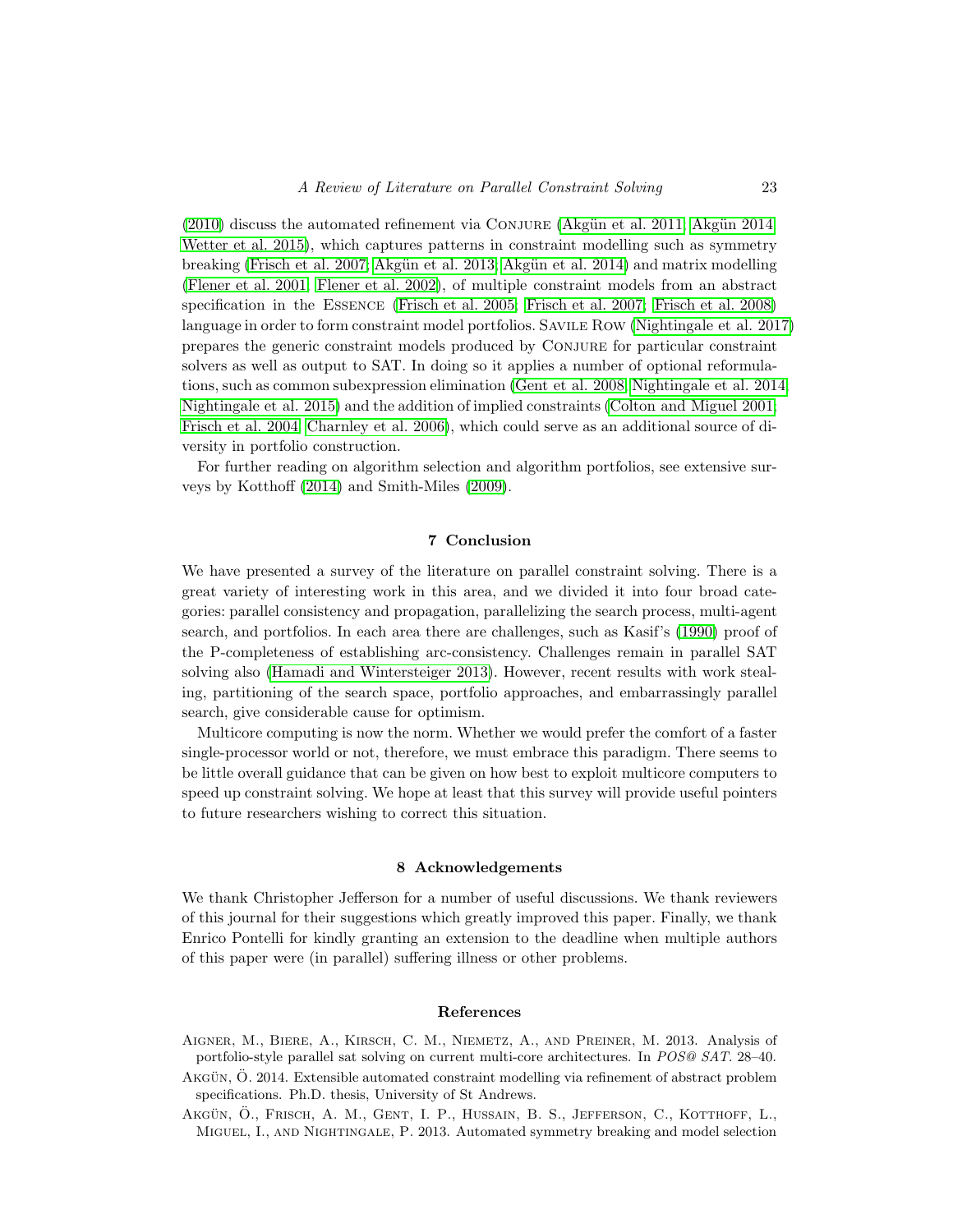in Conjure. In International Conference on Principles and Practice of Constraint Program $ming.$  Springer, 107–116.

- <span id="page-24-16"></span>AKGÜN, O., GENT, I. P., JEFFERSON, C., MIGUEL, I., AND NIGHTINGALE, P. 2014. Breaking conditional symmetry in automated constraint modelling with Conjure. In Proceedings of the Twenty-first European Conference on Artificial Intelligence. IOS Press, 3–8.
- <span id="page-24-14"></span>AKGÜN, Ö., MIGUEL, I., AND JEFFERSON, C. 2010. Refining portfolios of constraint models with conjure. In The 16th International Conference on Principles and Practice of Constraint Programming  $(CP 2010)$ . 1.
- <span id="page-24-15"></span>AKGÜN, O., MIGUEL, I., JEFFERSON, C., FRISCH, A. M., AND HNICH, B. 2011. Extensible automated constraint modelling. In Proceedings of the Twenty-Fifth AAAI Conference on Artificial Intelligence. AAAI Press, 4–11.
- <span id="page-24-13"></span>Amadini, R., Gabbrielli, M., and Mauro, J. 2015a. A multicore tool for constraint solving. In IJCAI. 232–238.
- <span id="page-24-12"></span>Amadini, R., Gabbrielli, M., and Mauro, J. 2015b. Sunny-cp: a sequential cp portfolio solver. In Proceedings of the 30th Annual ACM Symposium on Applied Computing. ACM, 1861–1867.
- <span id="page-24-9"></span>ARBELAEZ, A. AND CODOGNET, P. 2012. Massively parallel local search for SAT. In *Proceedings* of the 24th IEEE International Conference on Tools with Artificial Intelligence (ICTAI 2012). 57–64.
- <span id="page-24-10"></span>ARBELAEZ, A. AND CODOGNET, P. 2013. From sequential to parallel local search for SAT. In Evolutionary Computation in Combinatorial Optimization (EvoCOP 2013). 157–168.
- <span id="page-24-0"></span>Arbelaez, A. and Codognet, P. 2014. A GPU implementation of parallel constraint-based local search. In Parallel, Distributed and Network-Based Processing (PDP), 2014 22nd Euromicro International Conference on. IEEE, 648–655.
- <span id="page-24-8"></span>ARBELAEZ, A. AND HAMADI, Y. 2011. Improving parallel local search for SAT. In *International* Conference on Learning and Intelligent Optimization (LION 2011). 46–60.
- <span id="page-24-5"></span>Audemard, G., Hoessen, B., Jabbour, S., Lagniez, J.-M., and Piette, C. 2012. Revisiting clause exchange in parallel SAT solving. In Proceedings of the 15th International Conference on Theory and Applications of Satisfiability Testing (SAT 2012). 200–213.
- <span id="page-24-6"></span>Audemard, G. and Simon, L. 2014. Lazy clause exchange policy for parallel SAT solvers. In Proceedings of the 17th International Conference on Theory and Applications of Satisfiability Testing (SAT 2014). 197–205.
- <span id="page-24-7"></span>Bader, D. A., Hart, W. E., and Phillips, C. A. 2005. Parallel algorithm design for branch and bound. In Tutorials on Emerging Methodologies and Applications in Operations Research, H. G, Ed. International Series in Operations Research & Management Science, vol. 76. Springer New York, New York, NY, USA, Chapter 5, 1–44.
- <span id="page-24-4"></span>Balyo, T., Sanders, P., and Sinz, C. 2015. HordeSat: A massively parallel portfolio SAT solver. In International Conference on Theory and Applications of Satisfiability Testing (SAT 2015). 156–172.
- <span id="page-24-1"></span>BAUDOT, B. AND DEVILLE, Y. 1997. Analysis of distributed arc-consistency algorithms. Tech. rep., Technical Report RR-97-07, U. Catholique Louvain.
- <span id="page-24-11"></span>Bergman, D., Cire, A. A., Sabharwal, A., Samulowitz, H., Saraswat, V., and van HOEVE, W.-J. 2014. Parallel combinatorial optimization with decision diagrams. In *Interna*tional Conference on AI and OR Techniques in Constriant Programming for Combinatorial Optimization Problems. Springer, 351–367.
- <span id="page-24-2"></span>Biere, A. 2010. Lingeling, Plingeling, PicoSAT and PrecoSAT at SAT race 2010. In Technical Report 10/1, Institute for Formal Models and Verification, Johannes Kepler University.
- <span id="page-24-3"></span>Biere, A. 2013. Lingeling, plingeling and treengeling entering the sat competition 2013. In Proceedings of SAT Competition 2013, A. Balint, A. Belov, M. Heule, and M. Järvisalo, Eds. 51–52. Vol. B-2013-1 of Department of Computer Science Series of Publications B, University of Helsinki.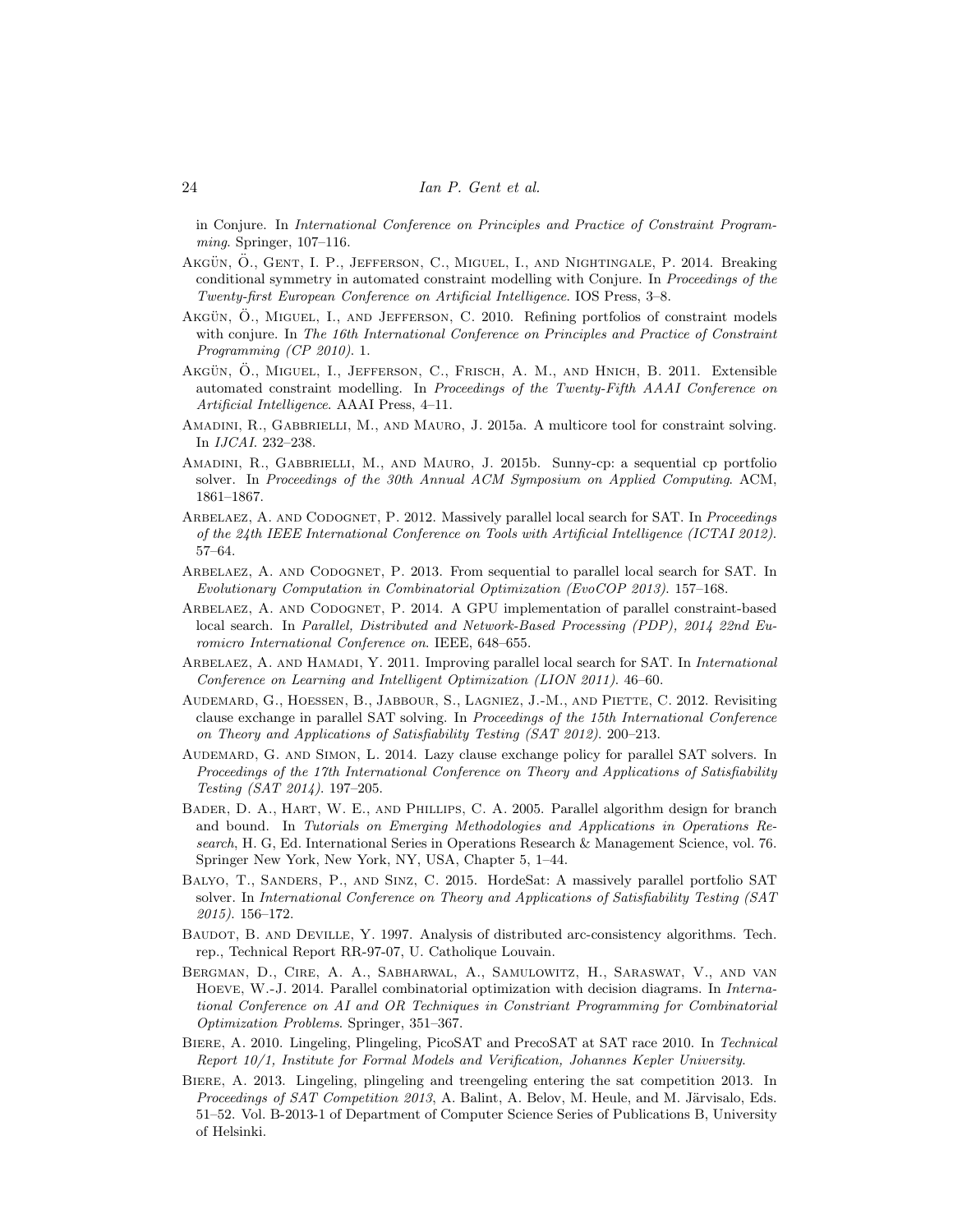- <span id="page-25-14"></span>BORDEAUX, L., HAMADI, Y., AND SAMULOWITZ, H. 2009. Experiments with massively parallel constraint solving. In In Proceedings of the Twenty-first International Joint Conference on Artificial Intelligence (IJCAI-09). 443–448.
- <span id="page-25-1"></span>CAMPEOTTO, F., DAL PALÙ, A., DOVIER, A., FIORETTO, F., AND PONTELLI, E. 2014. Exploring the use of GPUs in constraint solving. In Proceedings of the 16th International Symposium on Practical Aspects of Declarative Languages. 152–167.
- <span id="page-25-2"></span>Campeotto, F., Dovier, A., Fioretto, F., and Pontelli, E. 2014. A GPU implementation of large neighborhood search for solving constraint optimization problems. In Proceedings of the 21st European Conference on Artificial Intelligence (ECAI 2014). 189–194.
- <span id="page-25-6"></span>Caniou, Y., Codognet, P., Diaz, D., and Abreu, S. 2011. Experiments in Parallel Constraint-Based Local Search. 96–107.
- <span id="page-25-7"></span>Caniou, Y., Codognet, P., Richoux, F., Diaz, D., and Abreu, S. 2015. Large-scale parallelism for constraint-based local search: the costas array case study. Constraints 20, 1, 30–56.
- <span id="page-25-16"></span>Charnley, J., Colton, S., and Miguel, I. 2006. Automatic generation of implied constraints. In ECAI. Vol. 141. 73–77.
- <span id="page-25-11"></span>Chrabakh, W. and Wolski, R. 2006. GridSAT: a system for solving satisfiability problems using a computational grid. Parallel Computing 32, 9, 660 – 687.
- <span id="page-25-9"></span>Chu, G., Schulte, C., and Stuckey, P. 2009. Confidence-based Work Stealing in Parallel Constraint Programming. In Principles and Practices of Constraint Programming. 226–241.
- <span id="page-25-12"></span>Chu, G. and Stuckey, P. 2008. PMiniSAT: A Parallelization of MiniSAT 2.0. In SAT Race 2008.
- <span id="page-25-10"></span>Cire, A. A., Kadioglu, S., and Sellmann, M. 2014. Parallel restarted search. In AAAI. 842–848.
- <span id="page-25-3"></span>Clearwater, S. H., Huberman, B. A., and Hogg, T. 1991. Cooperative Solution of Constraint Satisfaction Problems. Science 254.
- <span id="page-25-13"></span>Clocksin, W. 1987. Principles of the DelPhi parallel inference machine. Computer Journal 30(5), 386–392.
- <span id="page-25-15"></span>Colton, S. and Miguel, I. 2001. Constraint generation via automated theory formation. In International Conference on Principles and Practice of Constraint Programming. Springer, 575–579.
- <span id="page-25-4"></span>Crainic, T. G., Le Cun, B., and Roucairol, C. 2006. Parallel Branch-and-Bound Algorithms. John Wiley & Sons, Inc., Hoboken, NJ, USA, 1–28.
- <span id="page-25-0"></span>DAL PALÙ, A., DOVIER, A., FORMISANO, A., AND PONTELLI, E. 2015. CUD@SAT: SAT solving on GPUs. Journal of Experimental & Theoretical Artificial Intelligence 27, 293–316.
- Davenport, A. J., Tsang, E. P. K., Wang, C. J., and Zhu, K. 1994. GENET: A connectionist architecture for solving constraint satisfaction problems by iterative improvement. In Proceedings of the 12th National Conference on Artificial Intelligence, Seattle, WA, USA, July 31 - August 4, 1994, Volume 1., B. Hayes-Roth and R. E. Korf, Eds. AAAI Press / The MIT Press, 325–330.
- de Bruin, A., Kindervater, G. A. P., and Trienekens, H. W. J. M. 1995. Asynchronous parallel branch and bound and anomalies. In Parallel Algorithms for Irregularly Structured Problems, Second International Workshop, IRREGULAR '95, Lyon, France, September 4-6, 1995, Proceedings, A. Ferreira and J. D. P. Rolim, Eds. Lecture Notes in Computer Science, vol. 980. Springer, 363–377.
- <span id="page-25-5"></span>DIAZ, D. 2001. Yet another local search method for constraint solving. In In Proc. SAGA01, 1st International Symposim on Stochastic Algorithms: Foundations and Applications, LNCS 2246.
- <span id="page-25-8"></span>DIAZ, D., ABREU, S., AND CODOGNET, P. 2012. Targeting the cell broadband engine for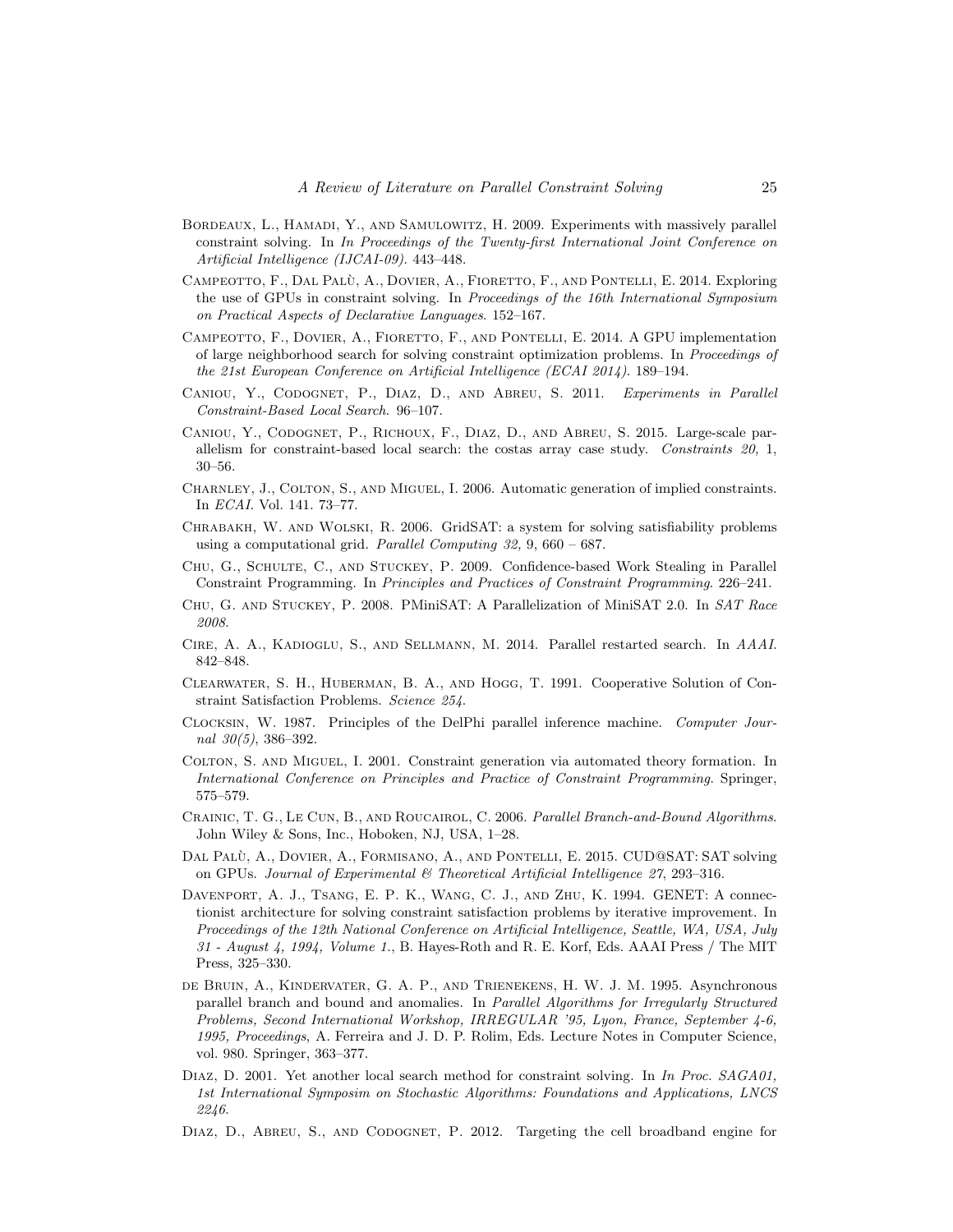constraint-based local search. Concurrency and Computation: Practice and Experience 24, 6, 647–660.

- Dovier, A., Formisano, A., Pontelli, E., and Vella, F. 2016. A GPU implementation of the ASP computation. In Practical Aspects of Declarative Languages - 18th International Symposium, PADL 2016. Proceedings. 30–47.
- <span id="page-26-3"></span>DRAKAKIS, K. 2006. A review of costas arrays. J. Appl. Math. 2006, 32 pages.
- Ehlers, T. and Stuckey, P. J. 2016. Parallelizing constraint programming with learning. In Integration of AI and OR Techniques in Constraint Programming - 13th International Conference, CPAIOR 2016, Banff, AB, Canada, May 29 - June 1, 2016, Proceedings, C. Quimper, Ed. Lecture Notes in Computer Science, vol. 9676. Springer, 142–158.
- Faltings, B. 2006. Distributed constraint programming. See Rossi et al. (2006), 699–729.
- <span id="page-26-1"></span>FIORETTO, F., LE, T., PONTELLI, E., YEOH, W., AND SON, T. C. 2015. Exploiting GPUs in solving (distributed) constraint optimization problems with dynamic programming. In Proceedings of the 21st International Conference on Principles and Practice of Constraint Programming (CP 2015). 121–139.
- <span id="page-26-0"></span>FIORETTO, F., LE, T., YEOH, W., PONTELLI, E., AND SON, T. C. 2014. Improving DPOP with branch consistency for solving distributed constraint optimization problems. In Proceedings of the 20th International Conference on Principles and Practice of Constraint Programming  $(CP 2014)$ . 307-323.
- <span id="page-26-2"></span>FIORETTO, F., YEOH, W., AND PONTELLI, E. 2016. A dynamic programming-based MCMC framework for solving DCOPs with GPUs. See Rueher (2016), 813–831.
- FISCHETTI, M., MONACI, M., AND SALVAGNIN, D. 2014. Self-splitting of workload in parallel computation. In Integration of AI and OR Techniques in Constraint Programming - 11th International Conference, CPAIOR 2014, Cork, Ireland, May 19-23, 2014. Proceedings, H. Simonis, Ed. Lecture Notes in Computer Science, vol. 8451. Springer, 394–404.
- <span id="page-26-5"></span>Flener, P., Frisch, A., Hnich, B., Kiziltan, Z., Miguel, I., Pearson, J., and Walsh, T. 2001. Symmetry in matrix models. In *Proceedings of SymCon*. Vol. 1. Citeseer.
- <span id="page-26-6"></span>Flener, P., Frisch, A. M., Hnich, B., Kiziltan, Z., Miguel, I., and Walsh, T. 2002. Matrix modelling: Exploiting common patterns in constraint programming. In Proceedings of the International Workshop on Reformulating Constraint Satisfaction Problems. 27–41.
- FREUDER, E. C. 1982. A sufficient condition for backtrack-free search. J. ACM 29, 1, 24–32.
- <span id="page-26-7"></span>FRISCH, A. M., GRUM, M., JEFFERSON, C., HERNÁNDEZ, B. M., AND MIGUEL, I. 2005. The essence of essence. Modelling and Reformulating Constraint Satisfaction Problems, 73.
- <span id="page-26-8"></span>FRISCH, A. M., GRUM, M., JEFFERSON, C., HERNÁNDEZ, B. M., AND MIGUEL, I. 2007. The design of ESSENCE: A constraint language for specifying combinatorial problems. In IJCAI. Vol. 7. 80–87.
- <span id="page-26-9"></span>FRISCH, A. M., HARVEY, W., JEFFERSON, C., MARTÍNEZ-HERNÁNDEZ, B., AND MIGUEL, I. 2008. E ssence: A constraint language for specifying combinatorial problems. Constraints 13, 3, 268–306.
- <span id="page-26-4"></span>Frisch, A. M., Jefferson, C., Martinez-Hernandez, B., and Miguel, I. 2007. Symmetry in the generation of constraint models. In Proceedings of the international symmetry conference.
- <span id="page-26-10"></span>Frisch, A. M., Jefferson, C., and Miguel, I. 2004. Symmetry breaking as a prelude to implied constraints: A constraint modelling pattern. In ECAI. Vol. 16. 171.
- FRÜHWIRTH, T. W., MICHEL, L., AND SCHULTE, C. 2006. Constraints in procedural and concurrent languages. See Rossi et al. (2006), 453–494.
- FURUKAWA, K. AND UEDA, K. 1988. GHC A language for a new age of parallel programming. In Foundations of Software Technology and Theoretical Computer Science, Eighth Conference, Pune, India, December 21-23, 1988, Proceedings, K. V. Nori and S. Kumar, Eds. Lecture Notes in Computer Science, vol. 338. Springer, 364–376.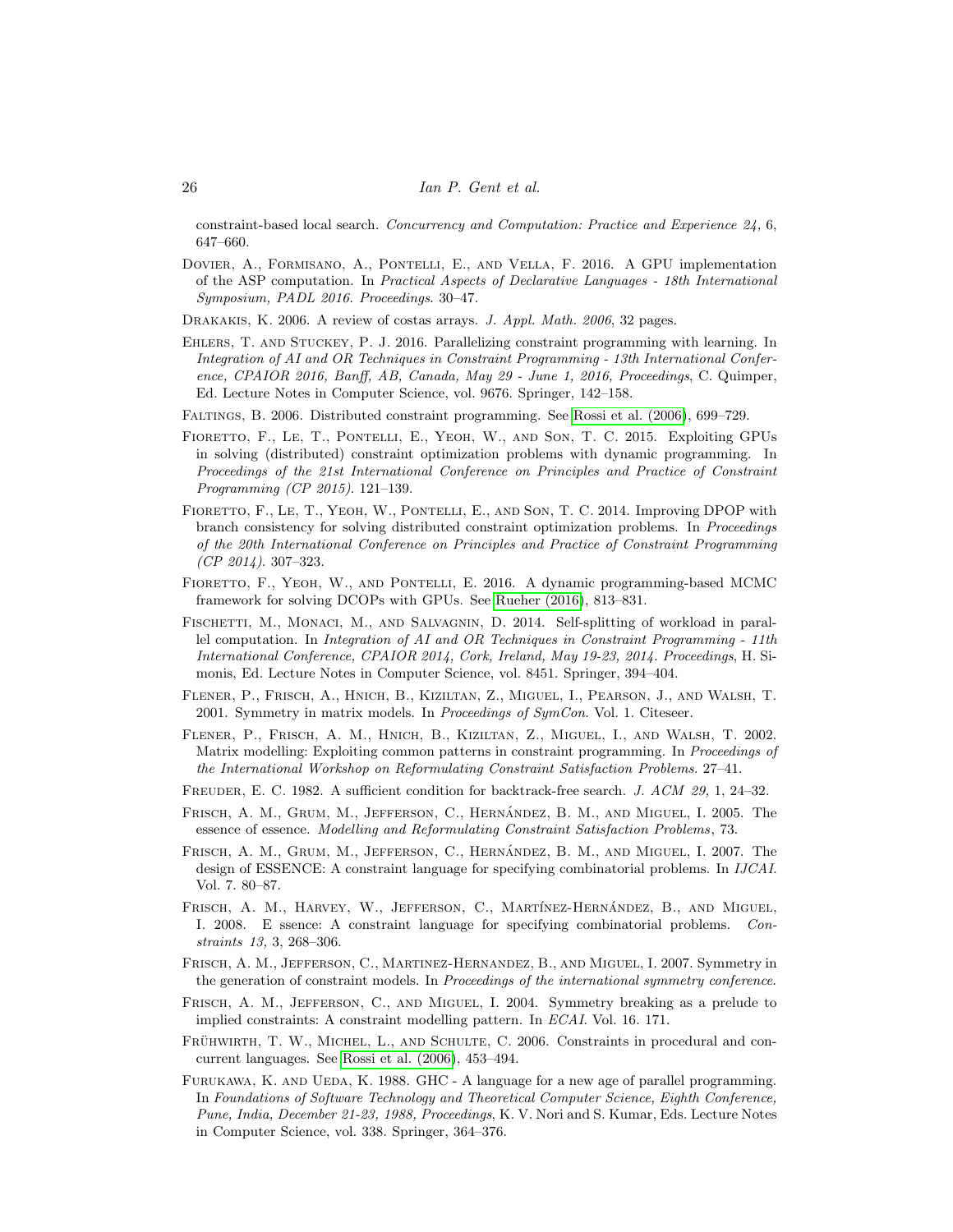- GARCIA, V., DEBREUVE, E., AND BARLAUD, M. 2008. Fast k nearest neighbor search using gpu. Computer Vision and Pattern Recognition Workshop 0, 1–6.
- <span id="page-27-4"></span>Gecode Team. 2006. Gecode: Generic constraint development environment. Available from http://www.gecode.org.
- <span id="page-27-17"></span>GENT, I. P., MIGUEL, I., AND RENDL, A. 2008. Common subexpression elimination in automated constraint modelling. In Workshop on Modeling and Solving Problems with Constraints. 24–30.
- <span id="page-27-8"></span>GHARBI, N. 2015. Using parallel singleton arc consistency to enhance constraint solving. In Proceedings of the 27th IEEE International Conference on Tools with Artificial Intelligence (ICTAI 2015). 17–24.
- <span id="page-27-9"></span>GOMES, C. P. AND SELMAN, B. 2001. Algorithm portfolios. Artificial Intelligence 126, 1-2, 43–62.
- <span id="page-27-6"></span>Granvilliers, L. and Hains, G. 2000. A conservative scheme for parallel interval narrowing. Information Processing Letters 74, 3-4, 141–146.
- Grinshpoun, T., Grubshtein, A., Zivan, R., Netzer, A., and Meisels, A. 2013. Asymmetric distributed constraint optimization problems. J. Artif. Intell. Res. (JAIR) 47, 613–647.
- <span id="page-27-12"></span>GUO, L., HAMADI, Y., JABBOUR, S., AND SAIS, L. 2010. Diversification and intensification in parallel SAT solving. In 16th International Conference on Principles and Practice of Constraint Programming (CP 2010). 252–265.
- <span id="page-27-3"></span>Gustafson, J. L. 1988. Revaluating Amdahl's law. Comm ACM 31, Number 5, 532–533.
- <span id="page-27-5"></span>Hamadi, Y. 2002. Optimal Distributed Arc-Consistency. Constraints 7(3-4), 367–385.
- HAMADI, Y., JABBOUR, S., PIETTE, C., AND SAIS, L. 2011. Deterministic parallel DPLL. Journal on Satisfiability, Boolean Modeling and Computation 7, 4, 127–132.
- <span id="page-27-11"></span>Hamadi, Y., Jabbour, S., and Sais, L. 2009a. Control-based clause sharing in parallel SAT solving. In 21st International Joint Conference on Artificial Intelligence (IJCAI-09). 499–504.
- <span id="page-27-10"></span>HAMADI, Y., JABBOUR, S., AND SAIS, L. 2009b. ManySAT: A parallel SAT solver. Journal on Satisfiability, Boolean Modeling and Computation 6, 245–262.
- <span id="page-27-1"></span>Hamadi, Y. and Wintersteiger, C. 2013. Seven challenges in parallel SAT solving. AI Magazine 34, 2, 99–106.
- <span id="page-27-2"></span>HELD, J., BAUTISTA, J., AND KOEHL, S. 2006. From a few cores to many: A tera-scale computing research overview. intel White Paper.
- <span id="page-27-7"></span>Hentenryck, P. V. and Michel, L. 2009. Constraint-Based Local Search. The MIT Press.
- HENZ, M., SMOLKA, G., AND WÜRTZ, J. 1993. Oz A programming language for multi-agent systems. In Proceedings of the 13th International Joint Conference on Artificial Intelligence. Chamb´ery, France, August 28 - September 3, 1993, R. Bajcsy, Ed. Morgan Kaufmann, 404– 409.
- <span id="page-27-13"></span>Heule, M. J., Kullmann, O., Wieringa, S., and Biere, A. 2011. Cube and conquer: Guiding CDCL SAT solvers by lookaheads. In Haifa Verification Conference. Springer, 50–65.
- <span id="page-27-15"></span>HEULE, M. J. H. AND KULLMANN, O. 2017. The science of brute force. Communications of the ACM 60, 70–79.
- <span id="page-27-14"></span>HEULE, M. J. H., KULLMANN, O., AND MAREK, V. W. 2016. Solving and verifying the boolean pythagorean triples problem via cube-and-conquer. In Proceedings of the 19th International Conference on Theory and Applications of Satisfiability Testing (SAT 2016). 228–245.
- HIRAYAMA, K. AND YOKOO, M. 2005. The distributed breakout algorithms. Artif. Intell. 161, 1-2, 89–115.
- <span id="page-27-0"></span>HÖLLDOBLER, S., MANTHEY, N., NGUYEN, V. H., STECKLINA, J., AND STEINKE, P. 2011. A short overview on modern parallel SAT-solvers. In 2011 International Conference on Advanced Computer Science and Information Systems. 201–206.
- <span id="page-27-16"></span>Hoos, H., Kaminski, R., Lindauer, M., and Schaub, T. 2015. aspeed: Solver scheduling via answer set programming. Theory and Practice of Logic Programming 15, 1, 117–142.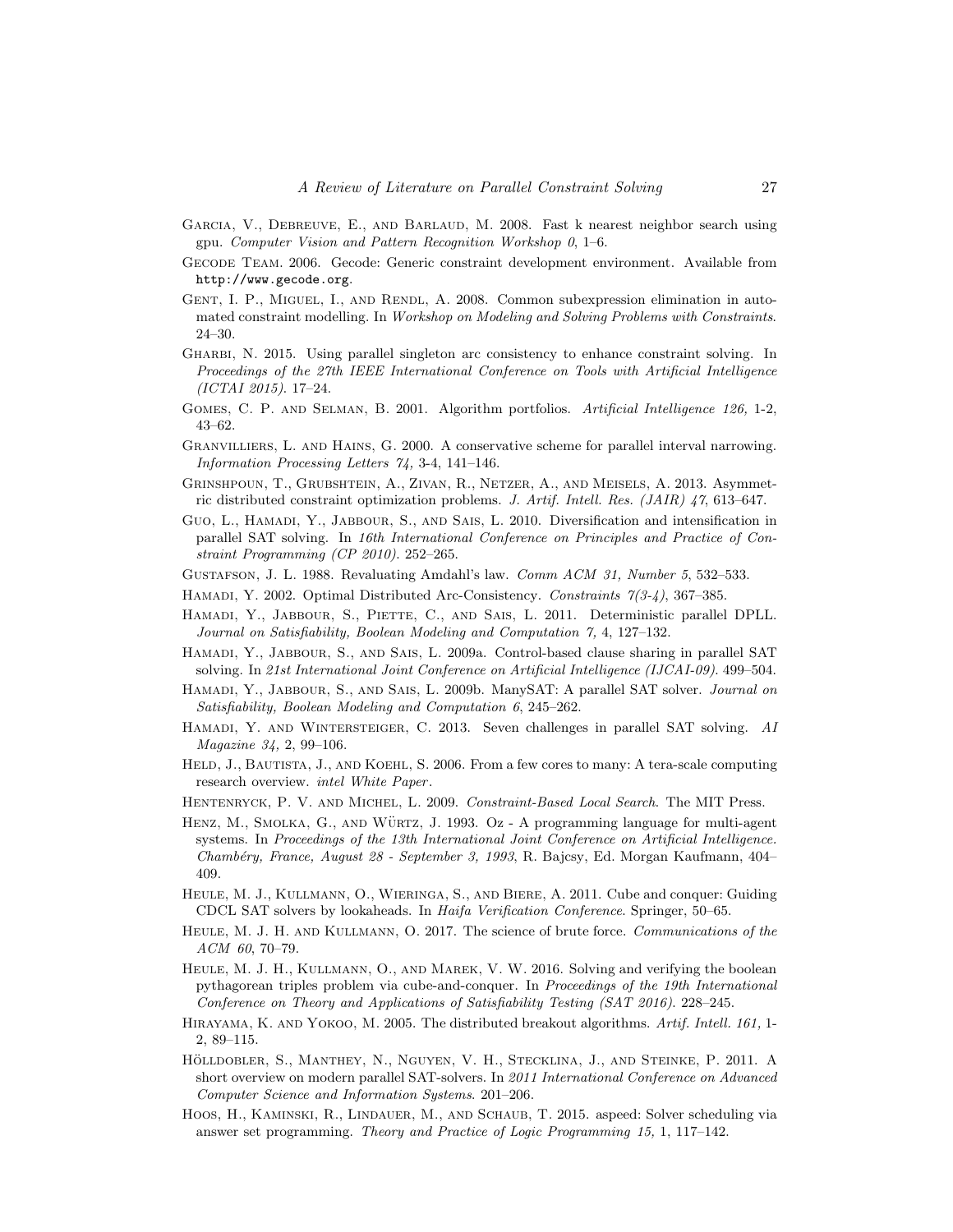- <span id="page-28-9"></span>Huberman, B. A., Lukose, R. M., and Hogg, T. 1997. An economics approach to hard computational problems. Science 275, 5296, 51.
- <span id="page-28-14"></span>HURLEY, B., KOTTHOFF, L., MALITSKY, Y., AND O'SULLIVAN, B. 2014. Proteus: A hierarchical portfolio of solvers and transformations. In International Conference on AI and OR Techniques in Constriant Programming for Combinatorial Optimization Problems. Springer International Publishing, 301–317.
- <span id="page-28-4"></span>HYVÄRINEN, A., JUNTTILA, T., AND NIEMELÄ, I. 2009. Incorporating clause learning in gridbased randomized SAT solving. Journal on Satisfiability, Boolean Modeling and Computation 6.
- <span id="page-28-10"></span>HYVÄRINEN, A. E. J. AND MANTHEY, N. 2012. Designing scalable parallel sat solvers. SAT 7317, 214–227.
- Jaffar, J., Santosa, A. E., Yap, R. H. C., and Zhu, K. Q. 2004. Scalable distributed depth-first search with greedy work stealing. In 16th IEEE International Conference on Tools with Artificial Intelligence (ICTAI 2004). 98–103.
- <span id="page-28-3"></span>JÄRVISALO, M., HEULE, M., AND BIERE, A. 2012. Inprocessing rules. In Proceedings of the 6th International Joint Conference on Automated Reasoning (IJCAR 2012). 355–370.
- <span id="page-28-11"></span>Kadioglu, S., Malitsky, Y., Sabharwal, A., Samulowitz, H., and Sellmann, M. 2011. Algorithm selection and scheduling. In International Conference on Principles and Practice of Constraint Programming. Springer, 454–469.
- <span id="page-28-7"></span>Karp, R. M. and Zhang, Y. 1993. Randomized parallel algorithms for backtrack search and branch-and-bound computation. Journal of the ACM 40, 765–789.
- <span id="page-28-1"></span>Kasif, S. 1990. On the parallel complexity of discrete relaxation in constraint satisfaction networks. Artificial Intelligence 45, 275–286.
- Kasif, S. and Delcher, A. L. 1994. Local consistency in parallel constraint satisfaction networks. Artif. Intell. 69, 1-2, 307–327.
- <span id="page-28-5"></span>Katsirelos, G., Sabharwal, A., Samulowitz, H., and Simon, L. 2013. Resolution and parallelizability: Barriers to the efficient parallelization of SAT solvers. In Proceedings of the Twenty-Seventh AAAI Conference on Artificial Intelligence (AAAI 2013). 481–488.
- <span id="page-28-2"></span>KIROUSIS, L. M. 1993. Fast parallel constraint satisfaction. Artificial Intelligence 64, 1, 147 – 160.
- <span id="page-28-0"></span>KOTTHOFF, L. 2014. Algorithm selection for combinatorial search problems: A survey. AI Magazine 35, 3, 48–60.
- <span id="page-28-8"></span>KOTTHOFF, L. AND MOORE, N. 2010. Distributed Solving Through Model Splitting. In TRICS 2010.
- LAI, T. AND SAHNI, S. 1984. Anomalies in parallel branch-and-bound algorithms. Commun. ACM 27, 6, 594–602.
- <span id="page-28-6"></span>L'éauté, T., Ottens, B., and Szymanek, R. 2009. FRODO 2.0: An open-source framework for distributed constraint optimization. In Proceedings of the IJCAI'09 Distributed Constraint Reasoning Workshop (DCR'09). Pasadena, California, USA, 160–164. <https://frodo-ai.tech>.
- Li, G. and Wah, B. W. 1986. Coping with anomalies in parallel branch-and-bound algorithms. IEEE Trans. Computers 35, 6, 568–573.
- <span id="page-28-12"></span>LINDAUER, M., HOOS, H., AND HUTTER, F. 2015. From sequential algorithm selection to parallel portfolio selection. In International Conference on Learning and Intelligent Optimization. Springer, 1–16.
- <span id="page-28-13"></span>Lindauer, M., Hoos, H., Leyton-Brown, K., and Schaub, T. 2017. Automatic construction of parallel portfolios via algorithm configuration. Artificial Intelligence 244, 272–290.
- MACHADO, R., PEDRO, V., AND ABREU, S. 2013. On the scalability of constraint programming on hierarchical multiprocessor systems. In 42nd International Conference on Parallel Processing, ICPP 2013, Lyon, France, October 1-4, 2013. IEEE Computer Society, 530–535.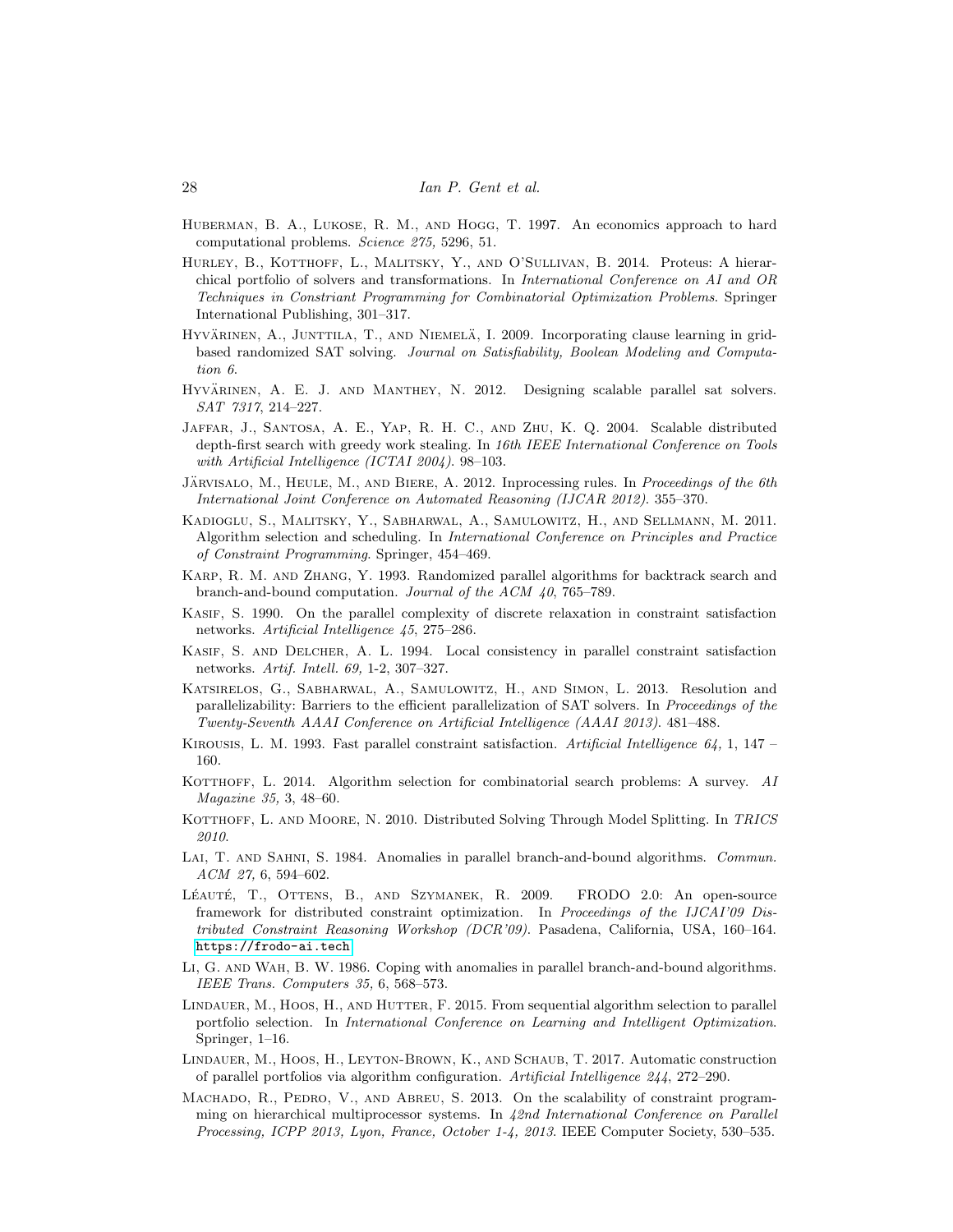- MAHER, M. J. 1987. Logic semantics for a class of committed-choice programs. In Logic Programming, Proceedings of the Fourth International Conference, Melbourne, Victoria, Australia, May 25-29, 1987 (2 Volumes), J. Lassez, Ed. MIT Press, 858–876.
- <span id="page-29-13"></span>MALAPERT, A., RÉGIN, J.-C., AND REZGUI, M. 2016. Embarrassingly parallel search in constraint programming. Journal of Artificial Intelligence Research 57, 421–464.
- <span id="page-29-14"></span>Malitsky, Y., Sabharwal, A., Samulowitz, H., and Sellmann, M. 2012. Parallel sat solver selection and scheduling. In Principles and Practice of Constraint Programming. Springer, 512–526.
- <span id="page-29-15"></span>Malitsky, Y., Sabharwal, A., Samulowitz, H., and Sellmann, M. 2013a. Algorithm portfolios based on cost-sensitive hierarchical clustering. In Proceedings of the 23rd International Joint Conference on Artificial Intelligence. 608–614.
- <span id="page-29-16"></span>Malitsky, Y., Sabharwal, A., Samulowitz, H., and Sellmann, M. 2013b. Parallel lingeling, ccasat, and csch-based portfolios. Proceedings of SAT Competition, 26–27.
- <span id="page-29-2"></span>Manolios, P. and Zhang, Y. 2006. Implementing Survey Propagation on Graphics Processing Units. In Theory and Applications of Satisfiability Testing – SAT 2006. LNCS, vol. 4121/2006. 311–324.
- <span id="page-29-4"></span>Manthey, N. 2011a. A more efficient parallel unit propagation. Tech. Rep. 11-04, TU Dresden, Knowledge Representation and Reasoning.
- <span id="page-29-3"></span>MANTHEY, N. 2011b. Parallel sat solving - using more cores. In *Pragmatics of SAT workshop* (POS'11).
- <span id="page-29-0"></span>Martins, R., Manquinho, V., and Lynce, I. 2012. An overview of parallel SAT solving. Constraints 17, 304–347.
- McCreesh, C. and Prosser, P. 2015. The shape of the search tree for the maximum clique problem and the implications for parallel branch and bound. TOPC 2, 1, 8:1–8:27.
- MENOUER, T., REZGUI, M., CUN, B. L., AND RÉGIN, J. 2016. Mixing static and dynamic partitioning to parallelize a constraint programming solver. International Journal of Parallel Programming 44, 3, 486–505.
- <span id="page-29-7"></span>MICHEL, L., SEE, A., AND HENTENRYCK, P. V. 2007. Parallelizing constraint programs transparently. In Principles and Practices of Constraint Programming. 514–528.
- <span id="page-29-6"></span>Michel, L., See, A., and Van Hentenryck, P. 2006. Distributed constraint-based local search. In Principles and Practices of Constraint Programming. 344–356.
- <span id="page-29-8"></span>Michel, L., See, A., and Van Hentenryck, P. 2009. Parallel and distributed local search in COMET. Computers & Operations Research 36.
- <span id="page-29-11"></span>Moisan, T., Gaudreault, J., and Quimper, C.-G. 2013. Parallel discrepancy-based search. In Proceedings of the 19th International Conference on Principles and Practice of Constraint Programming (CP 2013). 30–46.
- <span id="page-29-12"></span>MOISAN, T., QUIMPER, C.-G., AND GAUDREAULT, J. 2014. Parallel depth-bounded discrepancy search. In International Conference on AI and OR Techniques in Constraint Programming for Combinatorial Optimization Problems. Springer, 377–393.
- <span id="page-29-1"></span>Munawar, A., Wahib, M., Munetomo, M., and Akama, K. 2009. Hybrid of genetic algorithm and local search to solve max-sat problem using nvidia cuda framework. Genetic Programming and Evolvable Machines 10, 391–415.
- <span id="page-29-5"></span>Munera, D., Diaz, D., and Abreu, S. 2014. Towards parallel constraint-based local search with the x10 language. In *Declarative Programming and Knowledge Management: Declarative* Programming Days, KDPD 2013, Unifying INAP, WFLP, and WLP, Kiel, Germany, September 11-13, 2013, Revised Selected Papers, M. Hanus and R. Rocha, Eds. Springer International Publishing, Cham, 169–184.
- <span id="page-29-9"></span>Munera, D., Diaz, D., Abreu, S., and Codognet, P. 2014. A Parametric Framework for Cooperative Parallel Local Search. Springer Berlin Heidelberg, Berlin, Heidelberg, 13–24.
- <span id="page-29-10"></span>Munera, D., Diaz, D., Abreu, S., Rossi, F., Saraswat, V. A., and Codognet, P. 2015.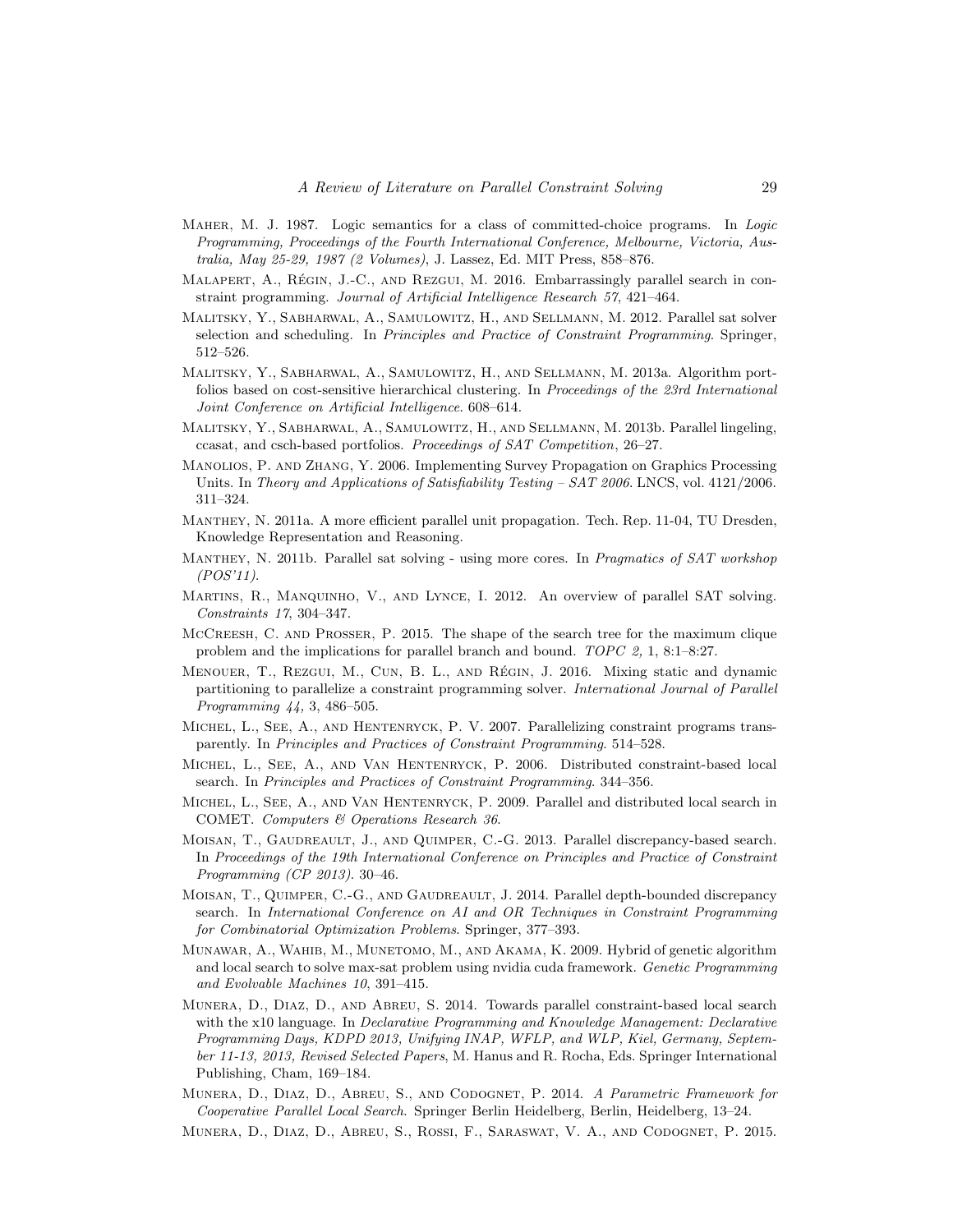Solving hard stable matching problems via local search and cooperative parallelization. In Proceedings of the Twenty-Ninth AAAI Conference on Artificial Intelligence (AAAI-15). 1212– 1218.

- <span id="page-30-7"></span>Netzer, A., Meisels, A., and Zivan, R. 2016. Distributed envy minimization for resource allocation. Autonomous Agents and Multi-Agent Systems 30, 2, 364–402.
- <span id="page-30-2"></span>Nguyen, T. and Deville, Y. 1995. A distributed arc-consistency algorithm. In First International Workshop on Concurrent Constraint Satisfaction.
- <span id="page-30-3"></span>NGUYEN, T. AND DEVILLE, Y. 1998. A distributed arc-consistency algorithm. Science of Computer Programming 30, 227–250.
- <span id="page-30-14"></span>NIGHTINGALE, P., AKGÜN, Ö., GENT, I. P., JEFFERSON, C., AND MIGUEL, I. 2014. Automatically improving constraint models in savile row through associative-commutative common subexpression elimination. In International Conference on Principles and Practice of Constraint Programming. Springer, 590–605.
- <span id="page-30-13"></span>NIGHTINGALE, P., AKGÜN, O., GENT, I. P., JEFFERSON, C., MIGUEL, I., AND SPRACKLEN, P. 2017. Automatically improving constraint models in Savile Row. Artificial Intelligence 251, 35–61.
- <span id="page-30-15"></span>Nightingale, P., Spracklen, P., and Miguel, I. 2015. Automatically improving sat encoding of constraint problems through common subexpression elimination in savile row. In International Conference on Principles and Practice of Constraint Programming. Springer, 330–340.
- <span id="page-30-12"></span>O'Mahony, E., Hebrard, E., Holland, A., Nugent, C., and O'Sullivan, B. 2008. Using case-based reasoning in an algorithm portfolio for constraint solving. In Irish conference on artificial intelligence and cognitive science. 210–216.
- Otten, L. and Dechter, R. 2017. AND/OR branch-and-bound on a computational grid. J. Artif. Intell. Res. 59, 351–435.
- PALMIERI, A., RÉGIN, J., AND SCHAUS, P. 2016. Parallel strategies selection. See Rueher (2016), 388–404.
- <span id="page-30-8"></span>Perron, L. 1999. Search Procedures and parallelism in constraint programming. In Principles and Practices of Constraint Programming. 346–361.
- <span id="page-30-1"></span>Prosser, P., Conway, C., and Muller, C. 1992. A constraint maintenance system for the distributed resource allocation problem. Intelligent Systems Engineering 1, 1, 76–83.
- <span id="page-30-0"></span>RALPHS, T., SHINANO, Y., BERTHOLD, T., AND KOCH, T. 2017. Parallel solvers for mixed integer linear optimization. Tech. Rep. COR@L Technical Report 16T-014-R3, Lehigh University.
- <span id="page-30-6"></span>RAO, V. AND KUMAR, V. 1988. Superlinear speedup in parallel state-space search. In 8th Conference on Foundations of Software Technology and Theoretical Computer Science FSTTCS (LNCS 338). 161–174.
- <span id="page-30-9"></span>REYNOLDS, J. C. 1993. The discoveries of continuations. Lisp Symb. Comput. 6, 233–248.
- <span id="page-30-11"></span>Rice, J. R. 1976. The algorithm selection problem. Advances in computers 15, 65–118.
- <span id="page-30-5"></span>Rolf, C. and Kuchcinski, K. 2010. Combining parallel search and parallel consistency in constraint programming. In TRICS workshop at CP2010. 38–52.
- ROSSI, F., VAN BEEK, P., AND WALSH, T., Eds. 2006. Handbook of Constraint Programming. Foundations of Artificial Intelligence, vol. 2. Elsevier.
- <span id="page-30-10"></span>Roussel, O. 2011. Description of ppfolio. Tech. rep., Centre de Recherche en Informatique de Lens.
- Rueher, M., Ed. 2016. Principles and Practice of Constraint Programming 22nd International Conference, CP 2016, Toulouse, France, September 5-9, 2016, Proceedings. Lecture Notes in Computer Science, vol. 9892. Springer.
- <span id="page-30-4"></span>RUIZ-ANDINO, A., ARAUJO, L., SÁENZ, F., AND RUZ, J. J. 1998. Parallel arc-consistency for functional constraints. In Workshop on Implementation Technology for Programming Languages based on Logic, ICLP. 86–100.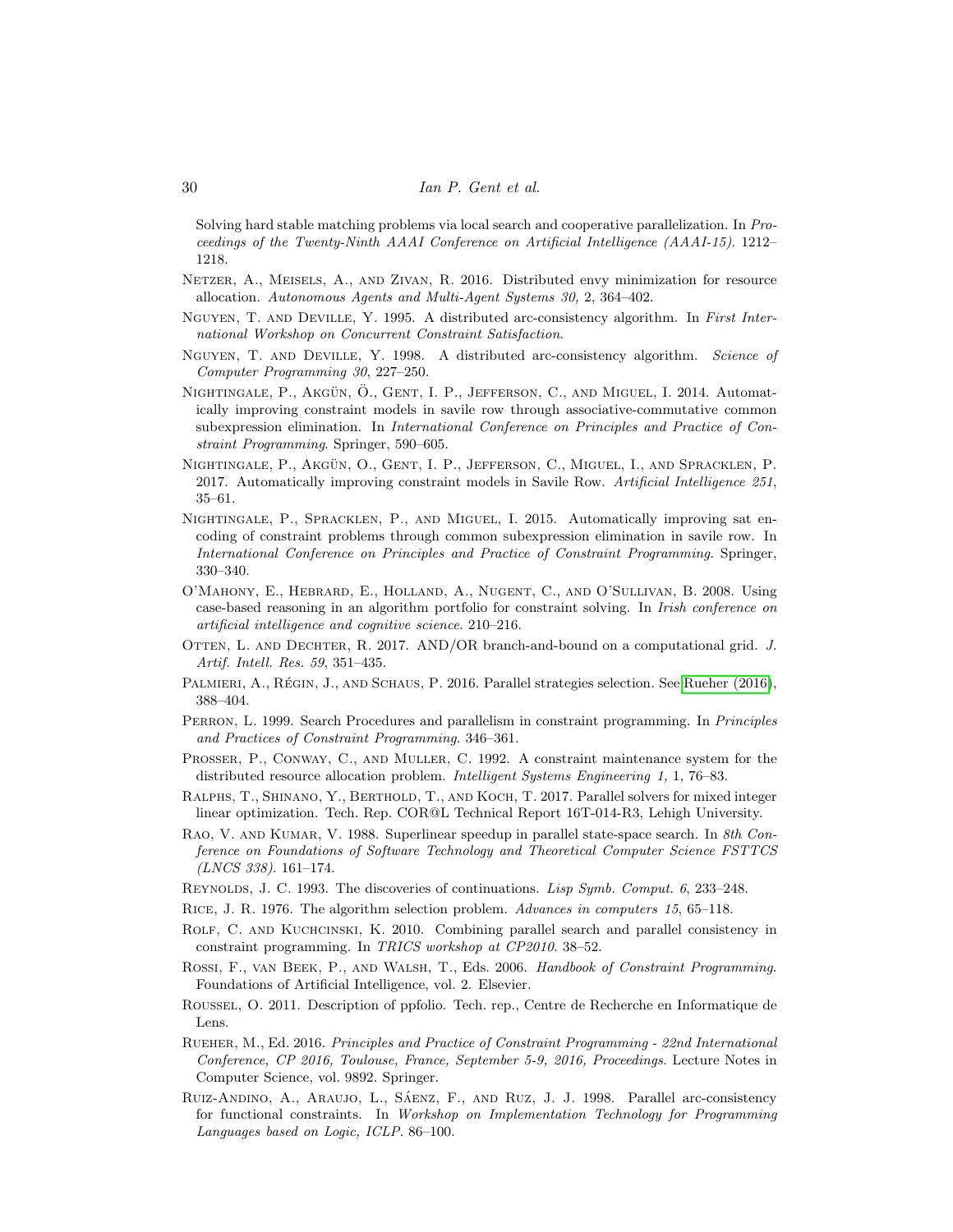- SALIDO, M. A. AND BARBER, F. 2006. Distributed csps by graph partitioning. Applied Mathematics and Computation 183, 1, 491–498.
- <span id="page-31-2"></span>SARASWAT, V. A. AND RINARD, M. 1990. Concurrent constraint programming. In Proceedings of the 17th ACM SIGPLAN-SIGACT Symposium on Principles of Programming Languages. POPL '90. ACM, New York, NY, USA, 232–245.
- <span id="page-31-11"></span>Sassi, N., Salah, K. B., and Ghdira, K. 2017. Doc-brelax: A new multi-agent system to solve distributed constraint optimization problems. Future Generation Computer Systems 73, 44 – 51.
- <span id="page-31-13"></span>Schubert, T., Lewis, M., and Becker, B. 2009. PaMiraXT: Parallel sat solving with threads and message passing. Journal on Satisfiability, Boolean Modeling and Computation 6, 203– 222.
- <span id="page-31-12"></span>SCHULTE, C. 2000. Parallel search made simple. In TRICS2000. 41-57.
- <span id="page-31-0"></span>Singer, D. 2006. Parallel resolution of the satisfiability problem: A survey. In Parallel Combinatorial Optimization, E.-G. Talbi, Ed. Wiley, 123–147.
- <span id="page-31-18"></span>Smith-Miles, K. A. 2009. Cross-disciplinary perspectives on meta-learning for algorithm selection. ACM Computing Surveys (CSUR) 41, 1, 6.
- <span id="page-31-4"></span>Sun, X.-H. and Chen, Y. 2010. Reevaluating Amdahl's Law in the multicore era. Journal of Parallel and Distributed Computing 70, 183–188.
- <span id="page-31-3"></span>VAN ROY, P. AND HARIDI, S. 1999. Mozart: A programming system for agent applications. Agent Link News 4, 3–7.
- <span id="page-31-5"></span>VERHOEVEN, M. G. A. AND AARTS, E. H. L. 1995. Parallel local search. Journal of Heuristics 1, 1 (Sep), 43–65.
- <span id="page-31-10"></span>WAHBI, M. AND BROWN, K. N. 2014. Global Constraints in Distributed CSP: Concurrent GAC and Explanations in ABT. Springer International Publishing, Cham, 721–737.
- <span id="page-31-6"></span>WANG, C. J. AND TSANG, E. P. 1991. Solving constraint satisfaction problems using neural networks. In Artificial Neural Networks, 1991., Second International Conference on. IET, 295–299.
- <span id="page-31-7"></span>WANG, C. J. AND TSANG, E. P. 1992. A cascadable vlsi design for genet. In *International* Workshop on VLSI for Neural Networks and Artificial Intelligence, Oxford.
- <span id="page-31-17"></span>WETTER, J., AKGÜN, Ö., AND MIGUEL, I. 2015. Automatically generating streamlined constraint models with Essence and Conjure. In International Conference on Principles and Practice of Constraint Programming. Springer, 480–496.
- <span id="page-31-14"></span>Wotzlaw, A., van der Grinten, A., Speckenmeyer, E., and Porschen, S. 2012. pfoliouzk: Solver description. Proc. SAT Challenge, 45.
- Xie, F. and Davenport, A. J. 2010. Massively parallel constraint programming for supercomputers: Challenges and initial results. In Integration of AI and OR Techniques in Constraint Programming for Combinatorial Optimization Problems, 7th International Conference, CPAIOR 2010, Bologna, Italy, June 14-18, 2010. Proceedings, A. Lodi, M. Milano, and P. Toth, Eds. Lecture Notes in Computer Science, vol. 6140. Springer, 334–338.
- <span id="page-31-15"></span>Xu, L., Hutter, F., Hoos, H. H., and Leyton-Brown, K. 2008. Satzilla: portfolio-based algorithm selection for sat. Journal of artificial intelligence research 32, 565–606.
- <span id="page-31-1"></span>Yokoo, M. and Hirayama, K. 2000. Algorithms for distributed constraint satisfaction: A review. Autonomous Agents and Multi-Agent Systems 3, 2, 185–207.
- <span id="page-31-8"></span>YOKOO, M., ISHIDA, T., DURFEE, E. H., AND KUWABARA, K. 1992. Distributed constraint satisfaction for formalizing distributed problem solving. In Distributed Computing Systems, 1992., Proceedings of the 12th International Conference on. IEEE, 614–621.
- <span id="page-31-16"></span>Yun, X. and Epstein, S. L. 2012. Learning algorithm portfolios for parallel execution. In Learning and Intelligent Optimization. Springer Berlin Heidelberg, 323–338.
- <span id="page-31-9"></span>Zhang, W., Wang, G., Xing, Z., and Wittenburg, L. 2005. Distributed stochastic search and distributed breakout: properties, comparison and applications to constraint optimization